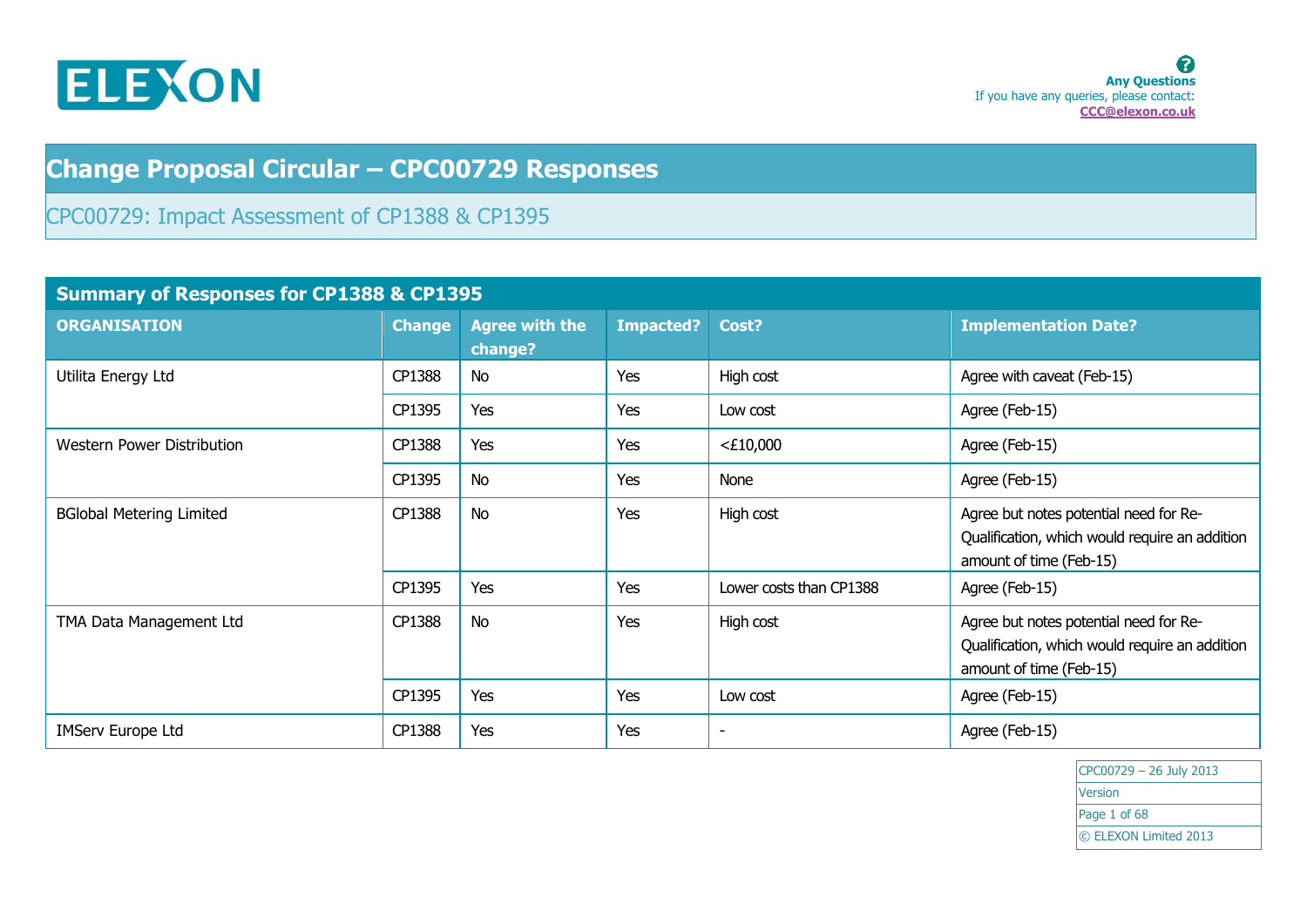

|                                             | <b>Summary of Responses for CP1388 &amp; CP1395</b> |                                  |                  |                                      |                             |
|---------------------------------------------|-----------------------------------------------------|----------------------------------|------------------|--------------------------------------|-----------------------------|
| <b>ORGANISATION</b>                         | <b>Change</b>                                       | <b>Agree with the</b><br>change? | <b>Impacted?</b> | Cost?                                | <b>Implementation Date?</b> |
|                                             | CP1395                                              | No                               | Yes              |                                      | Agree (Feb-15)              |
| <b>GDF SUEZ Marketing Ltd</b>               | CP1388                                              | No                               | Yes              | Very high costs                      | Agree (Feb-15)              |
|                                             | CP1395                                              | Yes                              | Yes              | Low.                                 | Agree (Feb-15)              |
| Spark Energy                                | CP1388                                              | No                               | Yes              | Unable to provide costs at this time | <b>Disagree</b>             |
|                                             | CP1395                                              | $\overline{\phantom{a}}$         | ۰                | $\sim$                               | $\overline{\phantom{a}}$    |
| Siemens Metering, Communications & Services | CP1388                                              | Yes                              | Yes              | Unable to provide costs at this time | Agree (Feb-15)              |
|                                             | CP1395                                              | No                               | Yes              | Unable to provide costs at this time | Agree (Feb-15)              |
| ScottishPower                               | CP1388                                              | No                               | Yes              | Unable to provide costs at this time | Don't see need for CP       |
|                                             | CP1395                                              | <b>No</b>                        | Yes              | Unable to provide costs at this time | Don't see need for CP       |
| <b>Electricity North West Limited</b>       | CP1388                                              | Yes                              | Yes              | $£150 - 250k$                        | Agree (Feb-15)              |
|                                             | CP1395                                              | No                               | No               | N/A                                  | Agree (Feb-15)              |
| <b>EDF Energy</b>                           | CP1388                                              | Yes                              | Yes              | Unable to provide costs at this time | Agree (Feb-15)              |
|                                             | CP1395                                              | No                               | Yes              | Unable to provide costs at this time | Agree (Feb-15)              |
| <b>SSE</b>                                  | CP1388                                              | No                               | Yes              | High costs                           | Agree (Feb-15)              |
|                                             | CP1395                                              | Yes                              | Yes              | Low to medium cost                   | Agree (Feb-15)              |

CPC00729 – 26 July 2013 **Version** Page 2 of 68 © ELEXON Limited 2013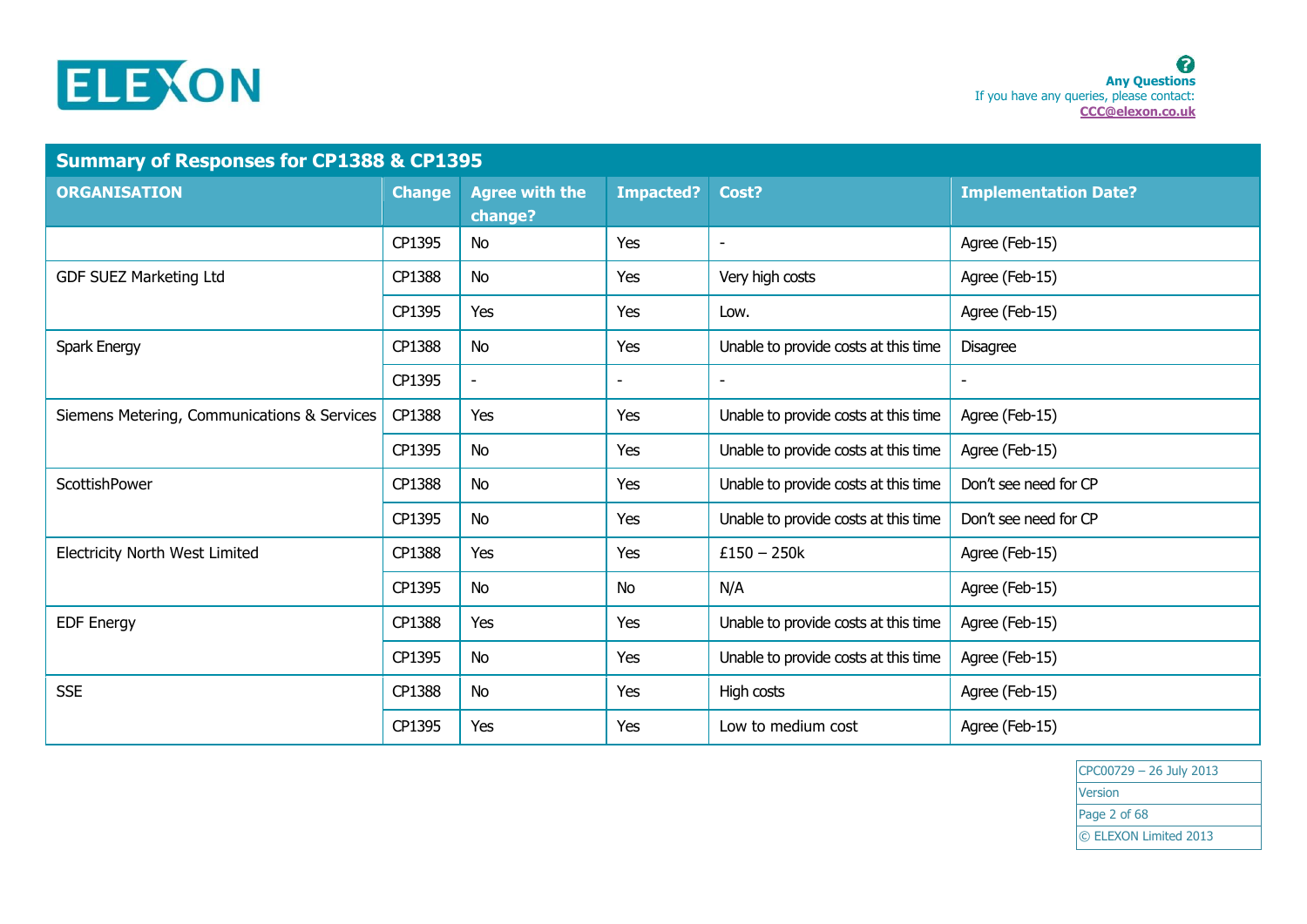

| <b>Summary of Responses for CP1388 &amp; CP1395</b> |               |                                  |                          |                          |                                                 |
|-----------------------------------------------------|---------------|----------------------------------|--------------------------|--------------------------|-------------------------------------------------|
| <b>ORGANISATION</b>                                 | <b>Change</b> | <b>Agree with the</b><br>change? | <b>Impacted?</b>         | Cost?                    | <b>Implementation Date?</b>                     |
| Total Gas & Power                                   | CP1388        | <b>No</b>                        | $\overline{\phantom{a}}$ | $\overline{\phantom{a}}$ | $\overline{\phantom{a}}$                        |
|                                                     | CP1395        | Yes                              | $\overline{\phantom{a}}$ | $\overline{\phantom{a}}$ | $\overline{\phantom{a}}$                        |
| Haven Power Ltd                                     | CP1388        | <b>No</b>                        | Yes                      | $\overline{\phantom{a}}$ | $\overline{\phantom{a}}$                        |
|                                                     | CP1395        | Yes                              | Yes                      | $\overline{\phantom{a}}$ | $\overline{\phantom{a}}$                        |
| <b>British Gas</b>                                  | CP1388        | No                               | Yes                      | £500k - £750k            | $\overline{\phantom{a}}$                        |
|                                                     | CP1395        | Yes                              | Yes                      | $\sim$ £50 $k$           | Agree (Feb-15)                                  |
| E.ON                                                | CP1388        | Yes                              | Yes                      | $\overline{\phantom{a}}$ | Agree (Feb-15)                                  |
|                                                     | CP1395        | <b>No</b>                        | Yes                      | $\overline{\phantom{a}}$ | Agree (Feb-15)                                  |
| Npower                                              | CP1388        | $Yes - with caveats$             | Yes                      | $\overline{\phantom{a}}$ | Agree (Feb-15)<br>[needs 365 days to implement] |
|                                                     | CP1395        | Yes                              | Yes                      | $\overline{\phantom{a}}$ | Agree (Feb-15)                                  |

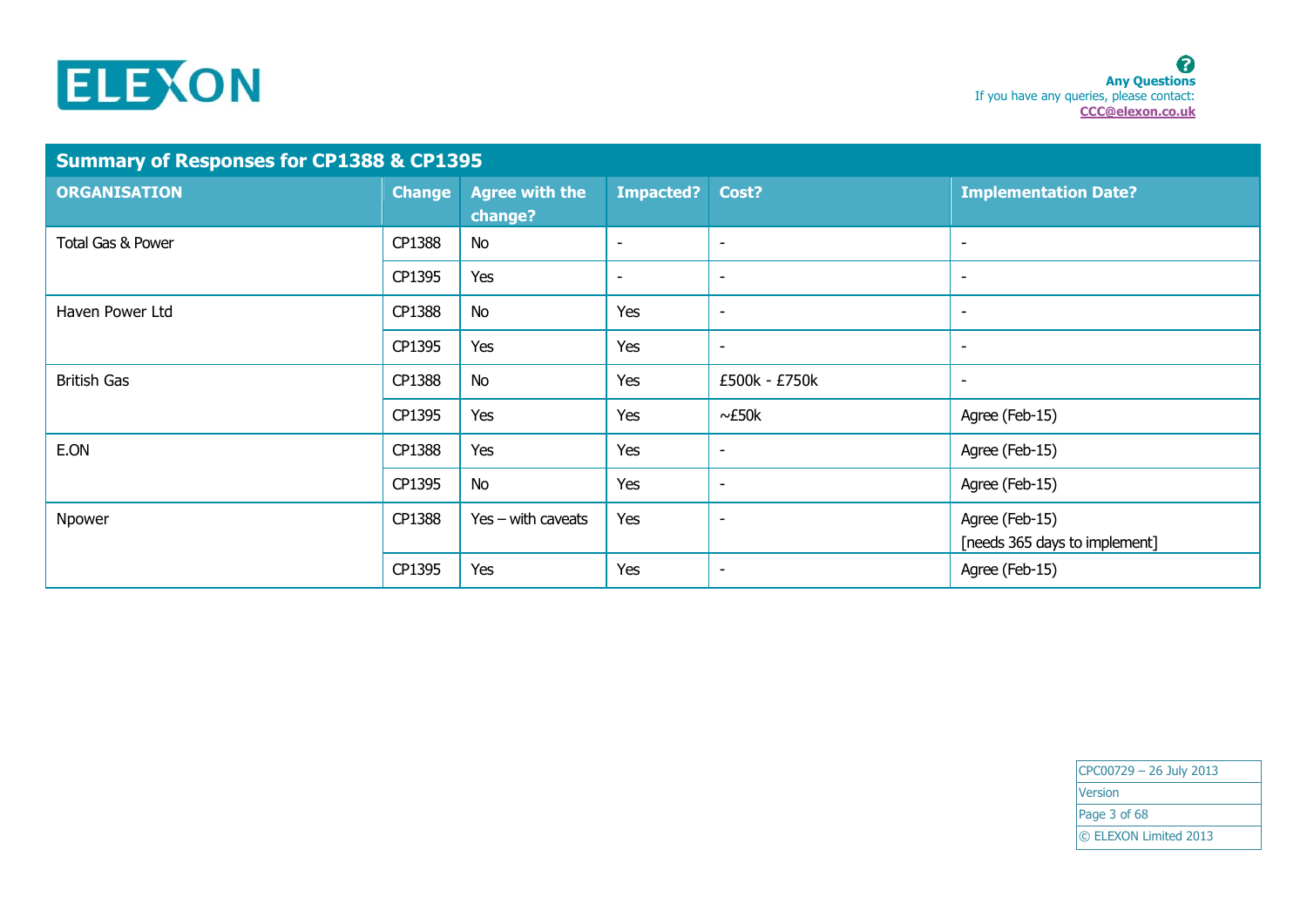

| <b>Organisation</b> | <b>Responses/Comments</b>                                                                                                                                                                                                                                                                                                                                                                                                                                                                                                                                                                                                                                                                                                      |
|---------------------|--------------------------------------------------------------------------------------------------------------------------------------------------------------------------------------------------------------------------------------------------------------------------------------------------------------------------------------------------------------------------------------------------------------------------------------------------------------------------------------------------------------------------------------------------------------------------------------------------------------------------------------------------------------------------------------------------------------------------------|
| Utilita Energy Ltd  | Do you agree that an MOA distribution approach would be more complex and have more potential<br>points of failure that could not be appropriately mitigated than a Supplier distribution process?<br>CP1388 & CP1395 "Whilst a MOA distribution process would add an additional party into the process of MTD<br>distribution it does have the benefit of enabling a party with experience within this process to take responsibility for<br>this activity. CP1388 proposes a significant change to the Supplier responsibilities and also creates a 'two tier<br>process' which adds greater complexity to the process for the distribution of MTDs and therefore must add a risk to<br>the integrity of settlements."        |
|                     | Do you agree with the analysis of both CPs presented in Attachment E?<br>CP1388 and CP1395 "Yes broadly. Whilst CP1388 refers to potential delay in the distribution of data where the<br>MOA would remain involved in the process this issue of a reliance on another party to provide data before a process<br>can move forward already exists within the industry. This is not to justify it and suggest that improvements should<br>not be sought, however the risk to settlement of running a single MTD process, distributed by one agent type with<br>significant experience in performing this function is less of a risk to settlement than a potential delay in the<br>distribution of data proposed under CP 1388." |
|                     | Do you agree with the proposed change?<br><b>CP1388</b> "No. The proposal adds significant complexity to the process and the operation of a dual process for legacy<br>and Smart metering poses a risk to settlement. The proposal does not fall in line with the minimal change principle                                                                                                                                                                                                                                                                                                                                                                                                                                     |

**Detailed Impact Assessment Responses CP1388 & CP1395**

CPC00729 – 26 July 2013 Version Page 4 of 68 © ELEXON Limited 2013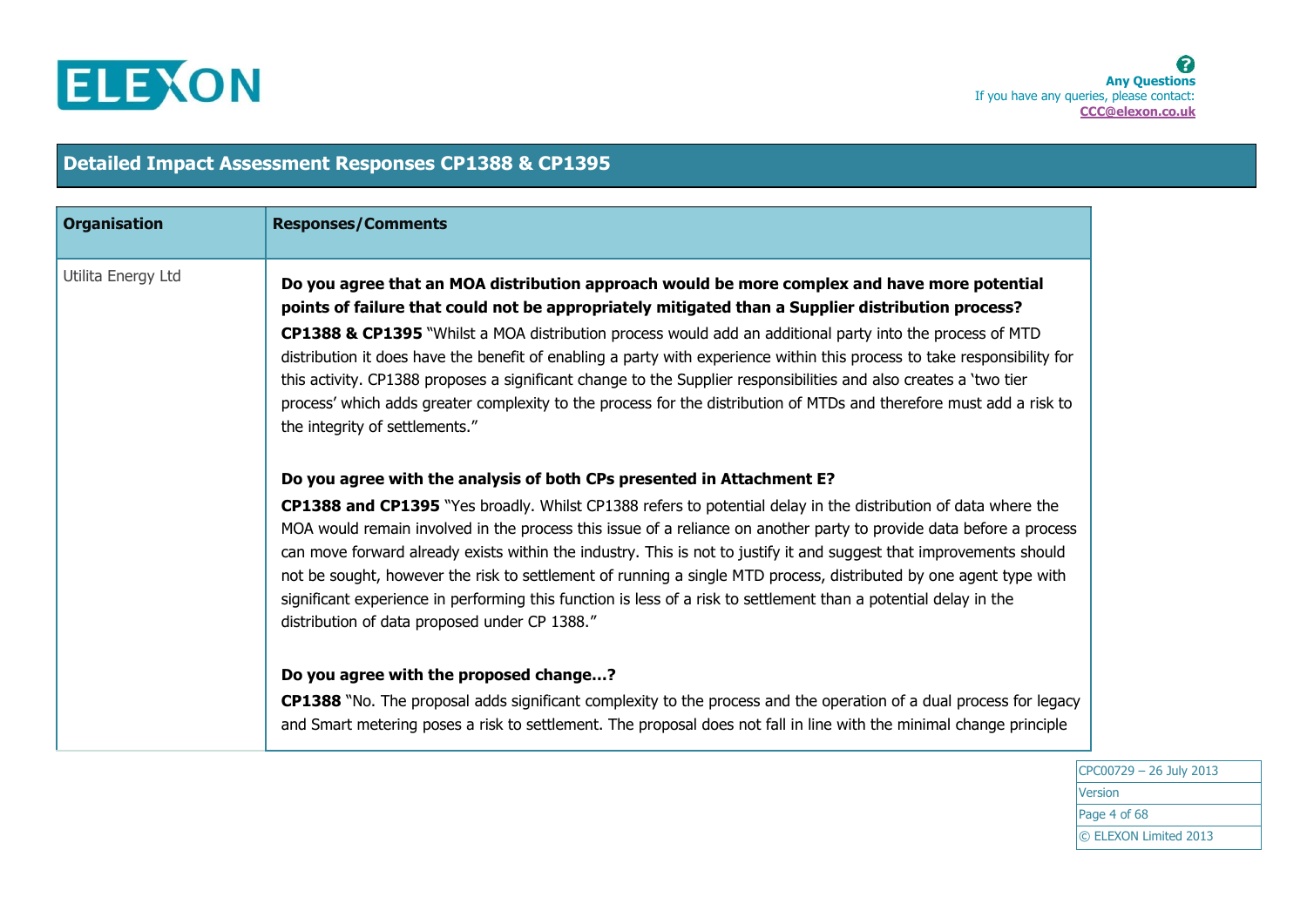

Utilita Energy Ltd and would result in significant costs to industry parties in terms of system changes and training. " **CP1395** "Yes"

### **Do you agree with the timescales for transfer of data as set out in CP1395?**

"Yes as they remain the same whether the meter is smart or non-smart. A remote configuration by the Supplier, is much quicker than a local configuration, therefore, Suppliers have enough time to send the configuration details to the MOA, in time for the MOA to send the D149/D0150 to the relevant parties and party agents within 10WD of a change of meter configuration."

### **What risks to Settlement do you believe may be a result of implementing [this change]?**

**CP1388** "The major risk is the implementation of a two tier process for MTDs. This adds complexity and uncertainty as to who parties should expect to receive MTDs from. In turn this could result in delays which would have a detrimental impact upon settlement. This CP also asks a party with no previous experience of responsibility for the distribution of MTDs to become responsible for this process where Smart metering is involved."

**CP1395** "Given that remote configuration lends itself to significantly quicker updates to mapping data than local configuration the additional data transfer from supplier to MOA should not have an onerous impact upon the timescales for the distribution of MTD data following changes to the meter point. The distribution of MTDs from MOA to NHHDC agents are currently monitored by PARMS. Given the process specified in CP1395 it is not anticipated that the timeline for the distribution of data would be adversely impacted by the change."

### **How is your organisation impacted by [this change]?**

**CP1388** "GETW are impacted as a supplier. Significant system change would need to be developed in order to facilitate the revised process detailed in CP1388."

**CP1395** "GETW are a supplier. Some system change required but not as significant as CP1388"

CPC00729 – 26 July 2013 Version Page 5 of 68 © ELEXON Limited 2013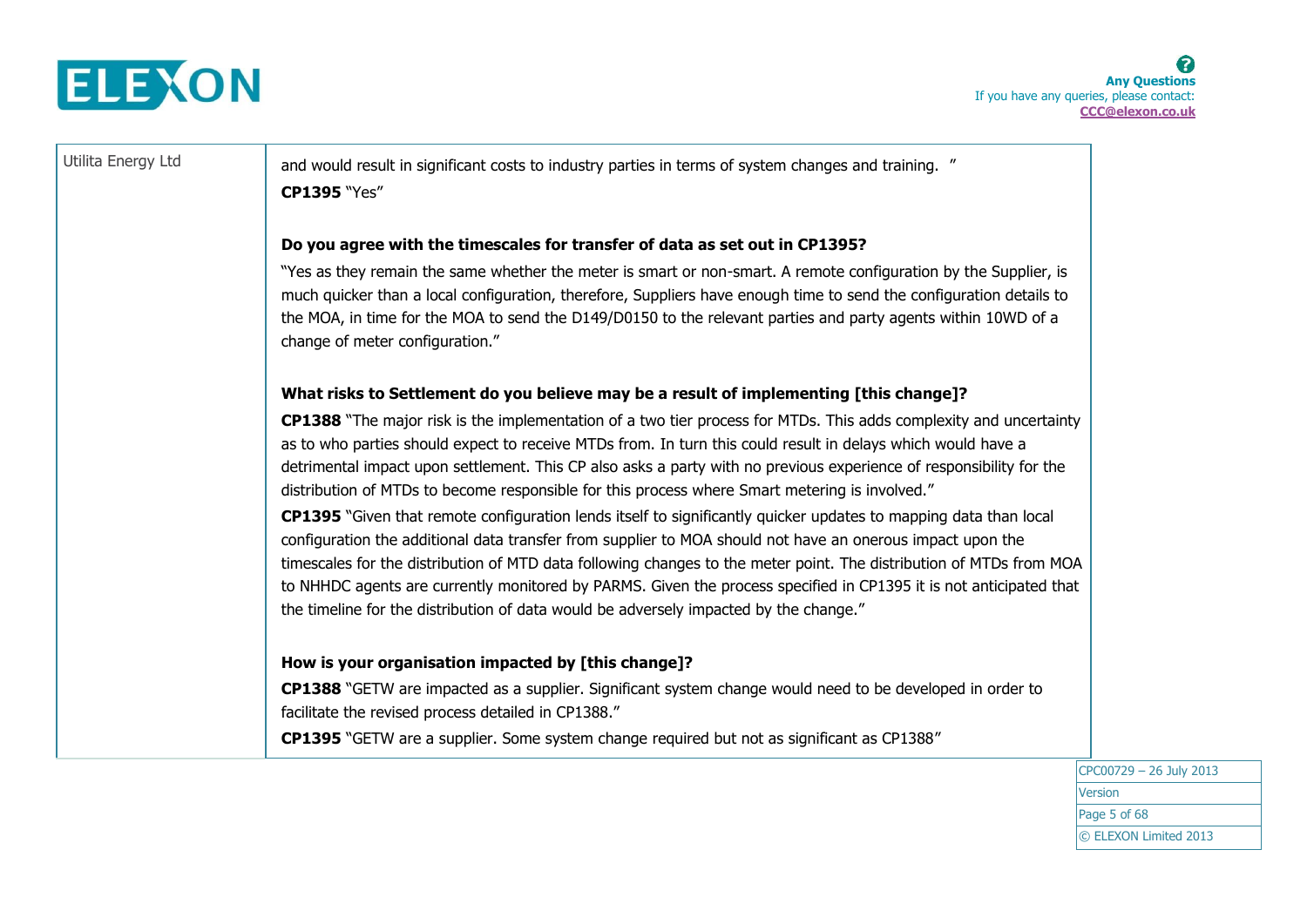

| Utilita Energy Ltd                |                                                                                                                                                                                                                                                                                                                                                                                                                               |
|-----------------------------------|-------------------------------------------------------------------------------------------------------------------------------------------------------------------------------------------------------------------------------------------------------------------------------------------------------------------------------------------------------------------------------------------------------------------------------|
|                                   | What are the associated costs on your organisation to implement [this change]?                                                                                                                                                                                                                                                                                                                                                |
|                                   | CP1388 "High costs"                                                                                                                                                                                                                                                                                                                                                                                                           |
|                                   | CP1395 "Low cost"                                                                                                                                                                                                                                                                                                                                                                                                             |
|                                   | Do you agree with the implementation approach?                                                                                                                                                                                                                                                                                                                                                                                |
|                                   | <b>CP1388</b> "Assuming that systems could be developed in time to meet the changes detailed then yes."                                                                                                                                                                                                                                                                                                                       |
|                                   | <b>CP1395 "Yes"</b>                                                                                                                                                                                                                                                                                                                                                                                                           |
| <b>Western Power Distribution</b> | Do you agree that an MOA distribution approach would be more complex and have more potential<br>points of failure that could not be appropriately mitigated than a Supplier distribution process?                                                                                                                                                                                                                             |
|                                   | CP1388 & CP1395 "Ultimately any risk of failure could be appropriately mitigated. It just may need a lot of follow<br>up and introduction of additional controls to do so.                                                                                                                                                                                                                                                    |
|                                   | Under CP1388 the MOA remains responsible for sending asset details to Supplier. This is in line with the current<br>processes. However, the onward transmission of these and the associated configuration flow will be done from a<br>single source and, more importantly, from the party with the obligation and responsibility for sending them. We<br>therefore agree there is less risk of failure under CP1388 proposals |
|                                   | CP1388 is simpler and likely to be more efficient."                                                                                                                                                                                                                                                                                                                                                                           |
|                                   | Do you agree with the analysis of both CPs presented in Attachment E?                                                                                                                                                                                                                                                                                                                                                         |
|                                   | <b>CP1388 and CP1395</b> "Yes it is generally a fair analysis."                                                                                                                                                                                                                                                                                                                                                               |
|                                   |                                                                                                                                                                                                                                                                                                                                                                                                                               |
|                                   | Do you agree with the proposed change?                                                                                                                                                                                                                                                                                                                                                                                        |

CPC00729 – 26 July 2013 **Version** Page 6 of 68 © ELEXON Limited 2013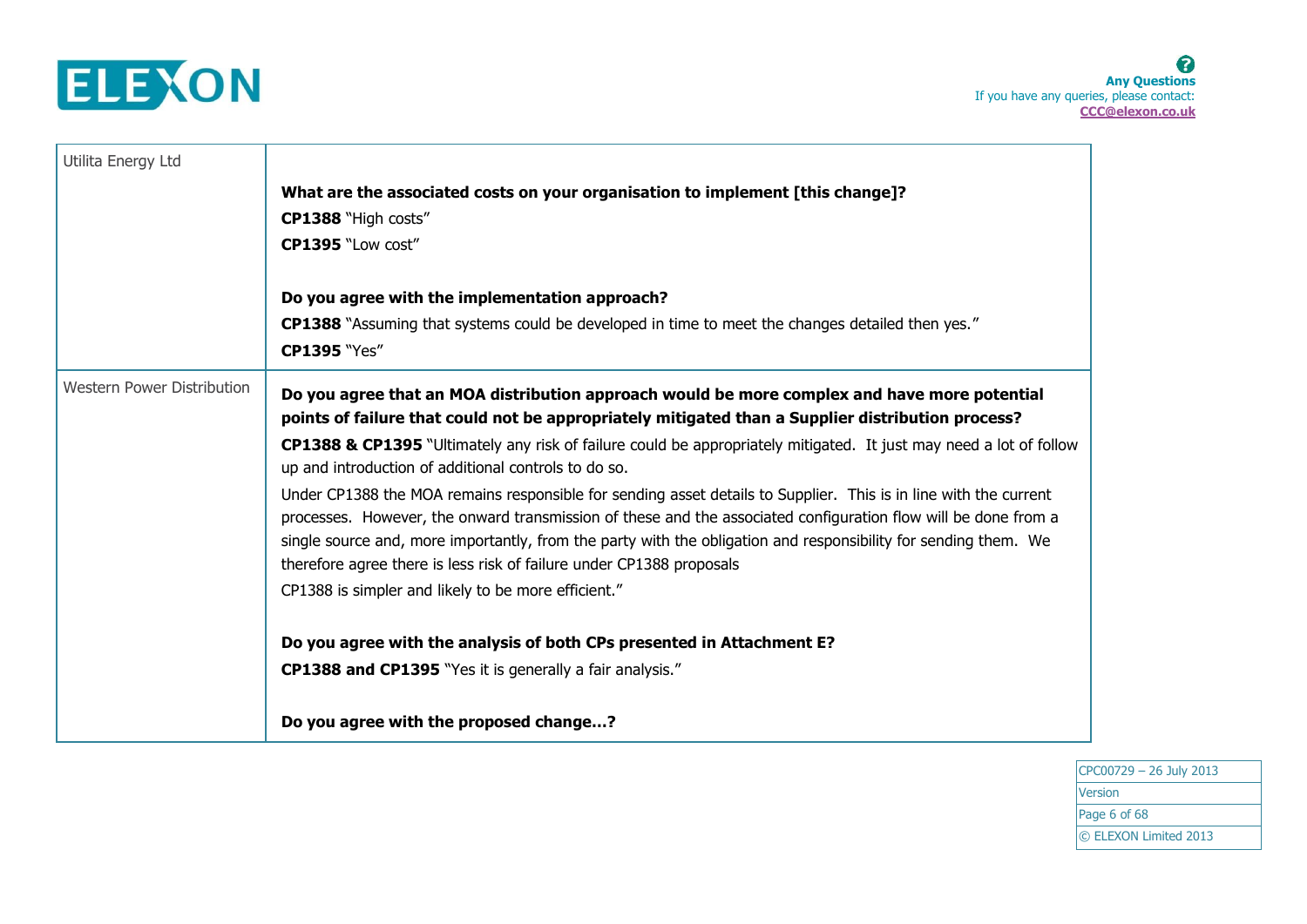

Western Power Distribution | **CP1388** "Yes. As a LDSO we rely on receipt of accurate METD in a timely manner. We believe the approach proposed under CP1388 is more likely to meet our requirement." **CP1395** "No. We think it is less efficient overall than the solution proposed under cp1388" **Do you agree with the timescales for transfer of data as set out in CP1395?** "Yes" **What risks to Settlement do you believe may be a result of implementing [this change]? CP1388** "Nothing substantive over and above those that already exist. If anything there will be less risk as the NHHDC is reliant on receiving a single flow rather than two." **CP1395** "The main risk is that the NHHDC will now be reliant on receipt of information from two parties rather than from a single source as proposed under cp1388." **How is your organisation impacted by [this change]? CP1388** "We will need to receive and process new flows which will impact our flow routing processes and the business systems to which those flows are sent." **CP1395** "Only marginally as we only receive the data and have no obligation to process anything. However, we are reliant on accurate settlement data for correct Use of System billing and we believe this CP increases the risk of us receiving inaccurate data." **What are the associated costs on your organisation to implement [this change]? CP1388** "<£10,000" **CP1395** "Nil cost option"

> CPC00729 – 26 July 2013 Version Page 7 of 68 © ELEXON Limited 2013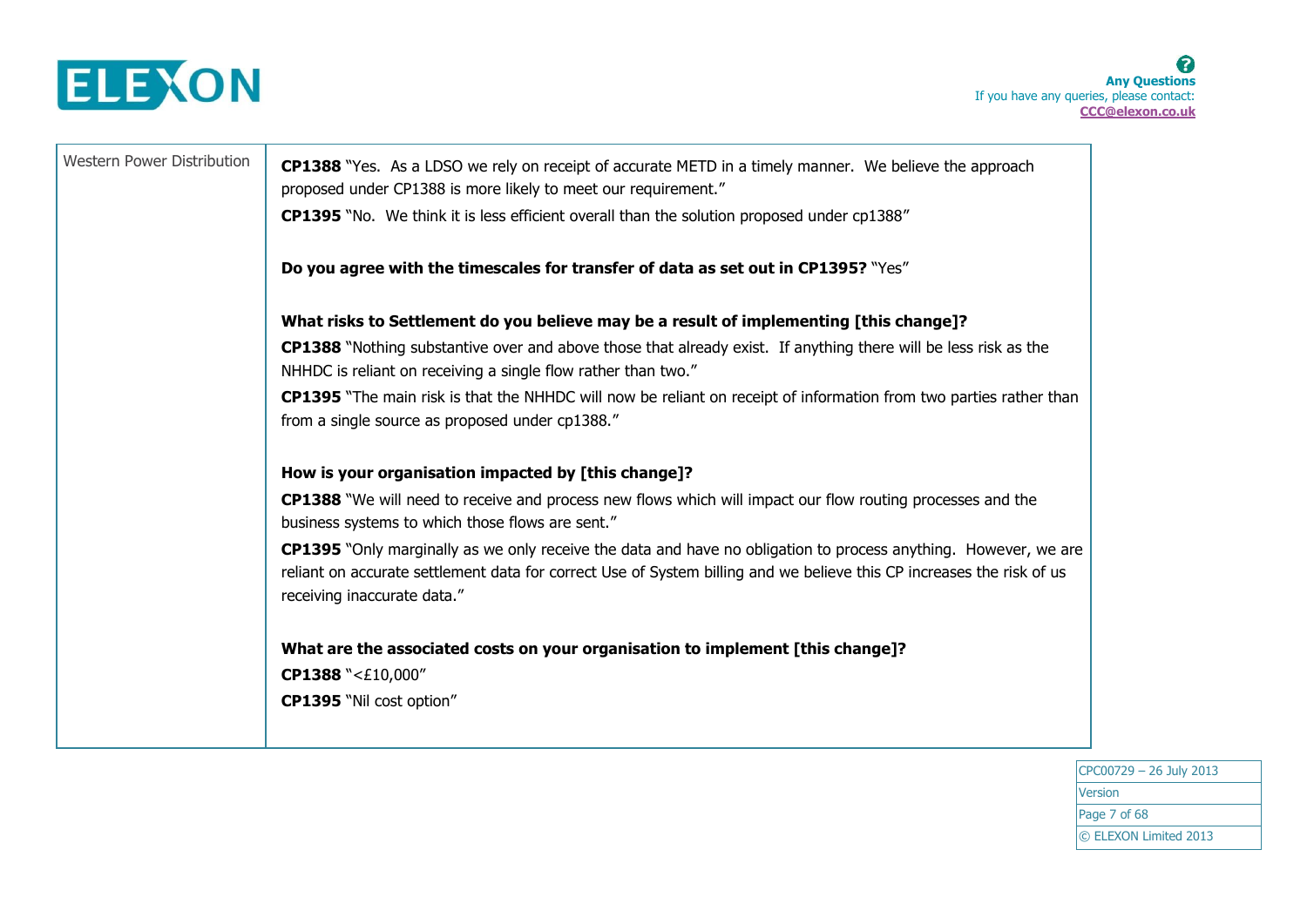

8 **Any Questions** If you have any queries, please contact: **CCC@elexon.co.uk**

| Western Power Distribution      | Do you agree with the implementation approach?                                                                                                                                                                                                                                                                                                                                                                                                          |
|---------------------------------|---------------------------------------------------------------------------------------------------------------------------------------------------------------------------------------------------------------------------------------------------------------------------------------------------------------------------------------------------------------------------------------------------------------------------------------------------------|
|                                 | <b>CP1388 "Yes"</b>                                                                                                                                                                                                                                                                                                                                                                                                                                     |
|                                 | <b>CP1395 "Yes"</b>                                                                                                                                                                                                                                                                                                                                                                                                                                     |
|                                 | Any other comments?                                                                                                                                                                                                                                                                                                                                                                                                                                     |
|                                 | CP1388 "Given the delay in the CP assessment process and the deferment of DCC go-live we see no reason for this<br>CP to be implemented in 2014 and would prefer a Feb 2015 implementation."                                                                                                                                                                                                                                                            |
| <b>BGlobal Metering Limited</b> | Do you agree that an MOA distribution approach would be more complex and have more potential<br>points of failure that could not be appropriately mitigated than a Supplier distribution process?                                                                                                                                                                                                                                                       |
|                                 | CP1388 & CP1395 "We do not agree that an MOA distribution approach would be more complex and have more<br>potential points of failure. Using the same flows for smart and non-smart meters, as well as keeping the MOA the<br>sole party agent responsible for distributing the MTDs to the NHHDC and LDSO, is the simplest solution. This<br>approach has minimal change to all parties."                                                              |
|                                 | Do you agree with the analysis of both CPs presented in Attachment E?                                                                                                                                                                                                                                                                                                                                                                                   |
|                                 | CP1388 and CP1395 "In principle yes, although the MOA will receive some information from the Supplier which<br>might cause a delay in the process of information to relevant parties which could impact Settlements. In CP1395 the<br>MOA does not add any further value to the configuration details as provided by the Supplier but as this process<br>remains very similar for Smart and non Smart this outweighs any risk associated with the MOA." |
| <b>BGlobal Metering Limited</b> | Do you agree with the proposed change?                                                                                                                                                                                                                                                                                                                                                                                                                  |
|                                 | CP1388 "No. This potentially will force Suppliers and Agents to undertake major system change and expense                                                                                                                                                                                                                                                                                                                                               |

CPC00729 – 26 July 2013 **Version** Page 8 of 68 © ELEXON Limited 2013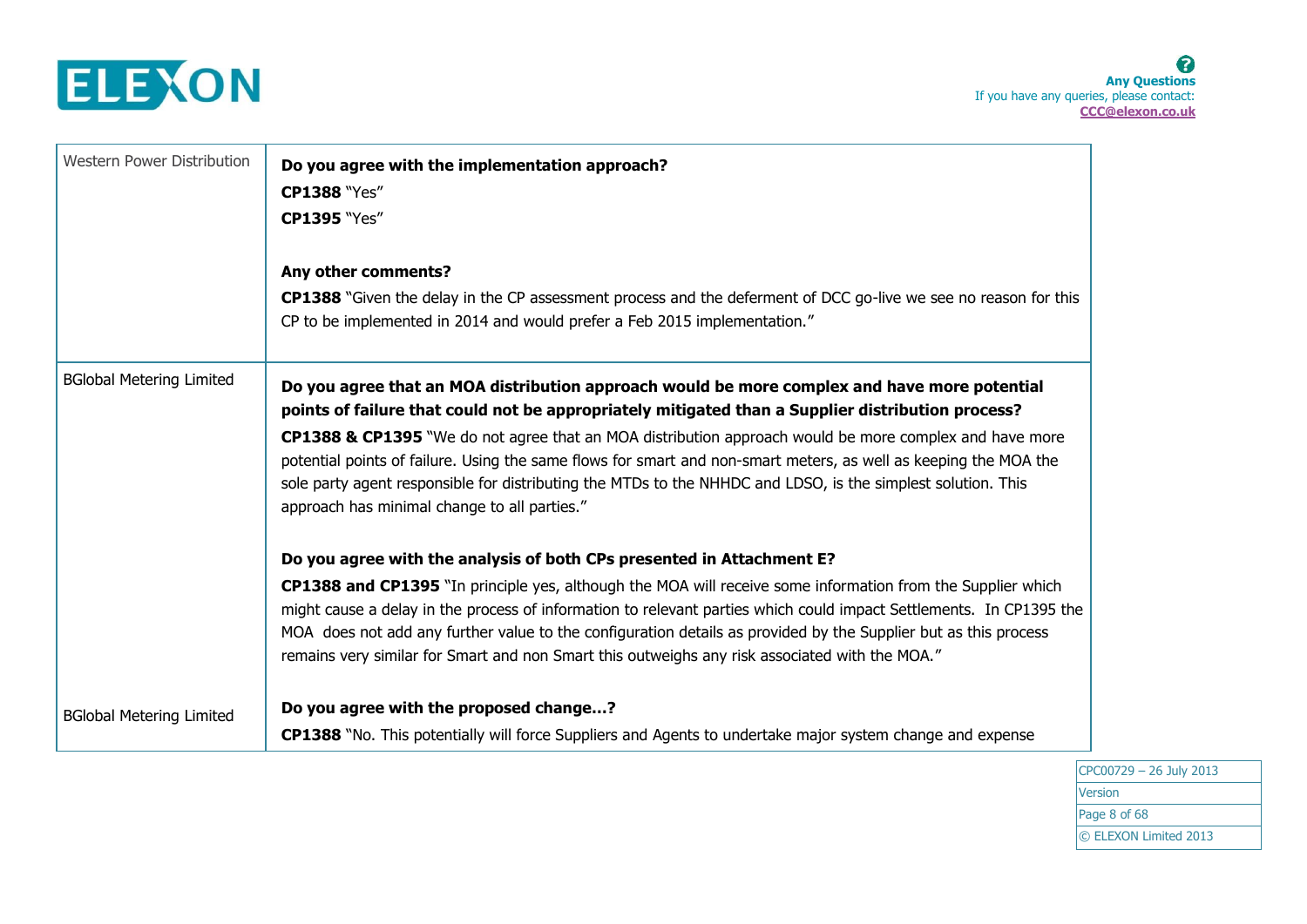

without any assurance that this will be a lasting and enduring system. In light of the uncertainties associated with the DCC role and outstanding Smart meter market issues, CP1388 may not provide an enduring solution." **CP1395** "Yes"

**Do you agree with the timescales for transfer of data as set out in CP1395?** "Yes as they remain the same whether the meter is smart or non-smart. A remote configuration by the Supplier is much quicker than a local configuration; therefore, Suppliers have enough time to send the configuration details to the MOA, in time for the MOA to send the D149/D0150 to the relevant parties and party agents within 10 working days of a change of meter configuration."

### **What risks to Settlement do you believe may be a result of implementing [this change]?**

**CP1388** "CP1388 poses a higher risk to settlement than CP1395 in that it introduces major changes to the current processes. This may result in re-certification by some, if not all, party agents that are impacted. This will increase costs and implementation time. In addition, increased change to processes poses a higher risk to settlements in terms of quality and timeliness of data for Settlement"

**CP1395** "SR0040 already exists to monitor the transfer of MTD between MOA and NHHDC. The implementation of CP1395 risk to settlement is covered by SR0040, with little likelihood to increase its net significance. "

### **How is your organisation impacted by [this change]?**

**CP1388** "We would be impacted as a NHHDC and a MOA requiring major system changes and process changes." **CP1395** "CP1395 will have an impact on systems and process but this will be a much lower impact than the changes needed to support CP1388."

BGlobal Metering Limited

CPC00729 – 26 July 2013 Version Page 9 of 68 © ELEXON Limited 2013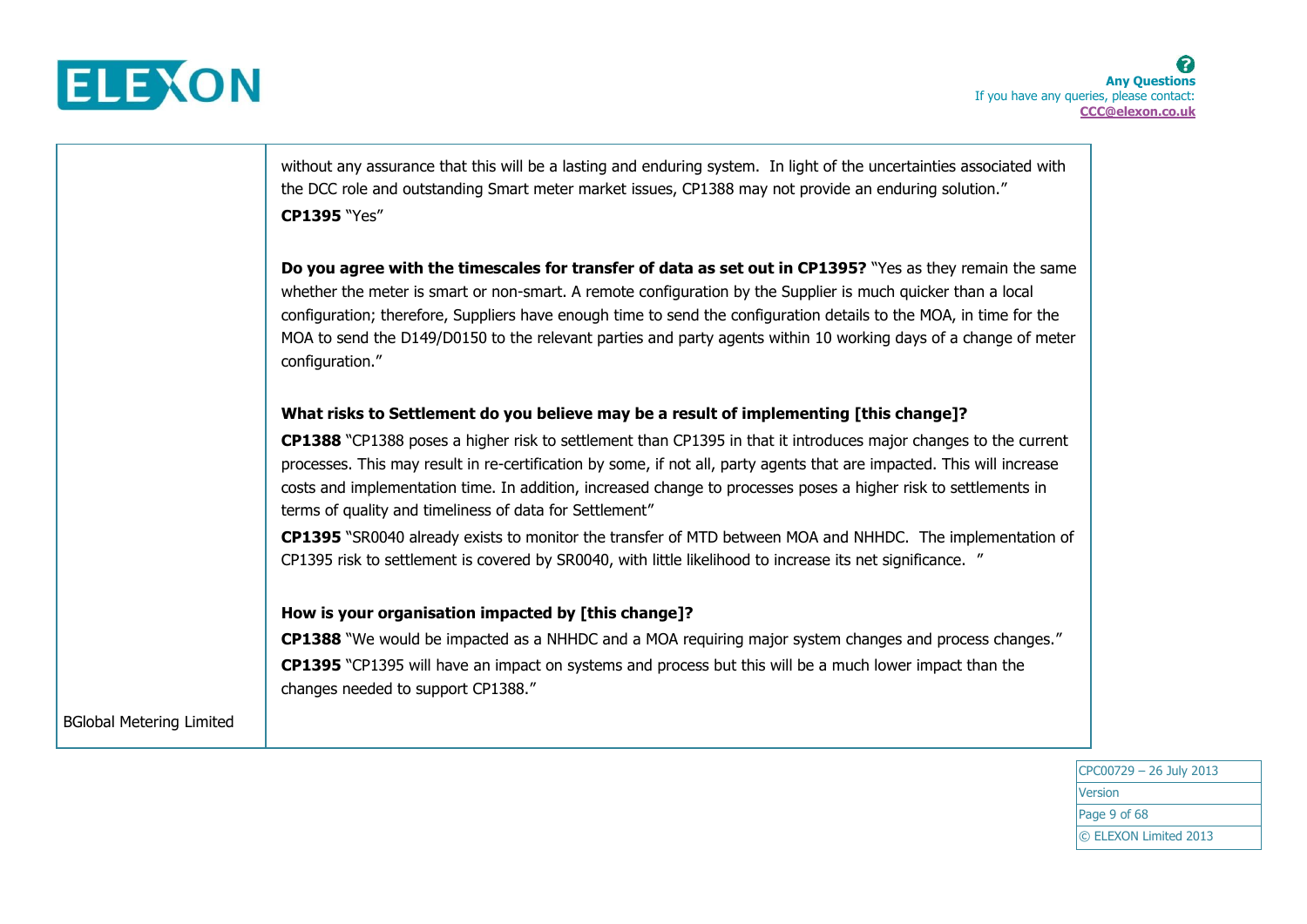

|                         | What are the associated costs on your organisation to implement [this change]?<br>CP1388 "High costs"<br>CP1395 "Lower cost than CP1388."<br>Do you agree with the implementation approach?<br><b>CP1388</b> "Yes but the need for re-certification would add to the overall timeline for CP1388 and reduce the time that<br>party agents would have to develop the solution."<br><b>CP1395 "Yes"</b>                                                                                                                                                                                                                                                                                                                                                                                                                                                                                                                           |
|-------------------------|---------------------------------------------------------------------------------------------------------------------------------------------------------------------------------------------------------------------------------------------------------------------------------------------------------------------------------------------------------------------------------------------------------------------------------------------------------------------------------------------------------------------------------------------------------------------------------------------------------------------------------------------------------------------------------------------------------------------------------------------------------------------------------------------------------------------------------------------------------------------------------------------------------------------------------|
| TMA Data Management Ltd | Do you agree that an MOA distribution approach would be more complex and have more potential<br>points of failure that could not be appropriately mitigated than a Supplier distribution process?<br>CP1388 & CP1395 "No, a MOA distribution might appear to add a level of complexity but keeping the same flows<br>for smart and non-smart meters as well as keeping the MOA the sole party agent responsible for distributing the<br>MTDs to the NHHDC and LDSO is the simplest solution, complying with the minimal change principal."                                                                                                                                                                                                                                                                                                                                                                                      |
| TMA Data Management Ltd | Do you agree with the analysis of both CPs presented in Attachment E?<br>CP1388 and CP1395 "Yes, with a slight caveat. The analysis often refers to the fact that with CP1395, the MOA is<br>responsible for providing the D0149/D0150 to the NHHDC and LDSO but for Smart Metering, the MOA will receive<br>some of the required information from the Supplier, potentially causing a delay in the transmission of information to<br>all relevant parties with a knock on effect on Settlement. This is all correct, however, most of the Industry<br>processes rely on one party providing information to another party before the process can move on. In CP1395, the<br>MOA does not value add to the configuration details provided by the Supplier but the very fact that the process<br>remains very similar between Smart and non Smart far outweighs any perceived increased risk of the MOA acting as<br>a post box." |

CPC00729 – 26 July 2013 **Version** Page 10 of 68 © ELEXON Limited 2013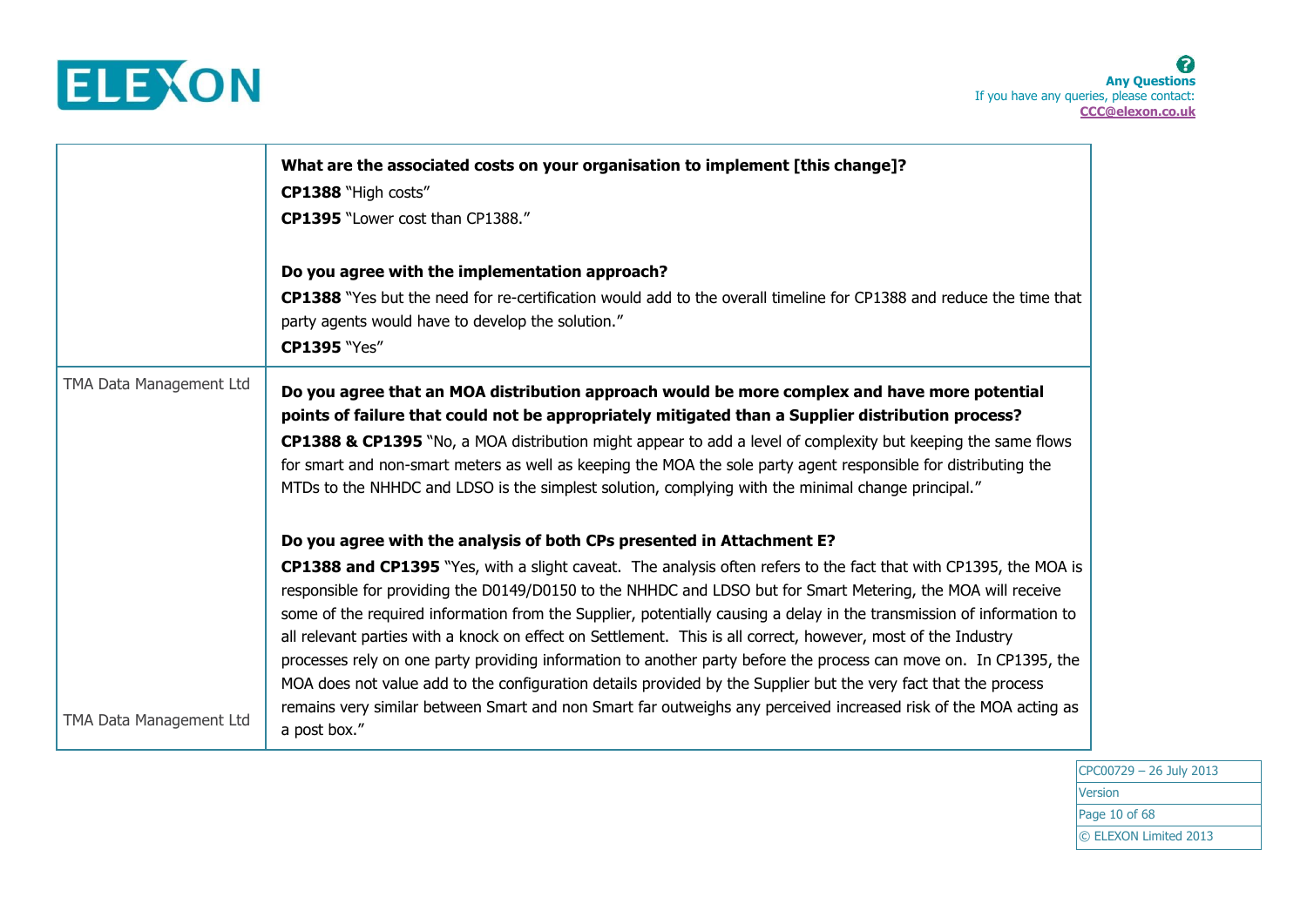

|                         | Do you agree with the proposed change?                                                                                                                                                                                                                                                                                                                                                                                                                                                                                                                                                                                             |
|-------------------------|------------------------------------------------------------------------------------------------------------------------------------------------------------------------------------------------------------------------------------------------------------------------------------------------------------------------------------------------------------------------------------------------------------------------------------------------------------------------------------------------------------------------------------------------------------------------------------------------------------------------------------|
|                         | CP1388 "No. It is paramount to use the minimal change principal so that Suppliers and party Agents are not forced<br>to undertake major System changes at great expense without the assurance that this is a lasting, enduring solution.<br>With the uncertainties of the full DCC role and the Smart Meter market organisation still outstanding, CP1388 does<br>not fit in with the minimal change principal or the lasting, enduring solution principal."<br>CP1395 "Yes".                                                                                                                                                      |
|                         | Do you agree with the timescales for transfer of data as set out in CP1395? "Yes as they remain the same<br>whether the meter is smart or non-smart. A remote configuration by the Supplier, is much quicker than a local<br>configuration, therefore, Suppliers have enough time to send the configuration details to the MOA, in time for the<br>MOA to send the D149/D0150 to the relevant parties and party agents within 10WD of a change of meter<br>configuration."                                                                                                                                                         |
|                         | What risks to Settlement do you believe may be a result of implementing [this change]?                                                                                                                                                                                                                                                                                                                                                                                                                                                                                                                                             |
|                         | CP1388 "As CP1388 introduces major changes to the current processes, it is likely that re-certification will be<br>required by some if not all party agents impacted, adding to the already prohibitive costs of CP1388 possible<br>implementation. That would have to be taken into account in the time required for implementation. The more a<br>change impacts on existing processes, the higher the risk to settlement that the implementation will disrupt the<br>quality and timeliness of the data delivered for Settlement. CP1388 therefore poses higher risk to settlement than<br>CP1395."<br>CP1395 [Did not respond] |
| TMA Data Management Ltd | How is your organisation impacted by [this change]?                                                                                                                                                                                                                                                                                                                                                                                                                                                                                                                                                                                |

CPC00729 – 26 July 2013 **Version** Page 11 of 68 © ELEXON Limited 2013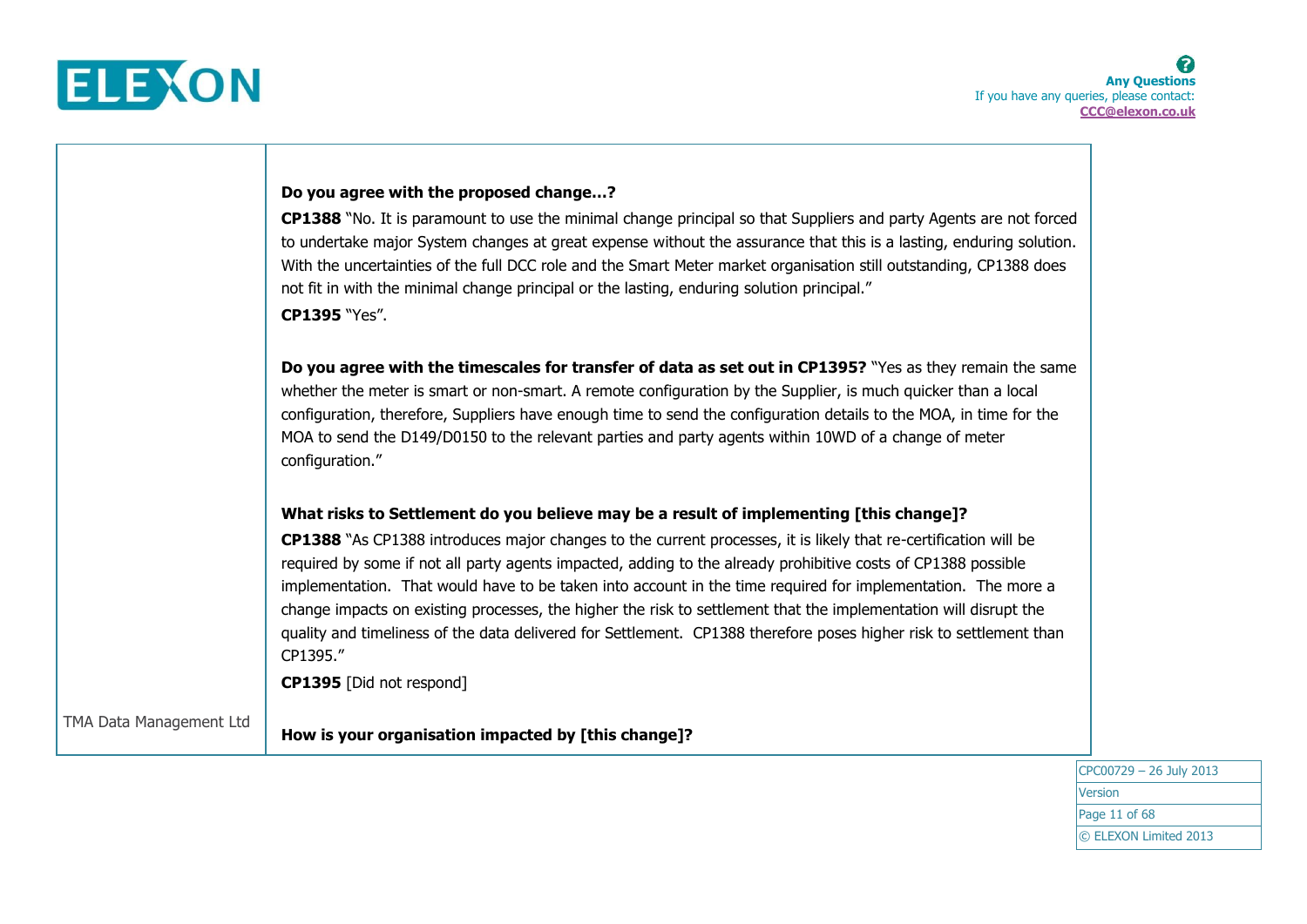

|                          | CP1388 "TMA would be impacted as a NHHDC, requiring major system changes as well as procedural changes"<br><b>CP1395</b> "Low impact on procedures, potential low impact on systems."                                                                                                                                                                            |
|--------------------------|------------------------------------------------------------------------------------------------------------------------------------------------------------------------------------------------------------------------------------------------------------------------------------------------------------------------------------------------------------------|
|                          | What are the associated costs on your organisation to implement [this change]?<br>CP1388 "High costs"<br>CP1395 "Low cost."                                                                                                                                                                                                                                      |
|                          | Do you agree with the implementation approach?                                                                                                                                                                                                                                                                                                                   |
|                          | <b>CP1388</b> "Yes but as mentioned in question 4 [What risks to Settlement do you believe may be a result of<br>implementing CP1388?], the need for re-certification would add to the overall timeline for CP1388 and reduce the<br>time that party agents would have to develop the solution."<br>CP1395 "Yes".                                                |
| <b>IMServ Europe Ltd</b> | Do you agree that an MOA distribution approach would be more complex and have more potential<br>points of failure that could not be appropriately mitigated than a Supplier distribution process?                                                                                                                                                                |
|                          | CP1388 & CP1395 "Yes because the more participants and systems the flows have to pass through the more<br>chance there is of them becoming corrupted or getting stuck. Having the party who effects the change being<br>responsible for sending the details out ensures things are sent in the correct order and with minimal delay – one<br>person in control." |
|                          | Do you agree with the analysis of both CPs presented in Attachment E?                                                                                                                                                                                                                                                                                            |
| <b>IMServ Europe Ltd</b> | CP1388 and CP1395 "Yes"                                                                                                                                                                                                                                                                                                                                          |

CPC00729 – 26 July 2013 **Version** Page 12 of 68 © ELEXON Limited 2013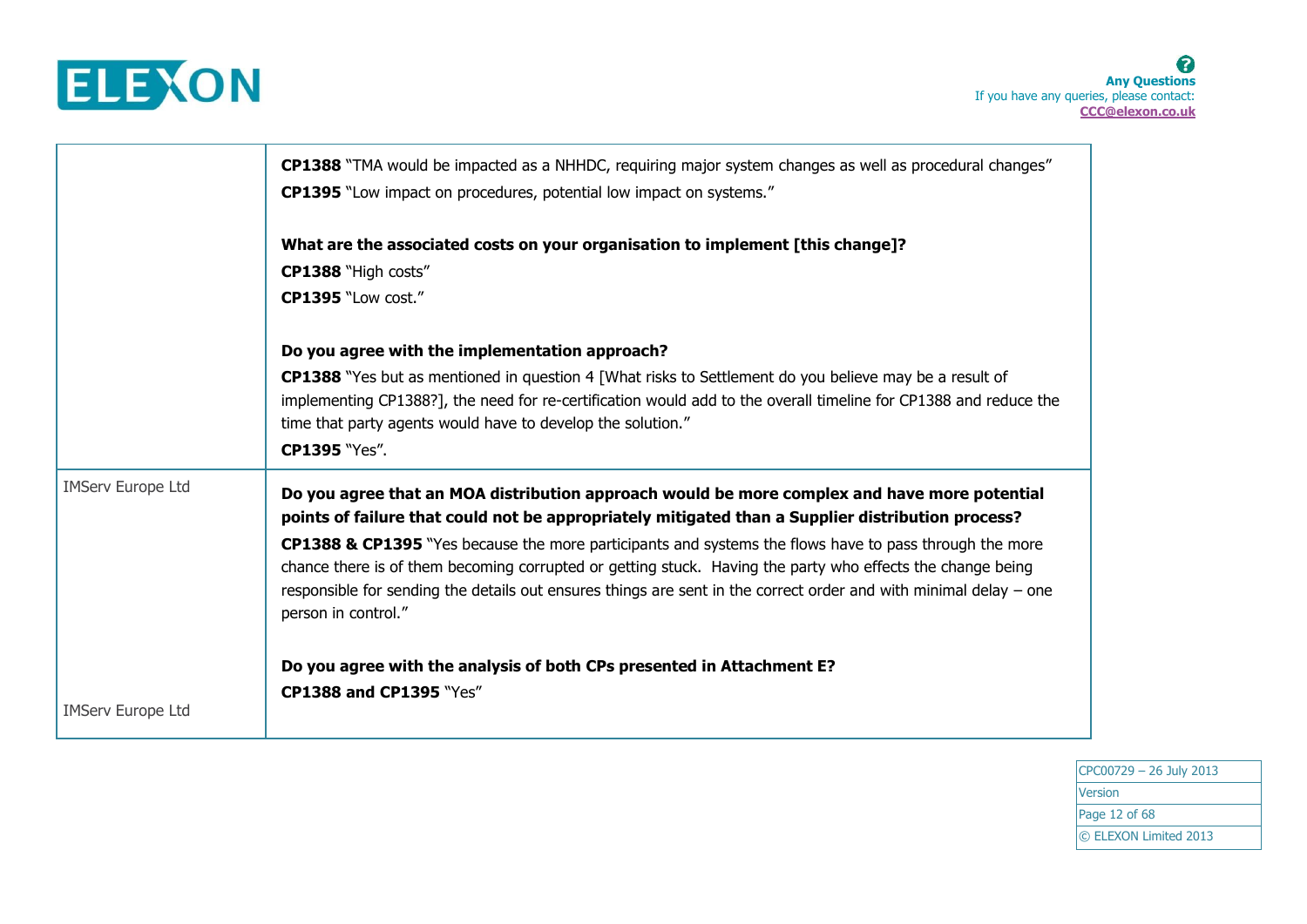

IMServ Europe Ltd

**Do you agree with the proposed change…? CP1388** "Yes" **CP1395** "No"

**Do you agree with the timescales for transfer of data as set out in CP1395?** "No. I thought the whole idea with remote comms and Smart meters was to, where possible, speed things up and so I would have like to see the timescales for transfer of data reduced to 1 working day".

### **What risks to Settlement do you believe may be a result of implementing [this change]?**

**CP1388** "Suppliers struggle to relate tariffs and SSCs together in their systems and sends erroneous Configuration Detail flows or none at all."

**CP1395** "A process that currently doesn't tend to work well (SSC change) will have even more places to go wrong – leading to NHHDC having different SSCs to the Suppliers, meter readings failing and Settlement performance dropping off. Where a Supplier has made a configuration change to a Smart meter, he would need to store the SSC that was now in the meter – but also the SSC the MOP currently holds, so that he would know to chase the MOA if the SSC change he notified the MOA about was never returned (because the MOA errored the flow). As it is the MOA that tells the NHHDC the SSC, if the Supplier does not monitor what it has last had from the MOA, then it will not be able to prevent read failures in NHHDC for SSC mismatches. Also, when does the Supplier send the D0052 – at the same time as he sends the SSC update to the MOP (because that is when he updates his own systems with the new SSC) or when he gets the new correct MTDs back from the MOP (but what does he have in his system in the meantime – he knows the correct new SSC but still retains the old SSC until MOP updates him). We can see Suppliers updating SSCs and immediately updating their own systems and sending off Config Detail updates to the MOA and D0052s to the NHHDC, and then never tracking whether the MOA processes the SSC change or not. MOAs won't see this as top priority as they no longer really care about the configuration and so when the Supplier

> CPC00729 – 26 July 2013 Version Page 13 of 68 © ELEXON Limited 2013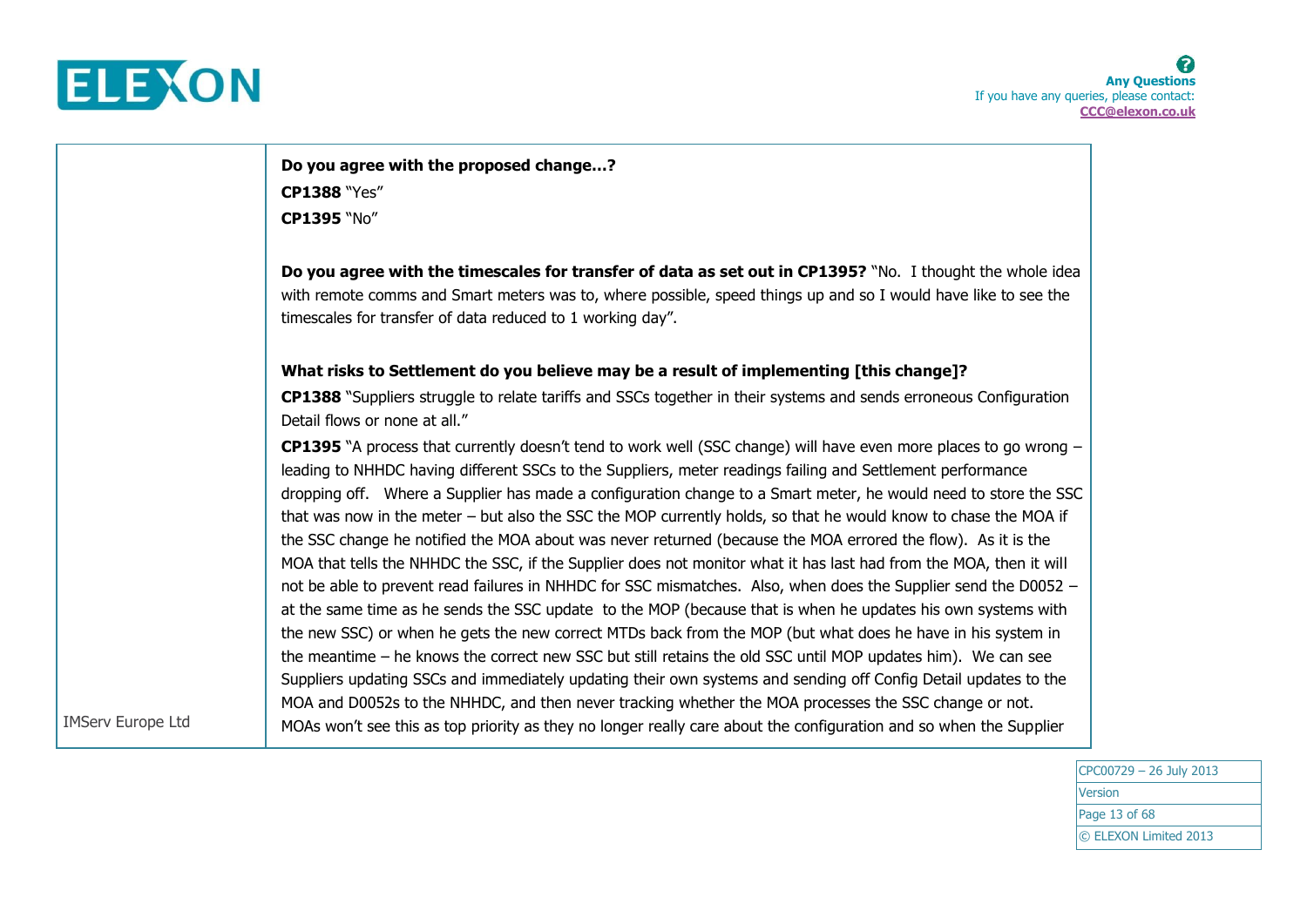

┱

|                          | flow has some data issue within it this will never get resolved. We believe this will make SSC mismatch issues even<br>harder to fix than they are under the existing arrangements."             |
|--------------------------|--------------------------------------------------------------------------------------------------------------------------------------------------------------------------------------------------|
|                          | How is your organisation impacted by [this change]?                                                                                                                                              |
|                          | CP1388 "As a Mop we would need to be able to send the "new D0150" flows out for Smart meters rather than<br>normal MTDs.                                                                         |
|                          | As a NHHDC we would need to be able receive and process the new "Smart MTDs". We would also need to know<br>[whom] to chase Suppliers for missing "Smart MTDs" rather than MOAs."                |
|                          | CP1395 "As a NHHMO, we would need to establish a process to receive details of Configuration changes from the<br>Supplier.                                                                       |
|                          | As a NHHDC, we don't envisage significant change – apart from where we are chasing missing or erroneous flows<br>and may place more emphasis on chasing the Suppliers first rather than the MOA" |
|                          | What are the associated costs on your organisation to implement [this change]?                                                                                                                   |
|                          | <b>CP1388</b> "MOP system is 3rd party developed and maintained $-$ we do not have costs at this stage to make these<br>changes.                                                                 |
|                          | DC system – we anticipate this would require up to 75 man days of development, testing, implementation and<br>training"                                                                          |
|                          | <b>CP1395</b> "MOP system is 3rd party developed and maintained – we do not have costs at this stage to make these<br>changes.                                                                   |
|                          | DC system – we anticipate this would require up to 10 man days of development, testing, implementation and<br>training"                                                                          |
| <b>IMServ Europe Ltd</b> | Do you agree with the implementation approach?                                                                                                                                                   |

CPC00729 – 26 July 2013 Version Page 14 of 68 © ELEXON Limited 2013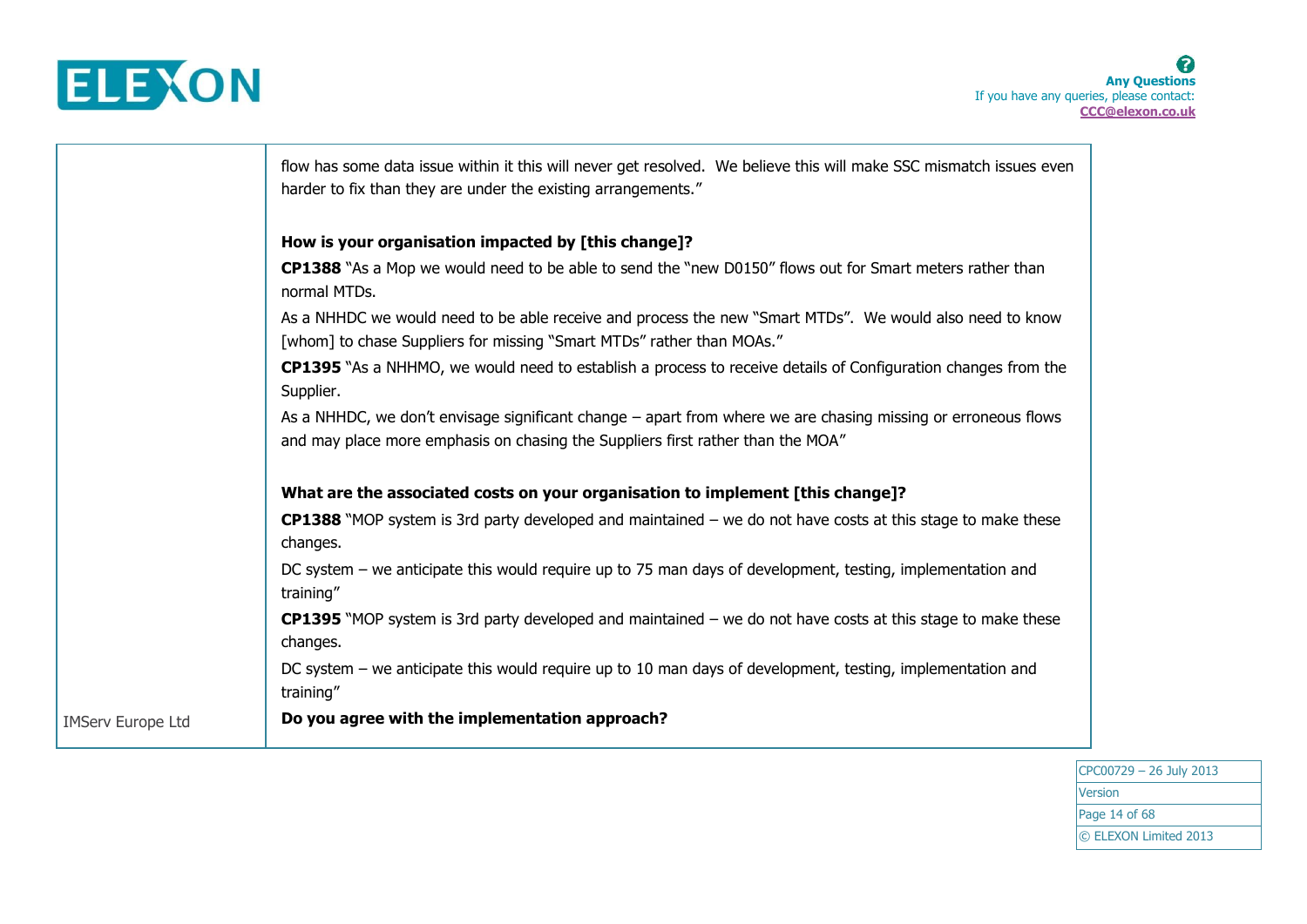

8 **Any Questions** If you have any queries, please contact: **CCC@elexon.co.uk**

|                               | <b>CP1388 "Yes"</b><br><b>CP1395 "Yes"</b>                                                                                                                                                                                                                                                                                                                                                                                                                                                                                                                                                                                                                                                                                                                              |
|-------------------------------|-------------------------------------------------------------------------------------------------------------------------------------------------------------------------------------------------------------------------------------------------------------------------------------------------------------------------------------------------------------------------------------------------------------------------------------------------------------------------------------------------------------------------------------------------------------------------------------------------------------------------------------------------------------------------------------------------------------------------------------------------------------------------|
| <b>GDF SUEZ Marketing Ltd</b> | Do you agree that an MOA distribution approach would be more complex and have more potential<br>points of failure that could not be appropriately mitigated than a Supplier distribution process?<br>CP1388 "No, the fact that two distinctly different processes will be used to distribute MTDs for smart and non-smart<br>metering systems will actually add complexity to the process. Maintaining the MOA distribution approach across the<br>market is the least complex option."<br>CP1395 "No. Maintaining an MOA distribution approach across the market would be simpler than having two<br>separate processes for smart and non-smart metering systems."<br>Do you agree with the analysis of both CPs presented in Attachment E?<br>CP1388 and CP1395 "Yes" |
| <b>GDF SUEZ Marketing Ltd</b> | Do you agree with the proposed change?<br>CP1388 "No. We believe that to ensure that SMIP is a success for all parties the processes for smart metering, at<br>least initially, should be kept as close to the existing market processes as possible."<br><b>CP1395 "Yes"</b><br>Do you agree with the timescales for transfer of data as set out in CP1395? "Yes. The proposed 10<br>working days is the standard timescale for sending Meter Technical Details.<br>Although a definitive timescale in which a supplier must send the smart meter configuration details to the MOA could<br>be considered. 5 working days from the date of remote configuration for example."                                                                                          |

CPC00729 – 26 July 2013 **Version** Page 15 of 68 © ELEXON Limited 2013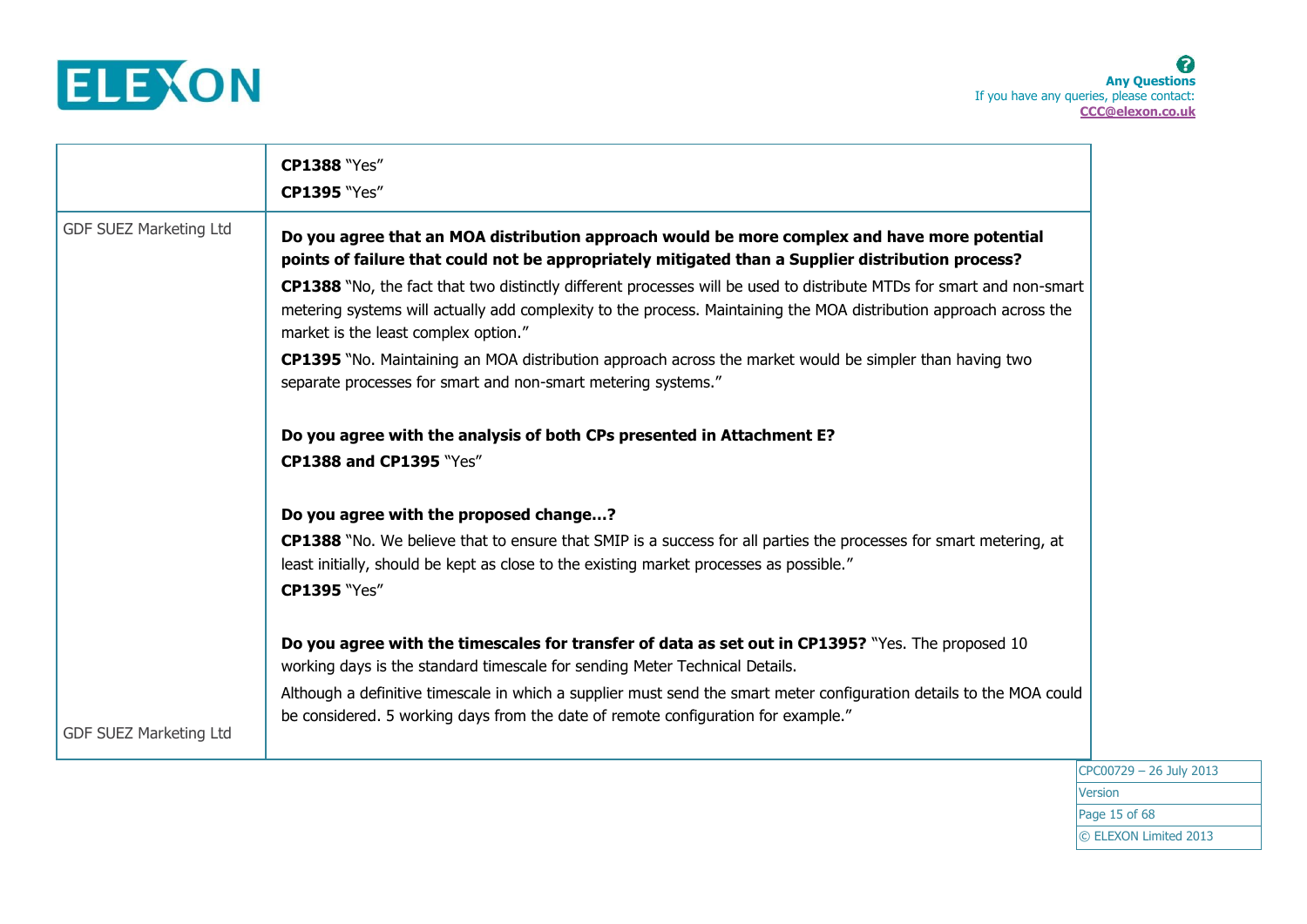

|                               | What risks to Settlement do you believe may be a result of implementing [this change]?                                                                                                                                          |
|-------------------------------|---------------------------------------------------------------------------------------------------------------------------------------------------------------------------------------------------------------------------------|
|                               | CP1388 "As there are major changes to existing processes, there is a risk that the level of successful                                                                                                                          |
|                               | implementation will differ across parties. The more parties where there are implementation issues, or where the                                                                                                                 |
|                               | changes are not properly understood, the greater the risk that meter configuration changes will not be<br>communicated correctly."                                                                                              |
|                               | CP1395 "There would be a small increase in the risk that the transfer of Meter Technical Details would be delayed."                                                                                                             |
|                               | How is your organisation impacted by [this change]?                                                                                                                                                                             |
|                               | CP1388 "As a supplier we will need to implement large scale system changes in order to maintain meter technical                                                                                                                 |
|                               | details and to send and receive the new flows when dealing with smart meters.                                                                                                                                                   |
|                               | We would also need to ensure that we have the correct operational knowledge inside the company to understand<br>smart meter technical details and to answer queries on these. This is not knowledge that we currently possess." |
|                               | <b>CP1395</b> "Supplier. - We would need to send the new flow to communicate changed smart meter configuration<br>details."                                                                                                     |
|                               | What are the associated costs on your organisation to implement [this change]?                                                                                                                                                  |
|                               | <b>CP1388</b> "Very high costs. (Not yet quantified)                                                                                                                                                                            |
|                               | For GDF SUEZ, being a primarily I&C supplier with a small NHH portfolio in profile classes 3-4, these costs would be<br>disproportionate to the proportion of our business impacted by SMIP."                                   |
|                               | CP1395 "Low. If GDF SUEZ's numbers of smart meters remain low a manual process could initially be used."                                                                                                                        |
| <b>GDF SUEZ Marketing Ltd</b> | Do you agree with the implementation approach?                                                                                                                                                                                  |

CPC00729 – 26 July 2013 Version Page 16 of 68 © ELEXON Limited 2013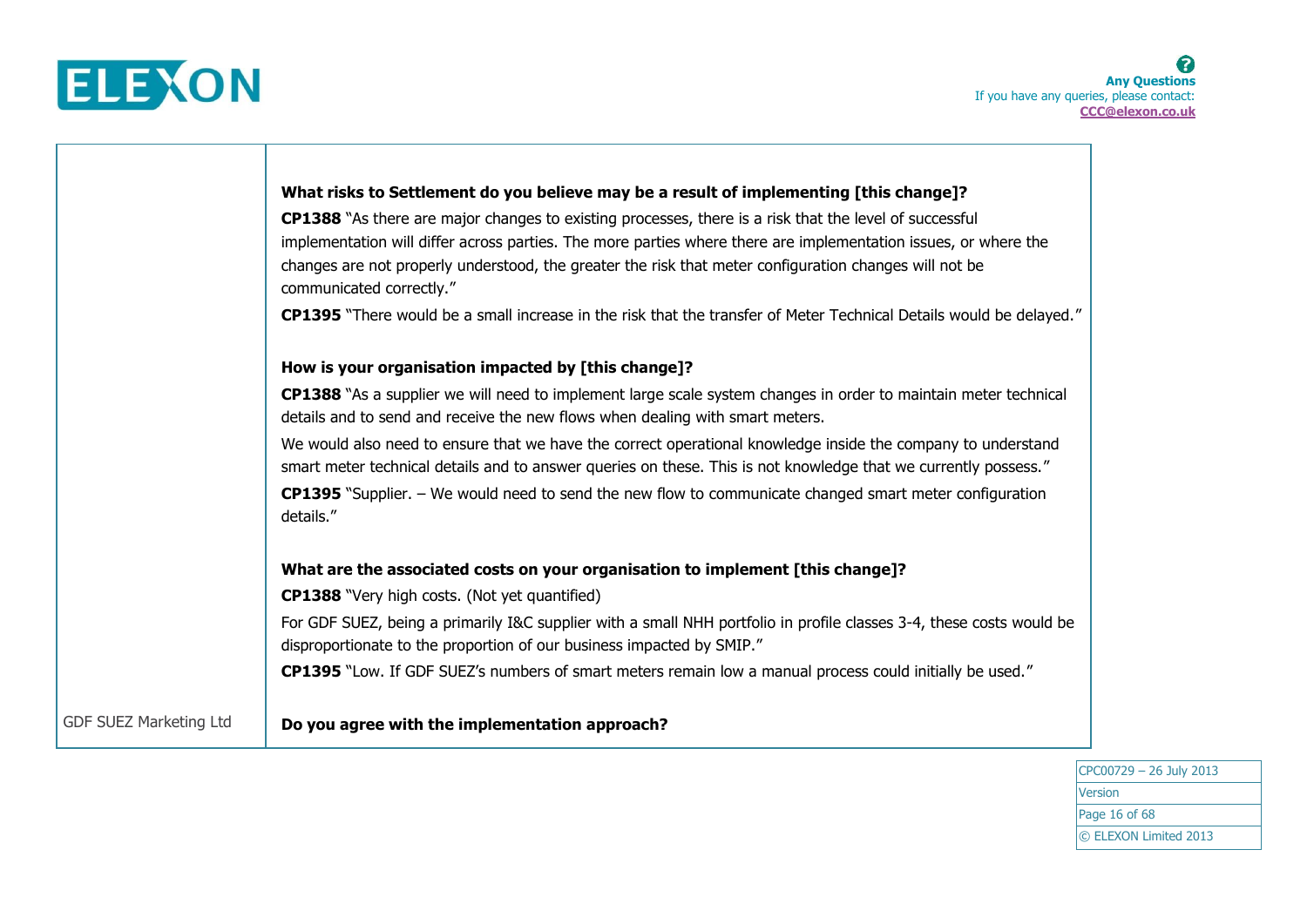

8 **Any Questions** If you have any queries, please contact: **CCC@elexon.co.uk**

|              | <b>CP1388 "Yes"</b><br><b>CP1395 "Yes"</b>                                                                                                                                                                                 |  |
|--------------|----------------------------------------------------------------------------------------------------------------------------------------------------------------------------------------------------------------------------|--|
| Spark Energy | Do you agree that an MOA distribution approach would be more complex and have more potential<br>points of failure that could not be appropriately mitigated than a Supplier distribution process?<br>CP1388 & CP1395 "Yes" |  |
|              | Do you agree with the analysis of both CPs presented in Attachment E?<br>CP1388 and CP1395 "No"                                                                                                                            |  |
|              | Do you agree with the proposed change?                                                                                                                                                                                     |  |
|              | CP1388 "No"                                                                                                                                                                                                                |  |
|              | CP1395 - No response                                                                                                                                                                                                       |  |
|              | Do you agree with the timescales for transfer of data as set out in CP1395? - No response                                                                                                                                  |  |
|              | What risks to Settlement do you believe may be a result of implementing [this change]?                                                                                                                                     |  |
|              | CP1388 - No response                                                                                                                                                                                                       |  |
|              | CP1395 W                                                                                                                                                                                                                   |  |
|              | How is your organisation impacted by [this change]?                                                                                                                                                                        |  |
| Spark Energy | CP1388 "As supplier this CP would necessitate changes to our software. Our industry interfaces would require<br>upgrading. Full training on flow management would have to be implemented."                                 |  |
|              |                                                                                                                                                                                                                            |  |

CPC00729 – 26 July 2013 **Version** Page 17 of 68 © ELEXON Limited 2013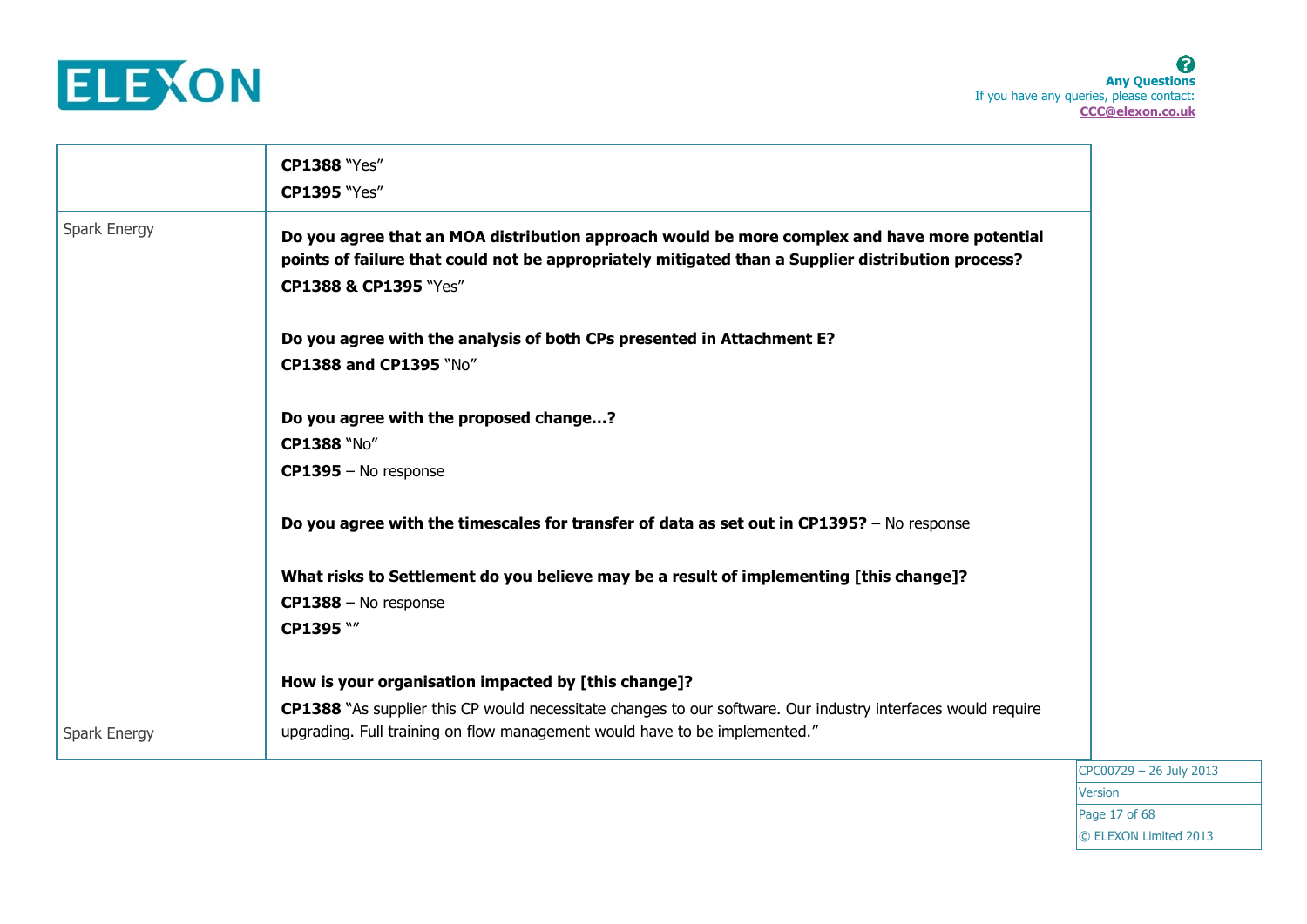

|                                      | CP1395 No response                                                                                                                                                                                                                                                                                                                                                                                                                                              |
|--------------------------------------|-----------------------------------------------------------------------------------------------------------------------------------------------------------------------------------------------------------------------------------------------------------------------------------------------------------------------------------------------------------------------------------------------------------------------------------------------------------------|
|                                      | What are the associated costs on your organisation to implement [this change]?                                                                                                                                                                                                                                                                                                                                                                                  |
|                                      | <b>CP1388</b> "All of the above would come at a cost. It is too early to make a solid judgement on total outlay."                                                                                                                                                                                                                                                                                                                                               |
|                                      | CP1395 No response                                                                                                                                                                                                                                                                                                                                                                                                                                              |
|                                      | Do you agree with the implementation approach?                                                                                                                                                                                                                                                                                                                                                                                                                  |
|                                      | <b>CP1388</b> "No because this is only the first part of a wider change management that is required to accommodate<br>smart meters. Our opinion is that all avenues should be rolled out at the same time in order to reduce the chances<br>of conflicts between processes. Until the mandatory flows have been created we feel it difficult to make a solid<br>judgement around the full impact to our systems and business interfaces."<br>CP1395 No response |
|                                      | Any other comments?                                                                                                                                                                                                                                                                                                                                                                                                                                             |
|                                      | <b>CP1388</b> "We support the intention of the change and understand the need for some of the proposed changes. We<br>do, however, view this as a partial necessity. We are fully in agreement with the Npower response [from previous<br>consultation] "We feel that making the proposed changes in isolation will leave some processes within the BSCP(s)<br>un-usable."<br>CP1395 no response                                                                |
| Siemens Metering,                    | Do you agree that an MOA distribution approach would be more complex and have more potential                                                                                                                                                                                                                                                                                                                                                                    |
| <b>Communications &amp; Services</b> | points of failure that could not be appropriately mitigated than a Supplier distribution process?                                                                                                                                                                                                                                                                                                                                                               |
|                                      | CP1388 "Yes. With CP1388 all the data flows to the NHHDC are from the Supplier. Whereas with CP1395 there is a<br>combination of data flows from Supplier and MOA to the NHHDC this will result in more complex processing for the                                                                                                                                                                                                                              |

CPC00729 – 26 July 2013 Version Page 18 of 68 © ELEXON Limited 2013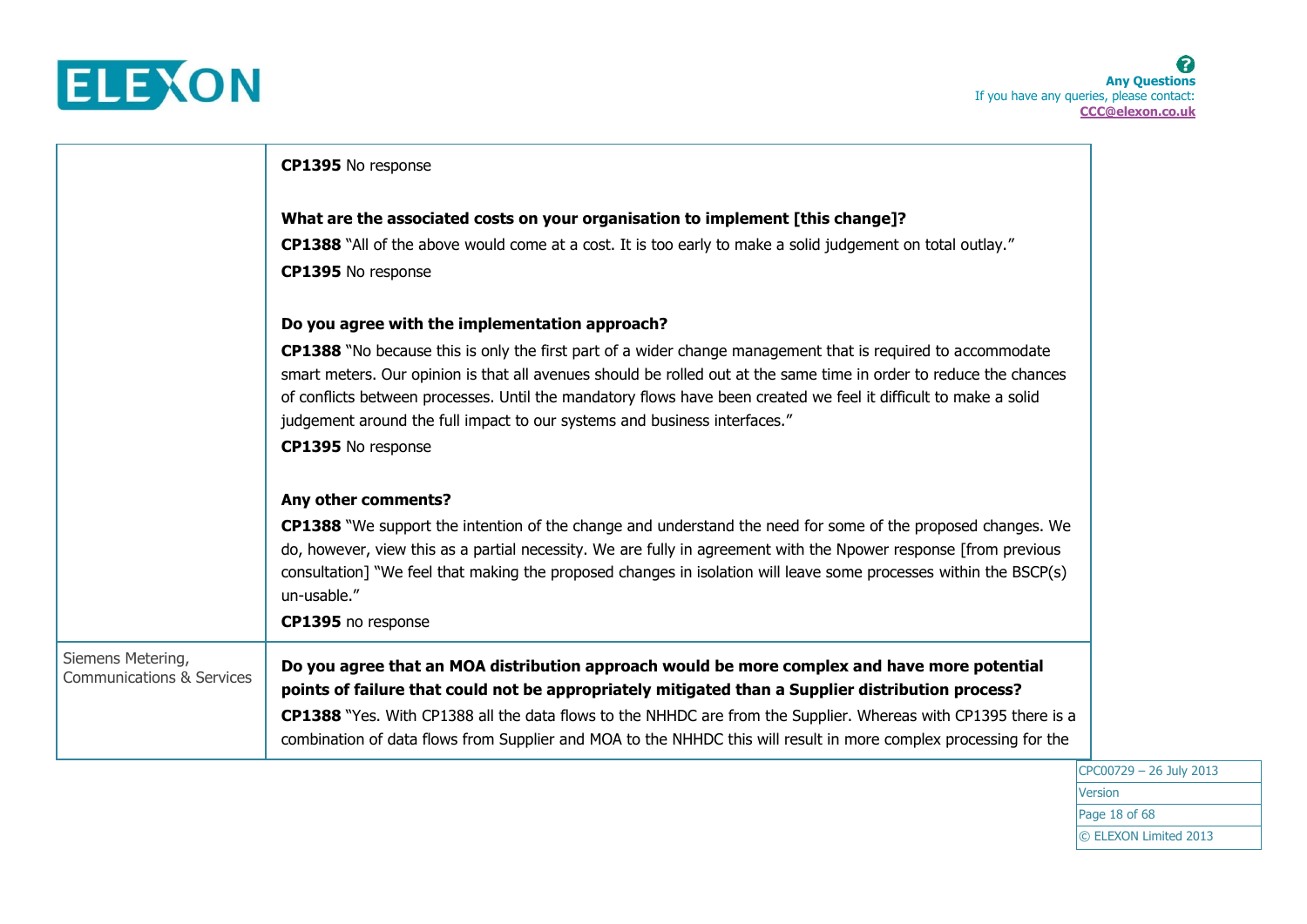

| Siemens Metering,<br><b>Communications &amp; Services</b> | NHHDC, more risk of errors being introduced, more intra-party queries being raised when the CP1395 solution was<br>operational and more risk to Settlement than the CP1388 proposal"<br>CP1395 "Yes. With CP1395 the MOA has to convert the prime data flow (Smart Meter Configuration Details) from<br>Supplier into D0149/D0150 to pass to NHHDC, this is a possible source of additional errors and delays. This would<br>be avoided by the Supplier sending the new data flows, Smart Device Details and Smart Meter Configuration Details<br>to the relevant parties.<br>Siemens believe that CP1395 does not does not fully consider the impact of its proposal on all the relevant parties.<br>The NHHDC will have to develop processes to cope with receiving related data flows from different sources which<br>are not required with CP1388. Siemens believe that the CP1395 solution will result in more operational BAU queries<br>between NHHDC, MOA and Supplier than the CP1388 proposal." |
|-----------------------------------------------------------|-----------------------------------------------------------------------------------------------------------------------------------------------------------------------------------------------------------------------------------------------------------------------------------------------------------------------------------------------------------------------------------------------------------------------------------------------------------------------------------------------------------------------------------------------------------------------------------------------------------------------------------------------------------------------------------------------------------------------------------------------------------------------------------------------------------------------------------------------------------------------------------------------------------------------------------------------------------------------------------------------------------|
|                                                           | Do you agree with the analysis of both CPs presented in Attachment E?<br>"Yes. However there are omissions from Analysis of the two options.                                                                                                                                                                                                                                                                                                                                                                                                                                                                                                                                                                                                                                                                                                                                                                                                                                                              |
|                                                           | <b>CP1388</b> Item 'Obligation to communicating the latest configuration details':                                                                                                                                                                                                                                                                                                                                                                                                                                                                                                                                                                                                                                                                                                                                                                                                                                                                                                                        |
|                                                           | The CP1388 text omits the fact that it makes allowance for the sending of latest configuration details from the<br>Supplier to the MOA on an optional basis. Siemens are of the view that this should be a mandated requirement – as<br>previous stated in CP3188 workshops and consultations.                                                                                                                                                                                                                                                                                                                                                                                                                                                                                                                                                                                                                                                                                                            |
|                                                           | As the provision of these details is a core requirement of the CP1395 proposal, there is no reason why this should<br>not be mandated in CP1388.                                                                                                                                                                                                                                                                                                                                                                                                                                                                                                                                                                                                                                                                                                                                                                                                                                                          |
|                                                           | In terms of analysis                                                                                                                                                                                                                                                                                                                                                                                                                                                                                                                                                                                                                                                                                                                                                                                                                                                                                                                                                                                      |
|                                                           | The provision of this data in CP1388 is not a pre-requisite of the distribution of the MTD flows whereas it is in<br>CP1395. However, there are reasons why the passing of this data after meter configuration in a timely manner is                                                                                                                                                                                                                                                                                                                                                                                                                                                                                                                                                                                                                                                                                                                                                                      |
|                                                           | beneficial to the MOA."                                                                                                                                                                                                                                                                                                                                                                                                                                                                                                                                                                                                                                                                                                                                                                                                                                                                                                                                                                                   |

CPC00729 – 26 July 2013 **Version** Page 19 of 68 © ELEXON Limited 2013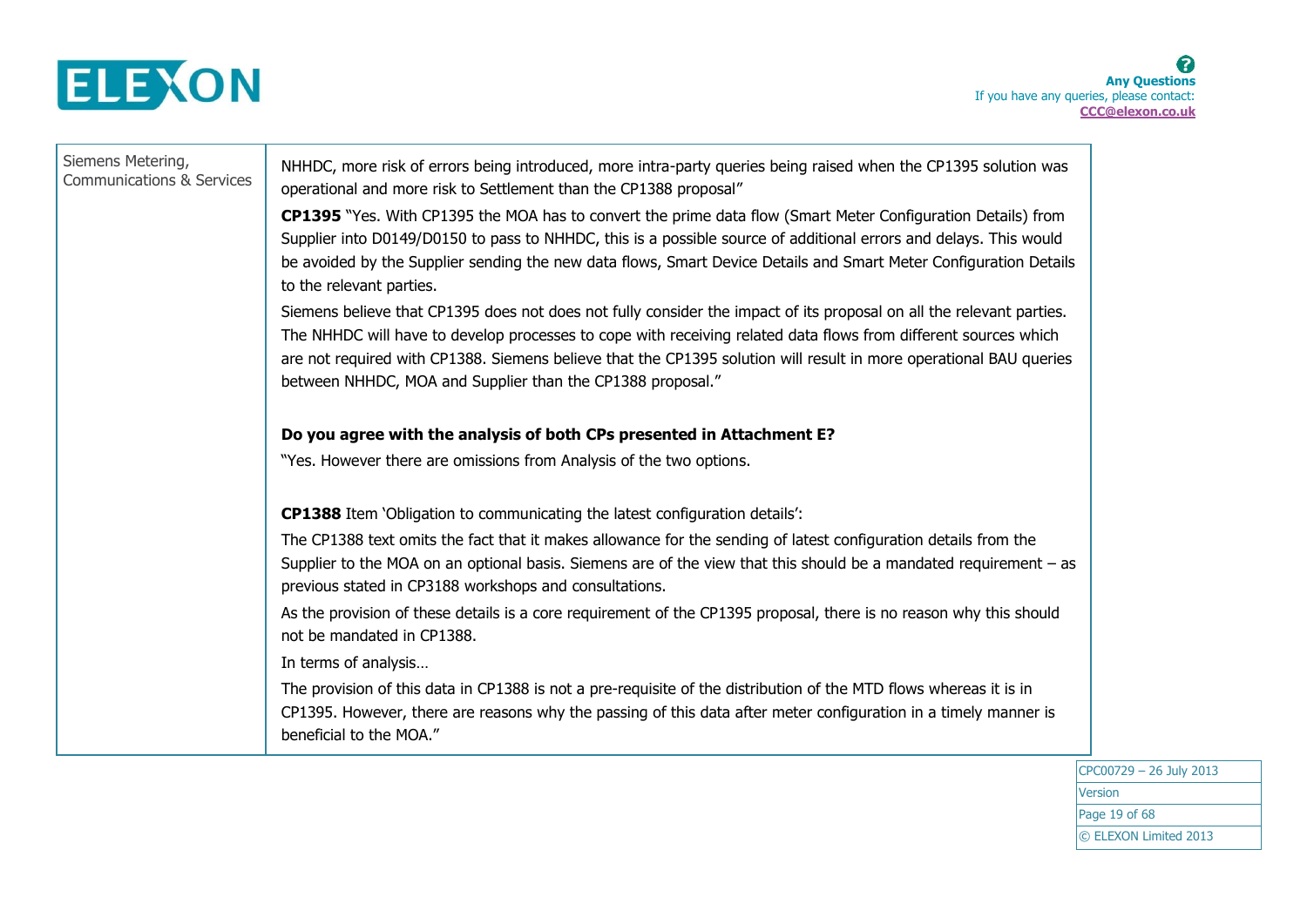

Siemens Metering, Communications & Services **CP1395** Item "Distribution of MTDs"

The allowance of different options for the transfer of new configuration details between the Supplier and MOA in CP1395 is not beneficial in a competitive market where this information is key to the integrity of the MTD. The provision of multiple options is potentially anti-competitive as it could make it prohibitively expensive for an independent Meter Operator to operate with different Suppliers, each with their own arrangements in this area, and so act as a bar to new Suppliers entering the market who don't have an in-house workforce

A standard way of transferring meter configuration data between the Supplier and the Meter Operator is necessary and this should be achieved by the adoption of the Smart Metering Configuration Details Flow. CP3188 uses the new data flows to give this standard approach for MTD transfer."

### **Do you agree with the proposed change…?**

**CP1388** "Yes. Although we do have some reservations, due the fact that the Smart Meter Configuration Details data flow is not a mandated flow to MOA, which potentially leaves the MOA with incomplete information about the smart meter and associated equipment."

### **CP1395** "No.

CP1395 does not support open industry competition. It proposes the use of more than one mechanism to transmit data relating to Installation, Change of Functionality and Removal of Metering Systems requests from Suppliers to MOA. Therefore existing and potential MOAs have to develop multiple processes instead having a single standard process to handle the relevant data from all Suppliers which has the benefits of minimising costs and reducing the probability of data errors.

The MOA has to develop, test and implement system changes to convert prime dataflow (Smart Meter Configuration Details) from Supplier into D0149/D0150 to pass to NHHDC and LDSO. We can see no benefit to the MOA in this approach, where NHHMOA provides a 'post-box' function. It adds no value but might add delays in getting the data

> CPC00729 – 26 July 2013 Version Page 20 of 68 © ELEXON Limited 2013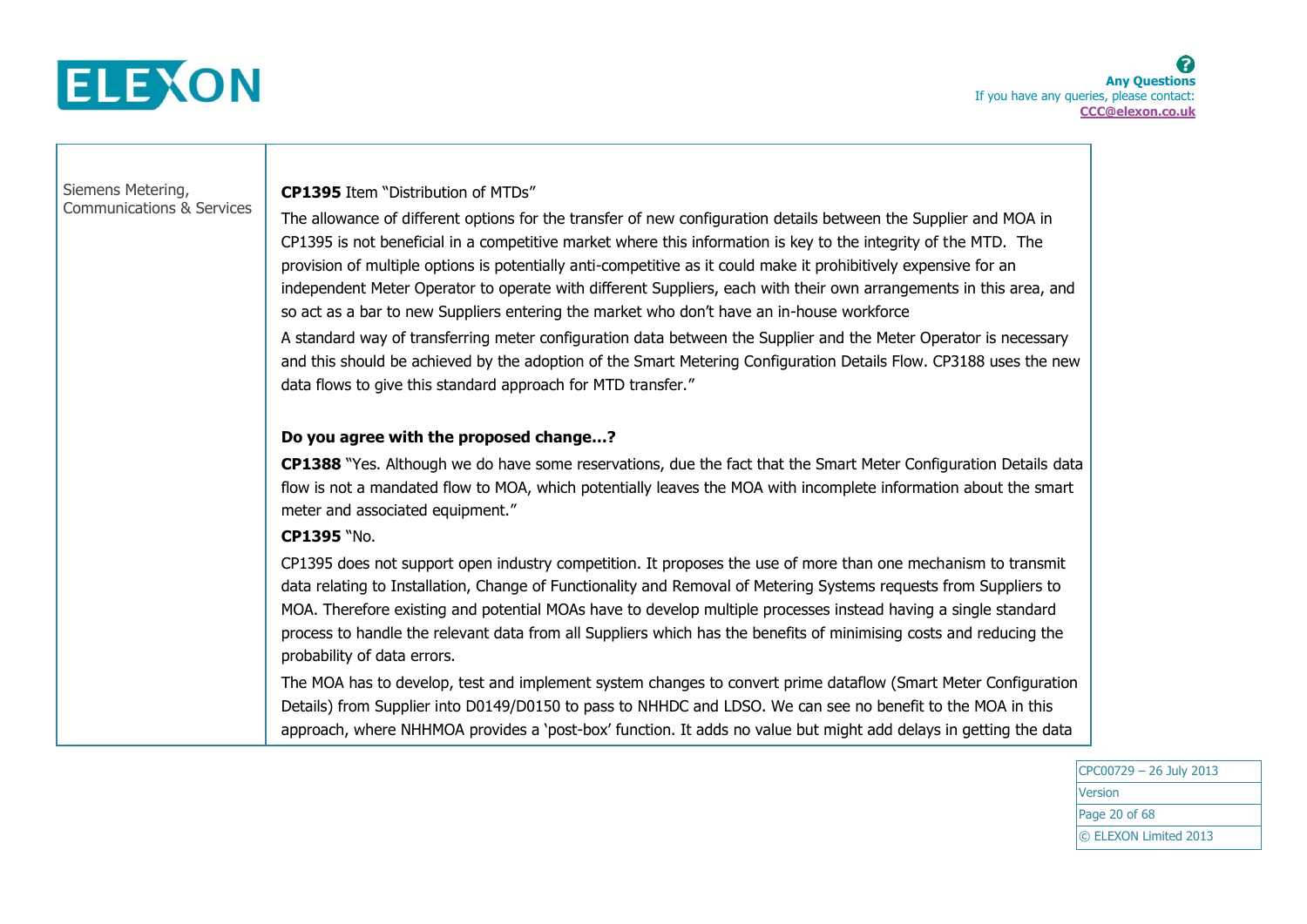

|                                      | to other parties and increases the possibility of introducing errors."                                                                                                                                                                                                                                                                             |
|--------------------------------------|----------------------------------------------------------------------------------------------------------------------------------------------------------------------------------------------------------------------------------------------------------------------------------------------------------------------------------------------------|
| Siemens Metering,                    | Do you agree with the timescales for transfer of data as set out in CP1395?                                                                                                                                                                                                                                                                        |
| <b>Communications &amp; Services</b> | "No. Siemens believe that there is more likelihood of failing the 10WD timescale of transmitting the MTD data to the<br>LDSO and NHHDC when the MOA is dependent on receiving the data from the Supplier."                                                                                                                                         |
|                                      | What risks to Settlement do you believe may be a result of implementing [this change]?                                                                                                                                                                                                                                                             |
|                                      | CP1388 "Siemens think that the additional risks to Settlement are lower than with CP1395, where Smart Meter<br>Configuration Details data flows and D0145/150 are provided to the NHHDC by the Supplier and MOA respectively.                                                                                                                      |
|                                      | This approach is intended to reduce some dependencies thereby reducing risk to Settlement.                                                                                                                                                                                                                                                         |
|                                      | There must be risks associated with the introduction of new data flows and process changes for parties across the<br>industry. However, the risks can be mitigated if the Suppliers are subject to the equivalent Auditing and PARMS<br>reporting that is currently used with the MOA.                                                             |
|                                      | Also, the introduction of new flows specifically for smart metering will give greater clarity thereby reducing risk."                                                                                                                                                                                                                              |
|                                      | <b>CP1395</b> "Greater risks to Settlement than CP1388.                                                                                                                                                                                                                                                                                            |
|                                      | As stated in the Analysis there could be possible delays to Settlement because the NHHDC has not received all the<br>required data flows from both the Supplier and the MOA, or the flows are received by the NHHDC in the incorrect<br>sequence.                                                                                                  |
|                                      | MOA has to covert prime dataflow (Smart Meter Configuration Details) from Supplier into D0149/D0150 to pass to<br>NHHDC, this is a possible source of additional errors.                                                                                                                                                                           |
|                                      | Use of the D0149/D0150 method would mean that the NHHDC would have to determine if they relate to a Smart or                                                                                                                                                                                                                                       |
|                                      | a legacy meter and therefore additional information is required from the Smart meter. This will mean that the<br>NHHDC will have to make system changes to cope with the changes in the use of D0149/D0150. This issue does not<br>exist with CP1388 as all information relating to the Smart meter goes directly from Supplier to NHHDC using the |
|                                      |                                                                                                                                                                                                                                                                                                                                                    |

CPC00729 – 26 July 2013 Version Page 21 of 68 © ELEXON Limited 2013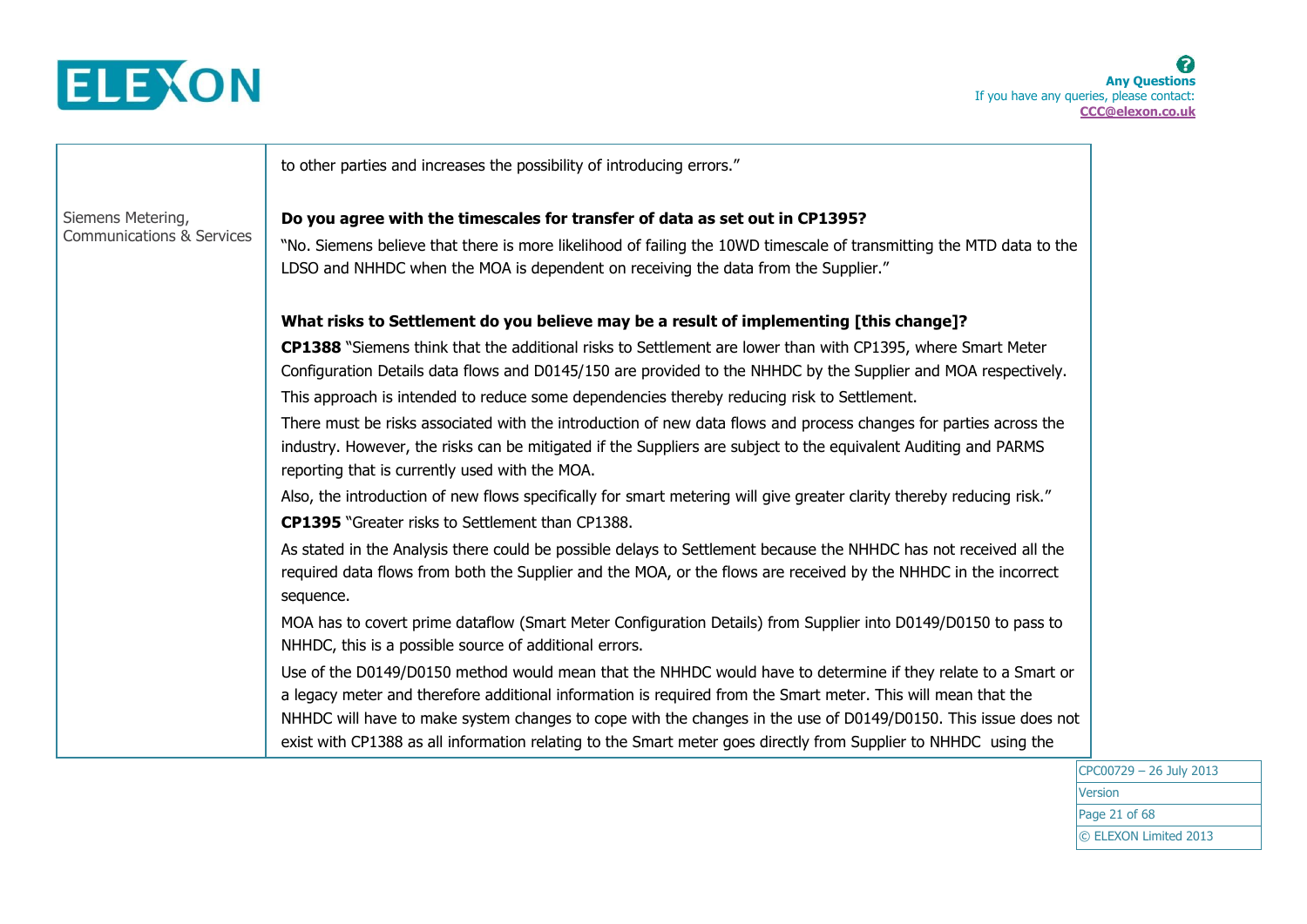

Siemens Metering, Communications & Services new data flows and although the NHHDC will have to make system changes to handle the new data flows there is less risk to Settlement for legacy meters as the processing of D0149/150 should unaffected." **How is your organisation impacted by [this change]? CP1388** "Significant system software changes would be required to accommodate the introduction of the new Smart Device Details, Meter Configuration Details and Smart Equipment Work Management Request flows. Operational processes would also need to be created and implemented to cover the responsibilities for the data and handling of the new flows." **CP1395** "Significant system software changes would be required to accommodate the introduction of the new Smart Meter Configuration Details flow. Operational processes would also need to be created and implemented to cover the responsibilities for the data and handling of the new flow." **What are the associated costs on your organisation to implement [this change]? CP1388** "Unable to provide details costs at this time. An estimate of 18 months to implement the system changes (including analysis, design, development & testing) for these new data flows has be provided as an initial figure." **CP1395** "Unable to provide costs at this time (See reply to CP1388…)" **Do you agree with the implementation approach? CP1388** "Yes. We would like a decision as soon as possible to allow us the time to plan, develop, test and implement the necessary system and operational processes changes to meet the February 2015 target implementation date. (See the answer to question 8b [What are the associated costs on your organisation to implement [this change]?])."

> CPC00729 – 26 July 2013 Version Page 22 of 68 © ELEXON Limited 2013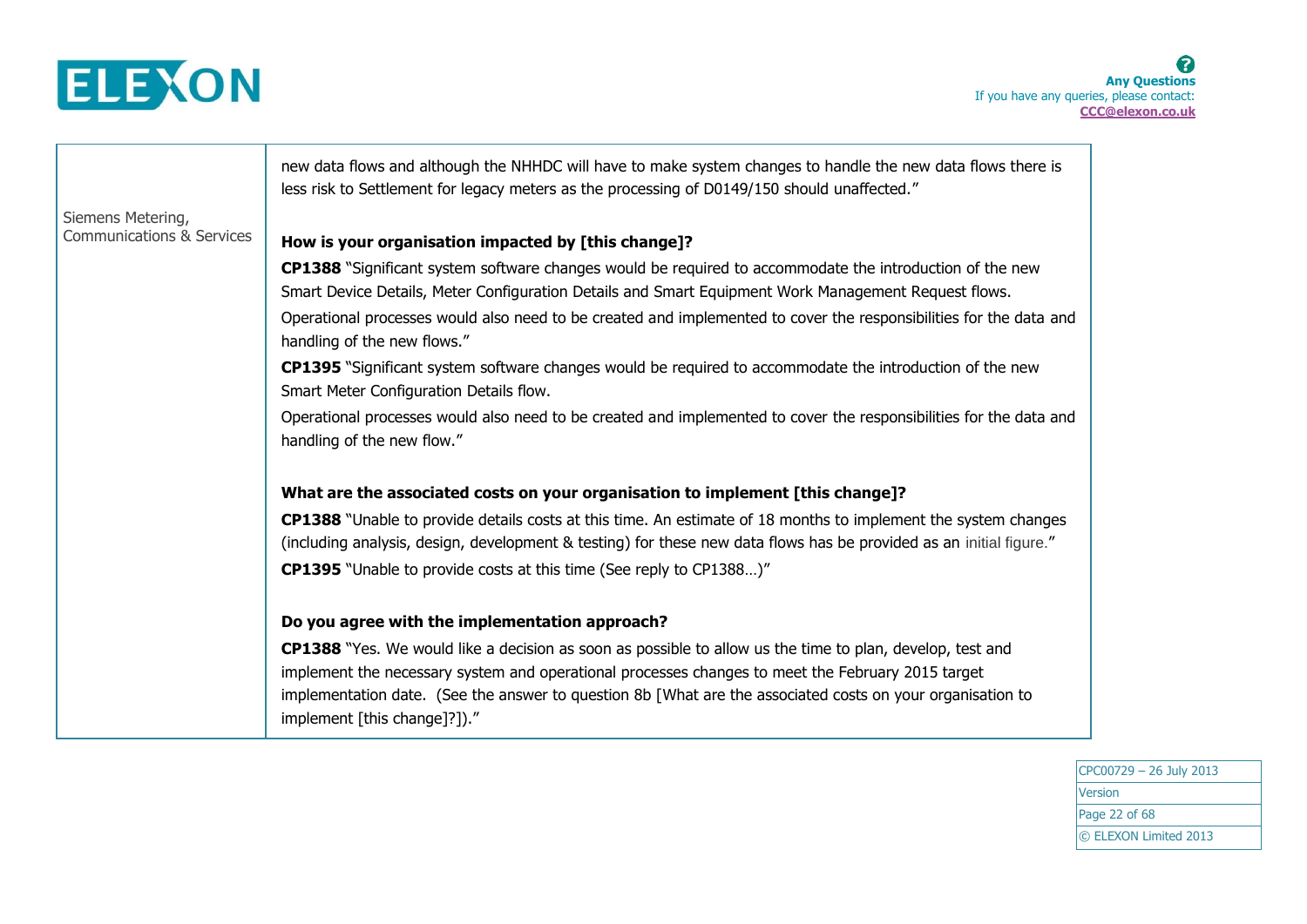

|                                                           | <b>CP1395</b> "Yes, if this refers to the suggested go-live date of February 2015."                                                                                                                                                                                                                                                                                                                                                                                                                                                                                                                                                                                                                                                                                                                                                                                                                                                                                                                                                                                                                                                                                                                                                                                                                                                                                                                                                                                                                                                                                                             |
|-----------------------------------------------------------|-------------------------------------------------------------------------------------------------------------------------------------------------------------------------------------------------------------------------------------------------------------------------------------------------------------------------------------------------------------------------------------------------------------------------------------------------------------------------------------------------------------------------------------------------------------------------------------------------------------------------------------------------------------------------------------------------------------------------------------------------------------------------------------------------------------------------------------------------------------------------------------------------------------------------------------------------------------------------------------------------------------------------------------------------------------------------------------------------------------------------------------------------------------------------------------------------------------------------------------------------------------------------------------------------------------------------------------------------------------------------------------------------------------------------------------------------------------------------------------------------------------------------------------------------------------------------------------------------|
| Siemens Metering,<br><b>Communications &amp; Services</b> | Any other comments?<br>CP1388 "CP1395 requires the Supplier to provide the MOA with Smart Meter Configuration Details, whereas this is<br>only optional in CP1388. We see there is no reason why this is not mandatory in CP1388. Having this data this will<br>provide the MOA with complete and up to date information about the meter, and will avoid delays in when having to<br>request the data from the Supplier when the MOA has been asked to do a site visit.<br>CP1388 can, and no doubt will, be implemented by some Parties and Agents in a way that would mitigate the<br>concerns raised in CP1395. CP1388 makes allowance for the MOA sending the Smart Device Details flow and the<br>Smart Meter Configuration Flow to the Supplier. The MOA can therefore produce these flows and send them to the<br>Supplier who can accept them and simply change the Role Code and send on to the NHHDC and LDSO.<br>A further option is that CP1388 could be modified slightly to build in optionality so that the MOA can send the Smart<br>Device Details flow and the Smart Meter Configuration Flow to the NHHDC and LDSO as an alternative approach."<br>CP1395 "NHHDCs are likely have to develop processes and make system changes to cope with storing the initial<br>reads from the Supplier until the MTD is received from the MOA.<br>In CP1395 the information relating to additional smart equipment is not available to the MOA because the relevant<br>new data flow is not used. This will result in the MOA having incomplete information about the smart meter site." |
| ScottishPower<br>ScottishPower                            | Do you agree that an MOA distribution approach would be more complex and have more potential<br>points of failure that could not be appropriately mitigated than a Supplier distribution process?<br>CP1388 & CP1395 "Clearly, the complexity of a process increases with the number of steps, just as its potential<br>points of failure increase with the number of actors. By reducing both the number of actors and the number of<br>steps involved, a supplier distribution of MTDs should simplify the process, lending comparatively more credibility to<br>the CP1388 solution; but it would be both costly and disruptive to implement.                                                                                                                                                                                                                                                                                                                                                                                                                                                                                                                                                                                                                                                                                                                                                                                                                                                                                                                                                |

CPC00729 – 26 July 2013 **Version** Page 23 of 68 © ELEXON Limited 2013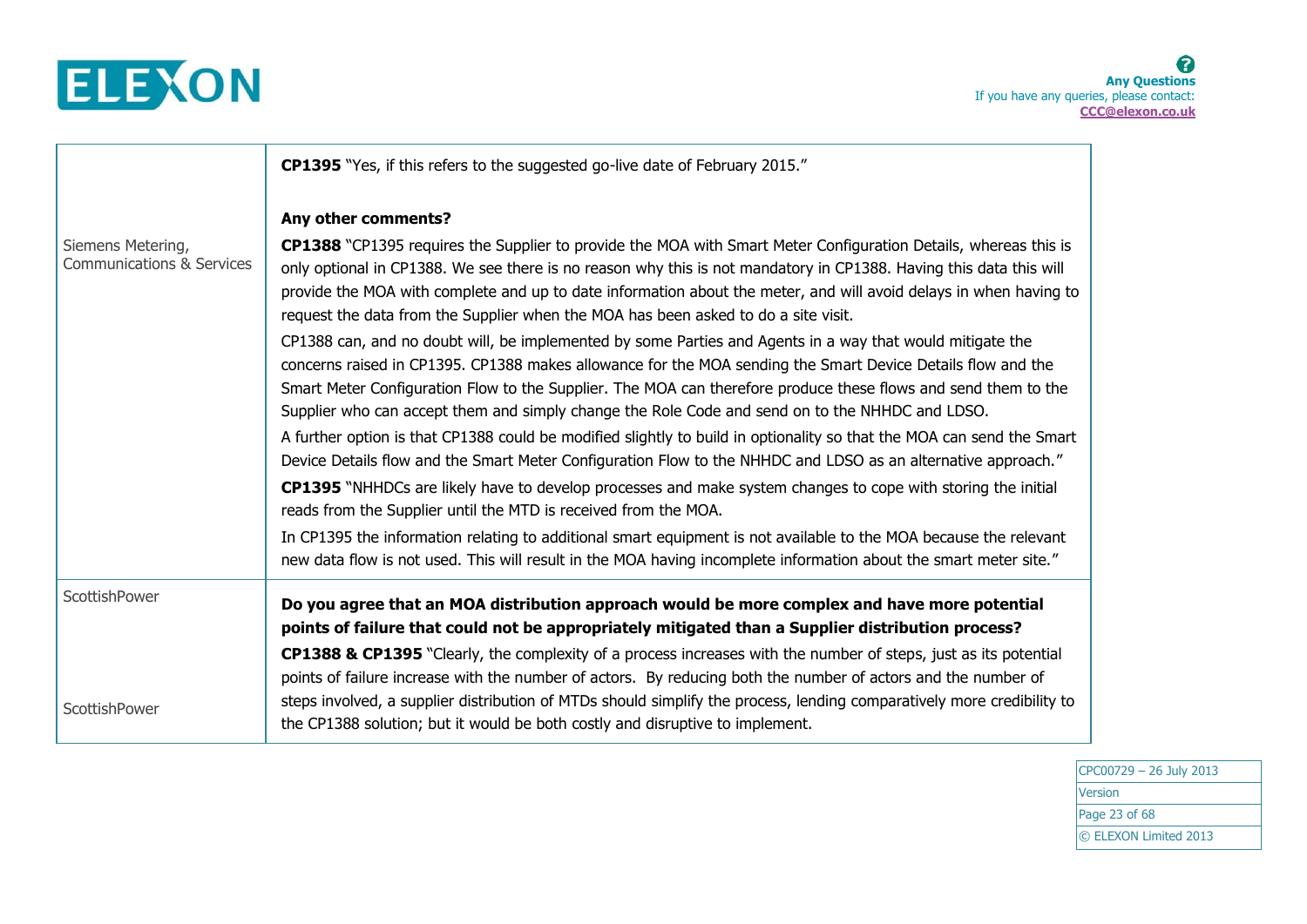

|                      | In our view, the manner in which each supplier discharges its responsibility to distribute MTDs should be left entirely<br>to its prerogative, along with the appropriateness of any mitigation techniques. The advent of smart metering<br>should have an ameliorative effect on the PAF as a whole, and on those NHH processes that feature among the 'Top<br>10' settlement risks in particular. By the end of the smart meter roll out, we would expect the PAF focus (for NHH at<br>least) to have shifted to more minor issues and for the costs of managing the arrangements to have reduced<br>commensurately.                                                                                                                                                                               |
|----------------------|------------------------------------------------------------------------------------------------------------------------------------------------------------------------------------------------------------------------------------------------------------------------------------------------------------------------------------------------------------------------------------------------------------------------------------------------------------------------------------------------------------------------------------------------------------------------------------------------------------------------------------------------------------------------------------------------------------------------------------------------------------------------------------------------------|
|                      | Of course, the case for continued application of the existing arrangements to legacy metering may be established,<br>but legacy meters themselves will disappear soon enough, through the smart and AMR initiatives, and we do not<br>believe the same level of MOP intervention will be necessary, certainly not for smart meters. We would therefore<br>question the need to change the BSC processes to accommodate smart meters, when smart meters, per se, will<br>have no direct impact on Settlement. Instead, we think efforts would be better focused on reducing (or removing)<br>current levels of prescription - rather than exploring means to make the BSC relevant to smart meters, we should<br>concentrate on developing the Smart Energy Code to meet all smart meter requirements |
|                      | As a supplier, we are to be compelled by legislation to only ever replace smart meters with smart meters, so there<br>will be no reflux of meters from smart to legacy arrangements. Therefore, we would suggest that the BSCPs are<br>restricted in scope to legacy meters and that, for smart, the SEC be preferred."                                                                                                                                                                                                                                                                                                                                                                                                                                                                              |
|                      | Do you agree with the analysis of both CPs presented in Attachment E?                                                                                                                                                                                                                                                                                                                                                                                                                                                                                                                                                                                                                                                                                                                                |
|                      | <b>CP1388 and CP1395</b> "We do agree with the analysis in Attachment E, but only insofar as there is need to deliver<br>either solution. As highlighted in our response to Q1, we are far from persuaded that this is the case. In our view,<br>the requirement to pass MTDs between Party Agents will diminish through the smart metering rollout, and have<br>ceased completely by its conclusion.                                                                                                                                                                                                                                                                                                                                                                                                |
| <b>ScottishPower</b> | Of course, we recognise some suppliers might wish to continue distributing MTDs through an MOA, but it is very<br>important that others are at least afforded the option of distributing them directly."                                                                                                                                                                                                                                                                                                                                                                                                                                                                                                                                                                                             |

CPC00729 – 26 July 2013 Version Page 24 of 68 © ELEXON Limited 2013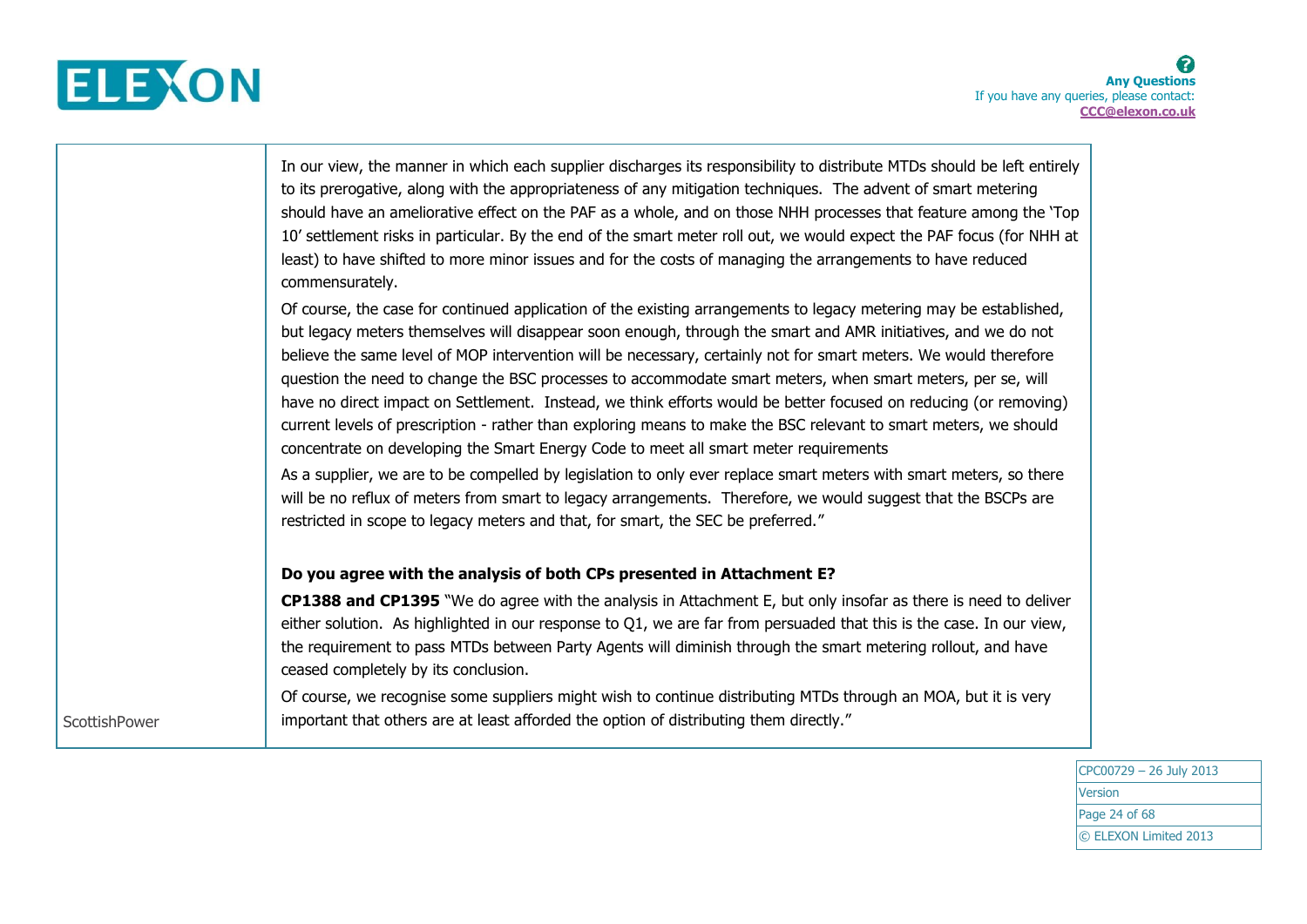

|               | Do you agree with the proposed change?                                                                                                                                                                                                                                                                                                                                                                                |
|---------------|-----------------------------------------------------------------------------------------------------------------------------------------------------------------------------------------------------------------------------------------------------------------------------------------------------------------------------------------------------------------------------------------------------------------------|
|               | CP1388 "We do not support the proposal, for the reasons we gave in our previous response."                                                                                                                                                                                                                                                                                                                            |
|               | <b>CP1395</b> "No, we do not support the proposal as it is both complex and restrictive.                                                                                                                                                                                                                                                                                                                              |
|               | Broadly, we would be very unlikely to support any proposal that effectively sought to mandate restriction of a<br>Supplier's right to manage its own meter portfolio as it saw fit. Although we understand the proposer's intent was to<br>minimise system and process impacts, while accommodating smart meters in the BSC baseline, we are not<br>persuaded that any such change is necessary at this time."        |
|               | Do you agree with the timescales for transfer of data as set out in CP1395? "Analysis in Attachment E<br>suggests there is no change to the timescales?"                                                                                                                                                                                                                                                              |
|               | What risks to Settlement do you believe may be a result of implementing [this change]?                                                                                                                                                                                                                                                                                                                                |
|               | CP1388 & CP1395 "Any process that relies on the distribution of MTDs introduces a risk that the data, in some<br>way, gets corrupted during the process. However, we do not consider that risk to be greater with CP1388 than with<br>the current baseline. Under CP1395, however, we do think this risk will increase, if for no other reason than the<br>additional complexity of its additional steps and actors." |
|               | How is your organisation impacted by [this change]?                                                                                                                                                                                                                                                                                                                                                                   |
|               | CP1388 "As a supplier, we might begin distributing MTDs, which would require changes to both systems and<br>processes. As we also operate MOA and NHHDC services, we will need to respond at a system and business level<br>with regard to those roles.                                                                                                                                                               |
| ScottishPower | Nevertheless, we fully support the principle of having arrangements that are based on commercial decisions, rather<br>than prescription, and believe that, wherever possible, such activities should be left at the relevant supplier's                                                                                                                                                                               |

CPC00729 – 26 July 2013 **Version** Page 25 of 68 © ELEXON Limited 2013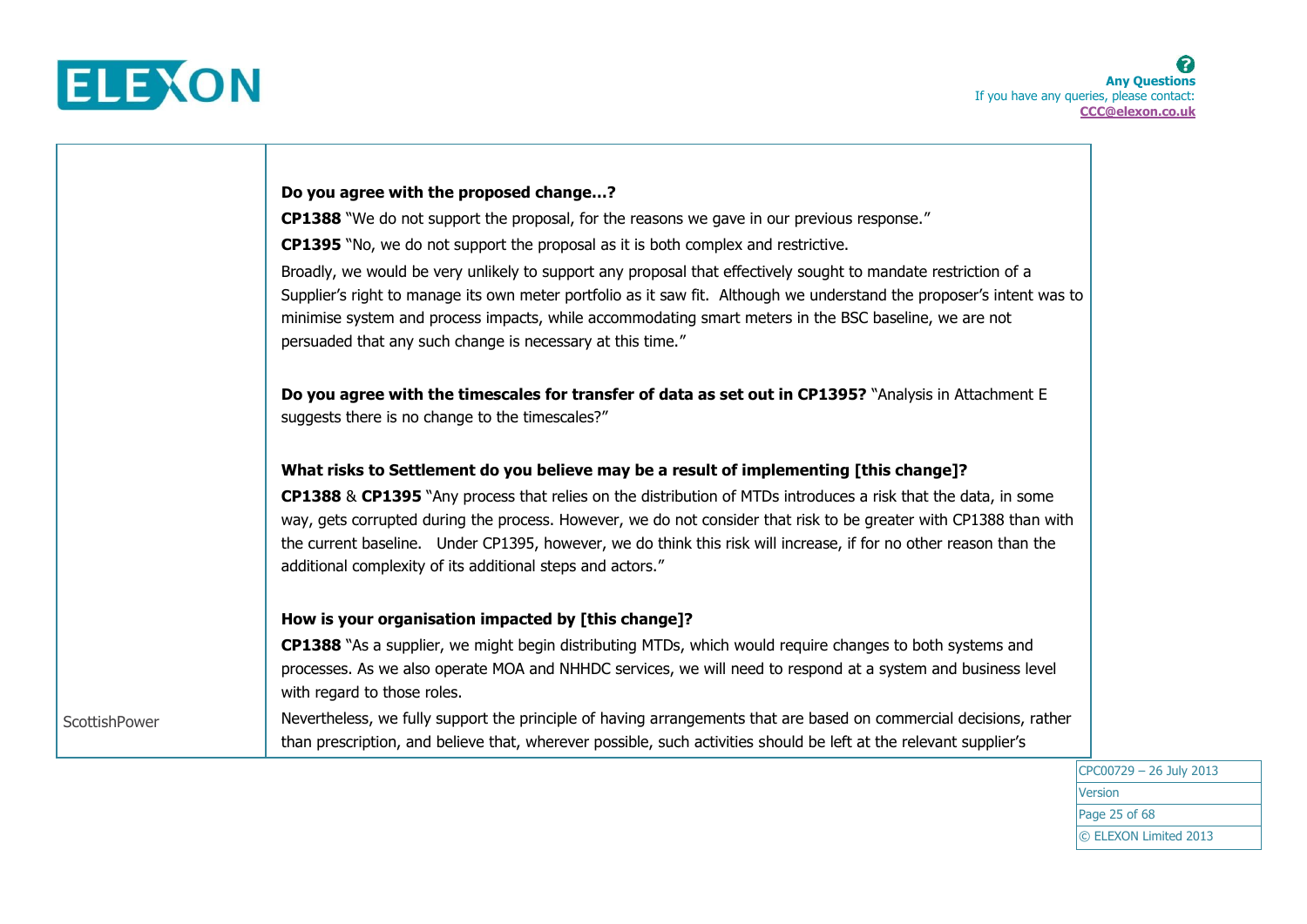

**ScottishPower** 

# discretion."

**CP1395** "While the implementation of CP1395 might result in less immediate change, it leaves suppliers unable to fully exercise their commercial prerogative, tying them to an outmoded agent appointment process."

### **What are the associated costs on your organisation to implement [this change]?**

**CP1388 & CP1395** "We are not able to provide indicative costs at this time."

### **Do you agree with the implementation approach?**

**CP1388** & **CP1395** "We would prefer that neither proposal be implemented, and that the BSC remains, or is made, silent on smart specific matters, which are better catered for under SEC governance."

### **Any other comments?**

**CP1388 & CP1395** "It would seem to us that these proposals are largely founded in concerns about the installation process for smart meters rather than on the treatment of such meters during CoS, where we believe the main focus ought to be.

Just as the role of the MOA is changing, so is the use of MTDs. The advent of smart meters will render unnecessary the practise of transferring MTDs between Supplier Agents as part of the CoS process. Instead, the gaining Supplier will simply instruct the DCC to configure the meter to meet the Supplier's requirements - a process that will take place irrespective of the manner in which the previous Supplier had configured the meter.

The industry has been at pains to ensure the current baseline does nothing to obstruct the smart rollout. However, in its alacrity, we believe it risks simply replicating the costs, complexities and rigidity of the existing processes, in the new smart arrangements; failing to grasp this one-off opportunity to engineer-out many of the worst inefficiencies.

Moreover, we have yet to be convinced by the argument that a 'solution' is needed at this time: how can the BSC as

CPC00729 – 26 July 2013 Version Page 26 of 68 © ELEXON Limited 2013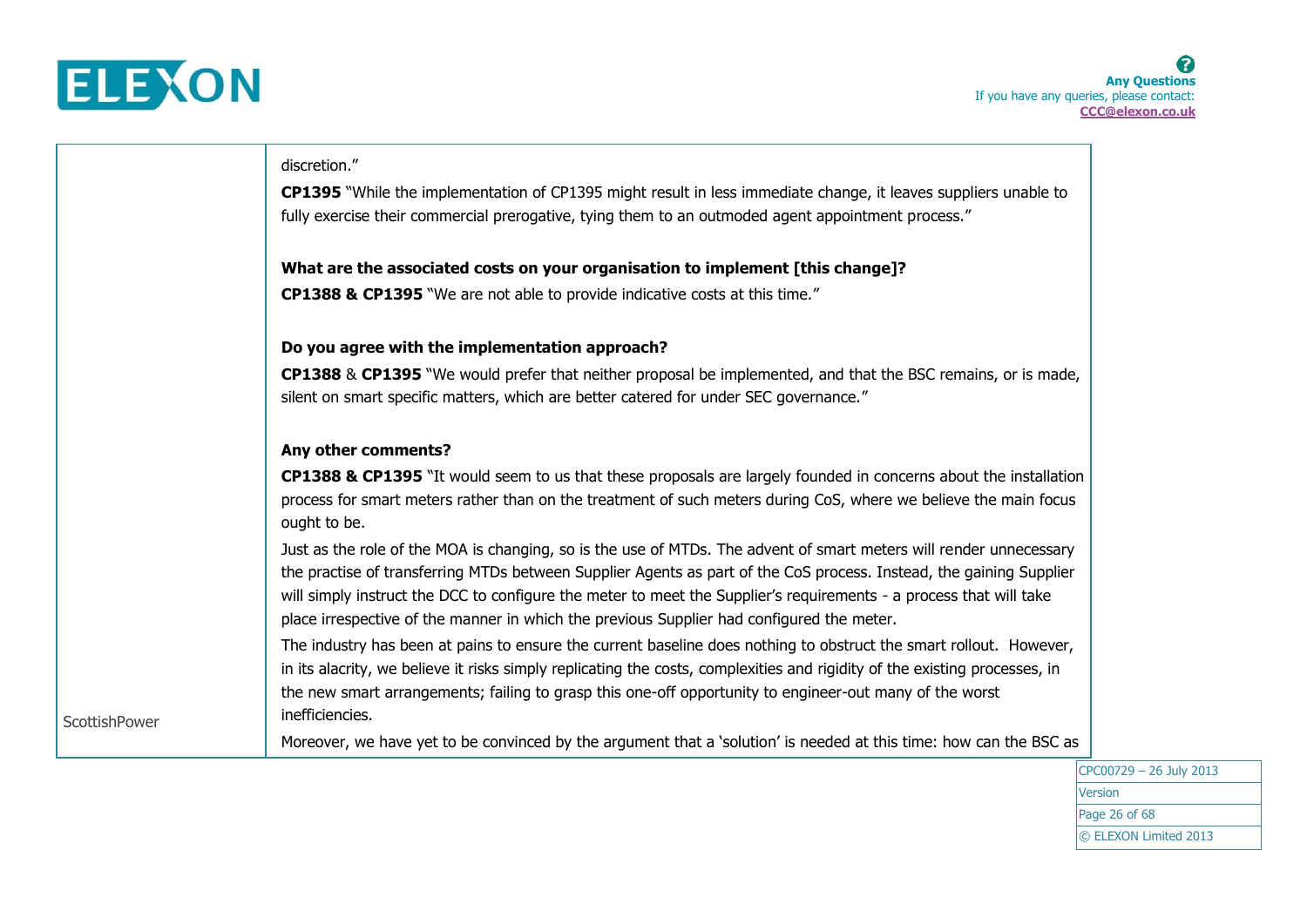

|                                          | it stands be said to prevent the installation of smart meters, when around one million have been installed already?<br>We do not need a workaround; we need an enduring regime that will fully support the installation and operation of<br>smart meters through the mass rollout and beyond. The smart meter rollout extends beyond electricity into gas, and<br>we need a common set of arrangements to satisfy the requirements of both markets. Only the Smart Energy Code<br>can deliver this commonality without risking subsequent misalignment. We, therefore, believe the treatment of smart<br>meters should only ever be set down in the Smart Energy Code.<br>Settlement depends on the provision of timely accurate data, both Meta data and meter readings, and it has been<br>the function of the SVA arrangements to provide a management framework, via the CSDs and the PAF, to deliver<br>that. However, with smart meters, that accuracy will be better assured because the meter itself will provide the<br>data directly to the relevant party. In this regard, it is also worth noting the intention for the Smart Energy Code to<br>go much farther in assuring NHH metering systems than has hitherto been the case through the existing<br>arrangements.<br>Therefore, instead of asking ourselves how to adapt BSCP514 to fit our future needs, we should be asking more<br>fundamentally whether we actually need BSCP514 for smart meters at all. Industry must decide whether it wishes to<br>realise this benefit of the smart rollout by reducing the process steps and actors, or to increase them.<br>It is also very important to 'join-up' the work being done under other codes, rather than having disparate groups<br>looking at different aspects of the CoS process in isolation. To that end we acknowledge Ofgem's work through the<br>CoSEG, and would look to that as offering a more joined-up approach." |
|------------------------------------------|---------------------------------------------------------------------------------------------------------------------------------------------------------------------------------------------------------------------------------------------------------------------------------------------------------------------------------------------------------------------------------------------------------------------------------------------------------------------------------------------------------------------------------------------------------------------------------------------------------------------------------------------------------------------------------------------------------------------------------------------------------------------------------------------------------------------------------------------------------------------------------------------------------------------------------------------------------------------------------------------------------------------------------------------------------------------------------------------------------------------------------------------------------------------------------------------------------------------------------------------------------------------------------------------------------------------------------------------------------------------------------------------------------------------------------------------------------------------------------------------------------------------------------------------------------------------------------------------------------------------------------------------------------------------------------------------------------------------------------------------------------------------------------------------------------------------------------------------------------------------------------------------------------------------------------------------------------|
| <b>Electricity North West</b><br>Limited | Do you agree that an MOA distribution approach would be more complex and have more potential<br>points of failure that could not be appropriately mitigated than a Supplier distribution process?<br>CP1388 & CP1395 "Yes, because the MOA will receive the Smart Meter Configuration Details from the Supplier by<br>various methods and then has to interpret this into the D0149/D0150 and distribute to LDSO and NHDDC. We<br>currently have issues with the inconsistency of data between the D0149/D0150 for a site. We then have further                                                                                                                                                                                                                                                                                                                                                                                                                                                                                                                                                                                                                                                                                                                                                                                                                                                                                                                                                                                                                                                                                                                                                                                                                                                                                                                                                                                                         |

CPC00729 – 26 July 2013 **Version** Page 27 of 68 © ELEXON Limited 2013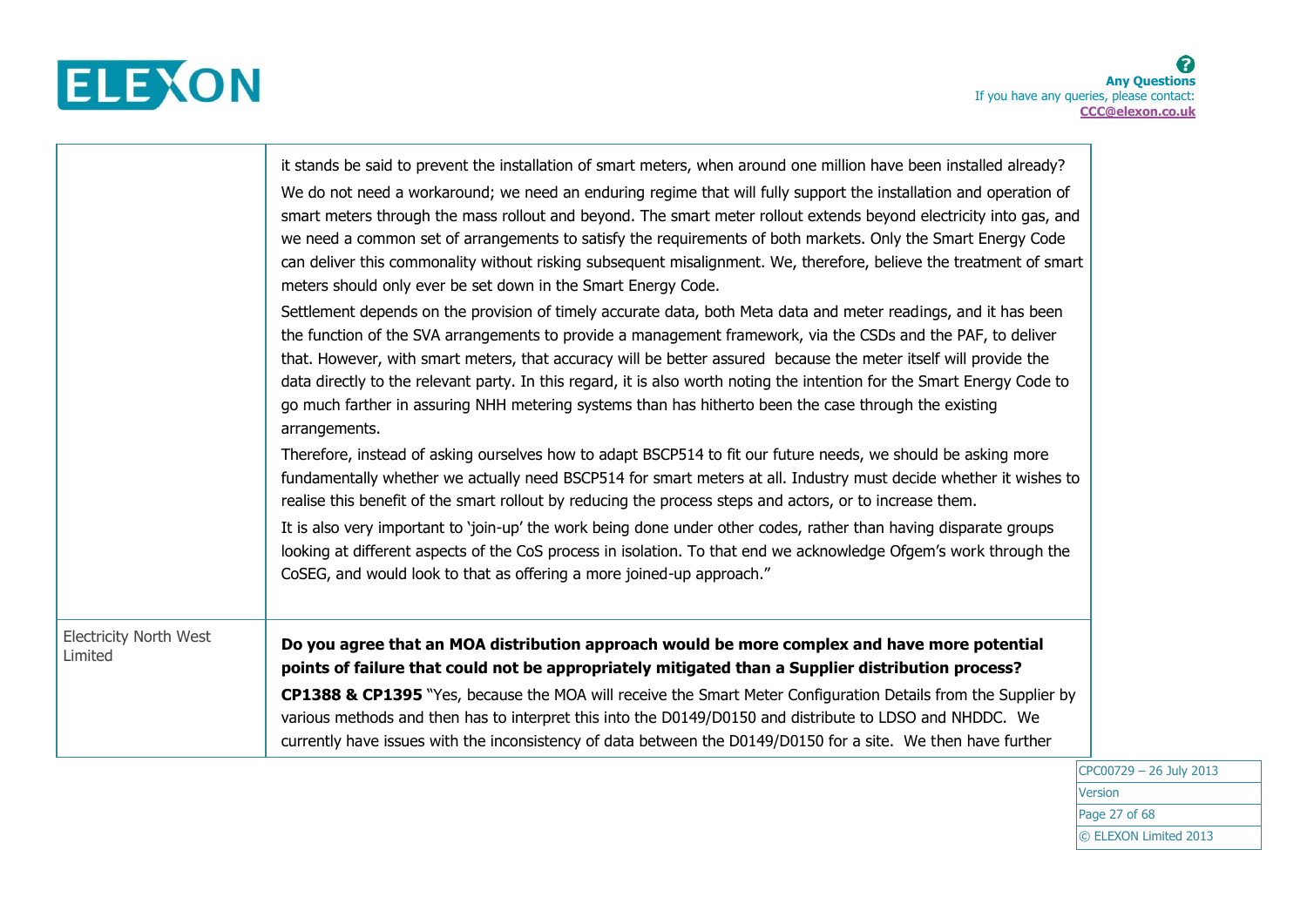

|                                          | issues with the data in the D0149/D0150 conflicting with the Registration data provided by the Supplier.<br>The Supplier is the owner of the Smart Meter Configuration Details and communicating to the DCC. The Supplier is<br>also responsible for the registration data held in SMRS, therefore if the MOA send them the Meter Technical Details<br>then the Supplier would have a full set of data for the site. The Supplier could validate this data and ensure it is<br>consistent prior to distributing it out to all other parties.<br>This would also mitigate the Supplier not knowing which set of dataflows they are expecting to receive or which<br>party to contact in the case of missing MTD's as suggested in CP1395." |
|------------------------------------------|-------------------------------------------------------------------------------------------------------------------------------------------------------------------------------------------------------------------------------------------------------------------------------------------------------------------------------------------------------------------------------------------------------------------------------------------------------------------------------------------------------------------------------------------------------------------------------------------------------------------------------------------------------------------------------------------------------------------------------------------|
|                                          | Do you agree with the analysis of both CPs presented in Attachment E?<br>CP1388 and CP1395 "Yes"                                                                                                                                                                                                                                                                                                                                                                                                                                                                                                                                                                                                                                          |
|                                          | Do you agree with the proposed change?<br>CP1388 "Yes, we believe that this proposal will be a simpler process for Smart Meters and for the future. It                                                                                                                                                                                                                                                                                                                                                                                                                                                                                                                                                                                    |
|                                          | reduces dataflow traffic and the two new dataflows are clearly independent of one another.<br>CP1388 provides a clean end to end solution for Smart Meters and reduces the risk to settlements as Suppliers will<br>be responsible for all the data. Although the costs of implementing this maybe significant for some organisations."                                                                                                                                                                                                                                                                                                                                                                                                   |
|                                          | CP1395 "No, not in its current form. We believe that there should be a standard dataflow between the Supplier<br>and MOA to provide the Smart Meter Configuration Details, this provides consistency of data requirements and audit<br>trail and less chance for human error than with a manual process.                                                                                                                                                                                                                                                                                                                                                                                                                                  |
|                                          | We have a concern whether this is compliant with P292 or align with DECC's SMIP Operating Model, as the Supplier<br>should be responsible for sending of the Smart Meter Configuration and Technical Details.                                                                                                                                                                                                                                                                                                                                                                                                                                                                                                                             |
| <b>Electricity North West</b><br>Limited | A further issue is that the D0149/150 currently have to be sent as a pair (except in a meter removal only), in the<br>scenario of a Smart Meter Configuration only change the D0149/150 would have to be sent. In CP1388 the new                                                                                                                                                                                                                                                                                                                                                                                                                                                                                                          |

CPC00729 – 26 July 2013 Version Page 28 of 68 © ELEXON Limited 2013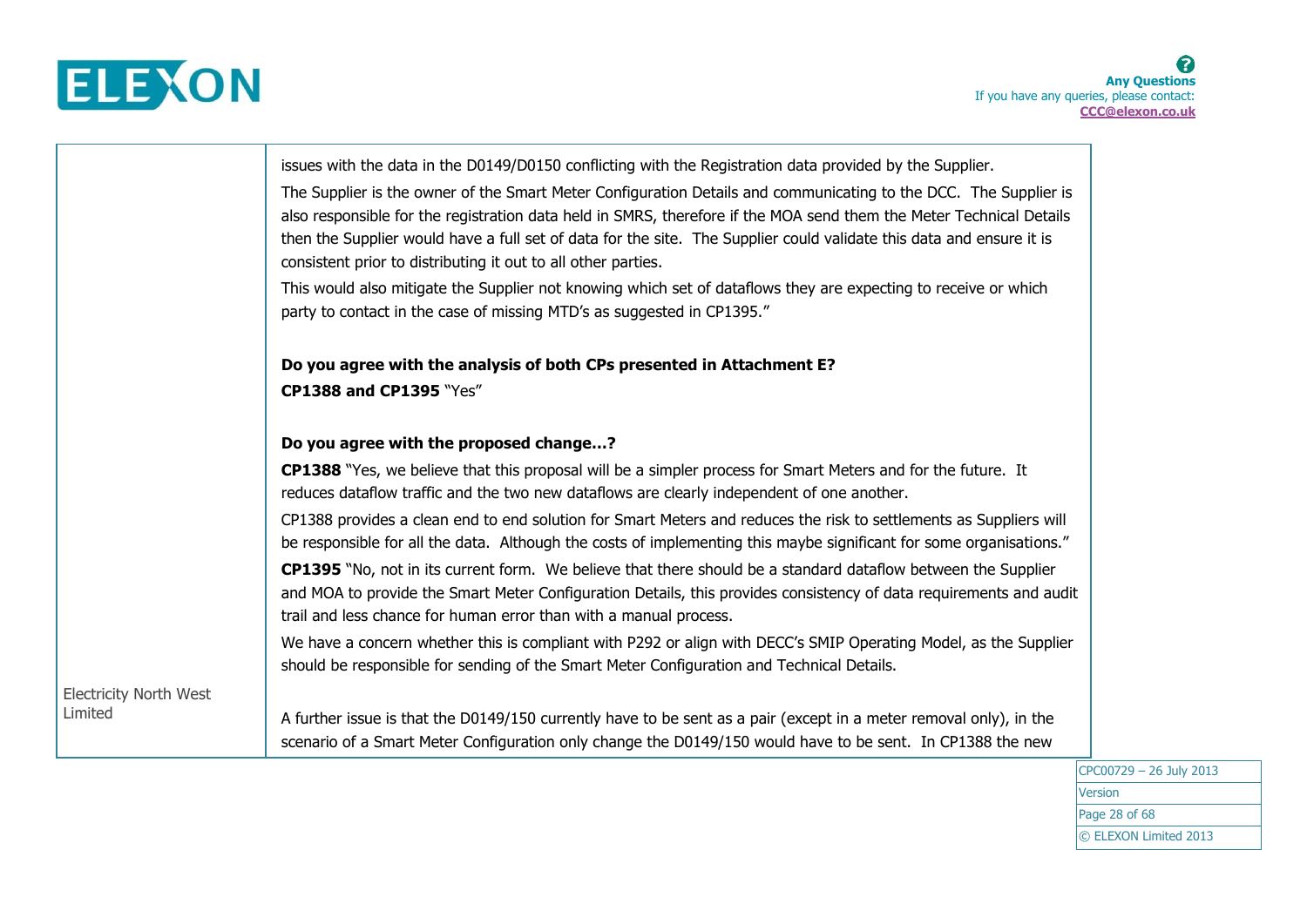

|                                          | dataflows are not dependent of one another.                                                                                                                                                                                                                                                                                                                                                                                                                                                                                                                                                                            |
|------------------------------------------|------------------------------------------------------------------------------------------------------------------------------------------------------------------------------------------------------------------------------------------------------------------------------------------------------------------------------------------------------------------------------------------------------------------------------------------------------------------------------------------------------------------------------------------------------------------------------------------------------------------------|
|                                          | Also in the CoS and Change of Agent scenario parties would receive the D0149/150 as now. Data volumes are<br>reduced by CP1388."                                                                                                                                                                                                                                                                                                                                                                                                                                                                                       |
|                                          | Do you agree with the timescales for transfer of data as set out in CP1395? "Yes"                                                                                                                                                                                                                                                                                                                                                                                                                                                                                                                                      |
|                                          | What risks to Settlement do you believe may be a result of implementing [this change]?                                                                                                                                                                                                                                                                                                                                                                                                                                                                                                                                 |
|                                          | CP1388 "CP1388 would reduce the risk to settlement as the Supplier is responsible for sending the data to relevant<br>parties and carrying out validation between the dataflows prior to sending to parties. The new dataflows introduced<br>for this CP have been designed to not have duplicate data items (as is with the D0149/D0150). Therefore there is no<br>risk of inconsistent data between the dataflows. The Supplier is responsible for the Registration data to SMRS and<br>sending of the D0205, this can be validated against the two new flows prior to sending to ensure all data is<br>consistent." |
|                                          | CP1395 "As mentioned in Attachment E CP1395 adds a extra step into the process which already does not work<br>well and is in the Top 10 Settlement risk under Performance Assurance Reporting."                                                                                                                                                                                                                                                                                                                                                                                                                        |
|                                          | How is your organisation impacted by [this change]?                                                                                                                                                                                                                                                                                                                                                                                                                                                                                                                                                                    |
|                                          | <b>CP1388</b>                                                                                                                                                                                                                                                                                                                                                                                                                                                                                                                                                                                                          |
|                                          | "Need to understand Smart v Legacy                                                                                                                                                                                                                                                                                                                                                                                                                                                                                                                                                                                     |
| <b>Electricity North West</b><br>Limited | New processes required as Supplier now responsible for sending new dataflows                                                                                                                                                                                                                                                                                                                                                                                                                                                                                                                                           |
|                                          | System Functionality and validation Changes                                                                                                                                                                                                                                                                                                                                                                                                                                                                                                                                                                            |
|                                          | Receipt of new dataflows<br>$\bullet$<br>Sending of new Smart Meter Detail dataflow if Distributor has removed the meter.<br>$\bullet$                                                                                                                                                                                                                                                                                                                                                                                                                                                                                 |
|                                          | Consideration has also been given to the following outstanding issues that impact Smart Meters;                                                                                                                                                                                                                                                                                                                                                                                                                                                                                                                        |
|                                          |                                                                                                                                                                                                                                                                                                                                                                                                                                                                                                                                                                                                                        |

CPC00729 – 26 July 2013 Version Page 29 of 68 © ELEXON Limited 2013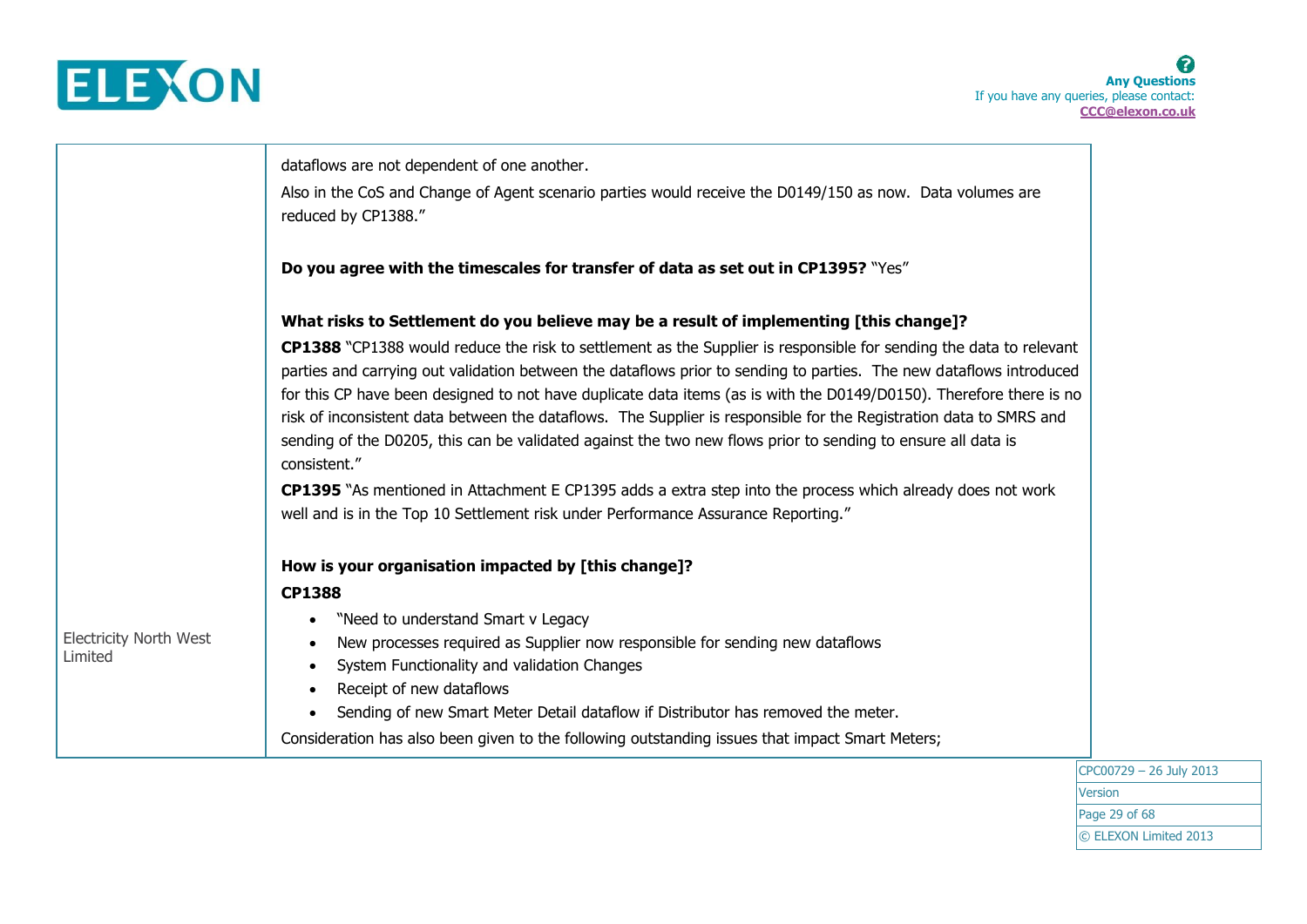

|                                          | Charging Methodology for billing Smart Meters HH<br>De-linking the Settlements process<br>Will new Measurement Classes be introduced to support aggregated HH data?"<br>CP1395 "No"                                       |
|------------------------------------------|---------------------------------------------------------------------------------------------------------------------------------------------------------------------------------------------------------------------------|
|                                          | What are the associated costs on your organisation to implement [this change]?                                                                                                                                            |
|                                          | <b>CP1388</b> "We estimate the costs of these changes to be between £150 – 250k based upon the assumptions made<br>earlier in this response."                                                                             |
|                                          | <b>CP1395 "N/A"</b>                                                                                                                                                                                                       |
|                                          | Do you agree with the implementation approach?                                                                                                                                                                            |
|                                          | <b>CP1388</b> "Yes, because this provides us with at least one year to implement and is prior to the Smart Meter Roll<br>out."                                                                                            |
|                                          | <b>CP1395</b> "Yes, because this fits in with the timescales for Smart Meter Roll Out"                                                                                                                                    |
|                                          | Any other comments?                                                                                                                                                                                                       |
|                                          | <b>CP1388</b> "We have made the assumption that in the scenario were the Distributor has removed the smart meter                                                                                                          |
| <b>Electricity North West</b><br>Limited | that we will have the ability to send the Smart Details Detail flow with Smart Meter removal details populated only to<br>the Supplier. Is this assumption correct?                                                       |
|                                          | What will happen with regards to existing Smart Meters that have already been installed? Should these result in a<br>need to send the new dataflows retrospectively?"                                                     |
|                                          | CP1395 "Once the meter is installed and the Supplier wants to carry out a configuration change would the<br>D0149/D0150 be sent as a pair? We assume so because legacy changes also need to be followed i.e. non smart to |

CPC00729 – 26 July 2013 **Version** Page 30 of 68 © ELEXON Limited 2013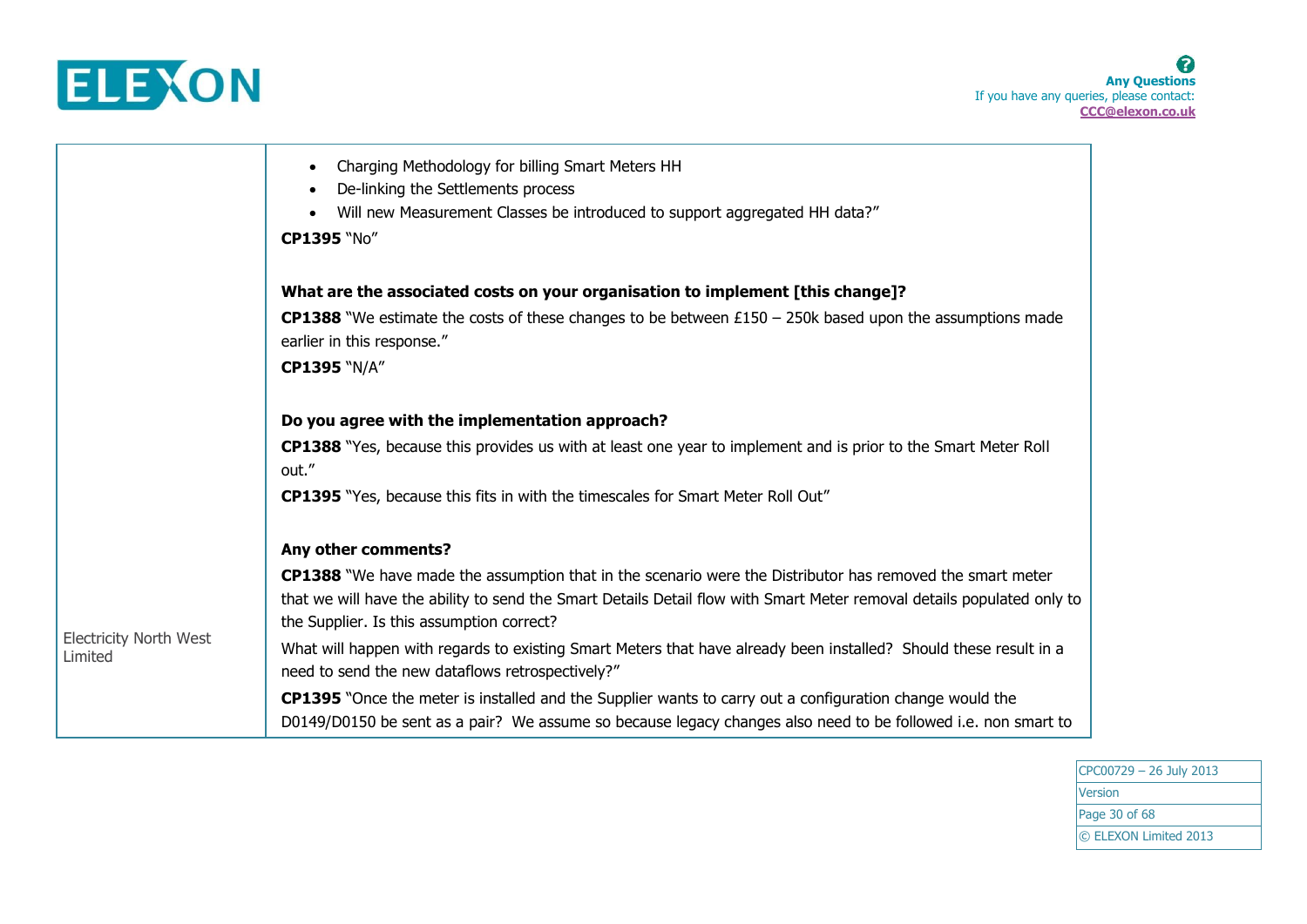

|                   | non smart."                                                                                                                                                                                                                                                                                                                                                                                                                                                                                                                                                                                                                 |
|-------------------|-----------------------------------------------------------------------------------------------------------------------------------------------------------------------------------------------------------------------------------------------------------------------------------------------------------------------------------------------------------------------------------------------------------------------------------------------------------------------------------------------------------------------------------------------------------------------------------------------------------------------------|
| EDF Energy        | Do you agree that an MOA distribution approach would be more complex and have more potential<br>points of failure that could not be appropriately mitigated than a Supplier distribution process?                                                                                                                                                                                                                                                                                                                                                                                                                           |
|                   | CP1388 & CP1395 "Yes because the MOA distribution approach as described would increase the number of times<br>that configuration data needs to be transferred between parties, which increases the risk of data loss and<br>amendment. Data will need to be transferred from the DCC to the Supplier, from the Supplier to the MOA and from<br>the MOA to the NHHDC and LDSO, and each transfer may involve some manner of data translation in order to meet<br>dataflow formats.                                                                                                                                           |
|                   | An approach whereby the party responsible for configuring a meter (which is always the Supplier) can directly send<br>that information to the market participants that need it for settlements purposes, and specifically the NHHDC, would<br>seem to be more efficient and have a lower level of risk associated with it."                                                                                                                                                                                                                                                                                                 |
|                   | Do you agree with the analysis of both CPs presented in Attachment E?                                                                                                                                                                                                                                                                                                                                                                                                                                                                                                                                                       |
|                   | <b>CP1388 and CP1395</b> "Yes. While we agree with the majority of the points made in this analysis, we would like the<br>following additional considerations to be noted:                                                                                                                                                                                                                                                                                                                                                                                                                                                  |
| <b>EDF Energy</b> | General – the analysis tends to focus on the issues associated with the installation of a smart device,<br>however we believe that the two CPs have significantly different impacts in terms of the efficiency and<br>accuracy of the Change of Supplier process which is very dependent on the transfer and distribution of<br>MTDs, and should form part of any analysis of the options.<br>Distribution of MTDs - This section implies that MOAs have the capability to configure a smart meter locally<br>would send this configuration information to the Supplier on the Smart Meter Configurations flow. This is not |
|                   | the case, as per the security model the MOA is only able to deploy a configuration command created by the<br>Supplier to the meter via an HHT, and return the response from the meter to the Supplier for translation.<br>This means that the Supplier is the only party that is actually able to programme a meter, although the                                                                                                                                                                                                                                                                                           |

CPC00729 – 26 July 2013 **Version** Page 31 of 68 © ELEXON Limited 2013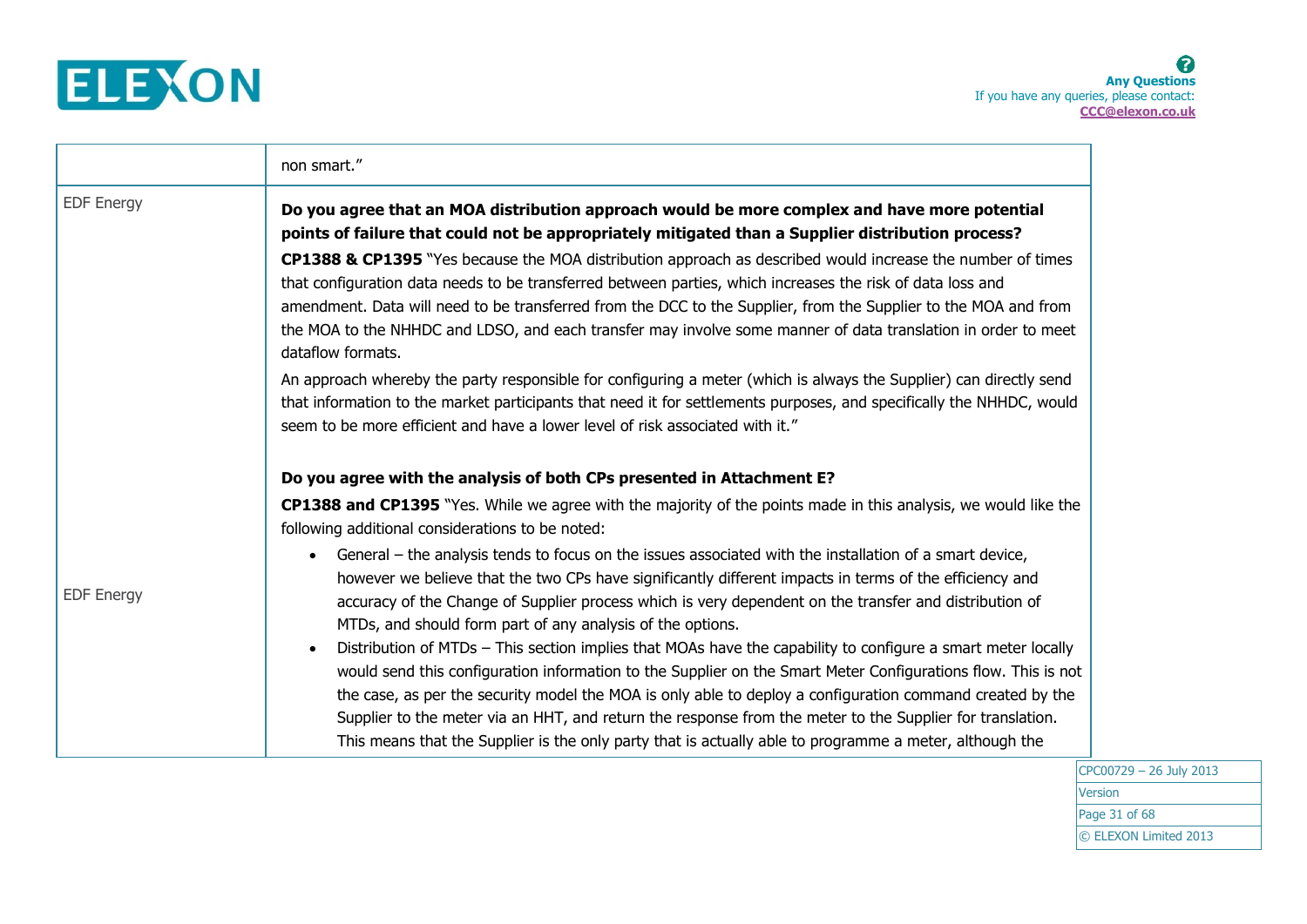

|                   | delivery mechanism may vary, and this needs to be made clear when considering these changes. We believe<br>this serves to reinforce the ownership of smart MTDs by the Supplier.<br>Distribution of MTDs - The section on CP1395 refers to use of the Smart Metering Configuration Details for<br>communication of this data to the $MOA$ – creating this flow has significant costs which would then seem to<br>go against the minimal change approach that CP 1395 is supposed to represent $-$ if parties still need to<br>make significant system changes with no apparent benefit we believe this should be noted in this analysis.<br>Distribution of MTDs - We believe that there are clear benefits to be gained in terms of settlement<br>processing which are not highlighted in this section. This section does note that CP1388 allows the Supplier<br>to send the configuration details without sending the device details and the benefit that this has in regards<br>to meter installation. In addition to this we believe that this ability also creates a very significant benefit on<br>any change of Supplier as the new Supplier will be able to configure the meter and send those details out to<br>the NHHDC without waiting for MTDs to be transferred by the old Supplier (or their MOA). This then allows<br>the Supplier to be able to pass accurate information to the NHHDC for use in settlements on a timelier basis<br>as there are no dependencies on the transfer of data from the previous Supplier, this will improve the quality<br>of data used in early settlement runs (especially SF/R1).<br>Notification of the removal of a legacy meter – We believe it should be noted that the same group as used in<br>the D0150 for meter removal (08A) is proposed for use on the smart device details flow, from the point of<br>view of system processing logic there is no difference between the Smart Device Details and D0150 flows, or<br>at least not one that we would regard as material. |
|-------------------|--------------------------------------------------------------------------------------------------------------------------------------------------------------------------------------------------------------------------------------------------------------------------------------------------------------------------------------------------------------------------------------------------------------------------------------------------------------------------------------------------------------------------------------------------------------------------------------------------------------------------------------------------------------------------------------------------------------------------------------------------------------------------------------------------------------------------------------------------------------------------------------------------------------------------------------------------------------------------------------------------------------------------------------------------------------------------------------------------------------------------------------------------------------------------------------------------------------------------------------------------------------------------------------------------------------------------------------------------------------------------------------------------------------------------------------------------------------------------------------------------------------------------------------------------------------------------------------------------------------------------------------------------------------------------------------------------------------------------------------------------------------------------------------------------------------------------------------------------------------------------------------------------------------------------------------------------------------------------------------------------------------------------------------|
| <b>EDF Energy</b> | Communicating of non-Settlement configuration – As per the comment above, this implies that MOAs are<br>able to locally configure a smart meter, which is not the case.<br>Installation – change of functionality and removal of Metering System requests – we do not believe that the<br>reference to a mandated dataflow in the analysis of CP1388 is correct, this flow should not be mandated (as<br>parties may choose to agree an alternative, especially if the Supplier an MOA are the same organisation),<br>however providing a standard method of communication supports MOAs that operate for multiple Suppliers                                                                                                                                                                                                                                                                                                                                                                                                                                                                                                                                                                                                                                                                                                                                                                                                                                                                                                                                                                                                                                                                                                                                                                                                                                                                                                                                                                                                         |

CPC00729 – 26 July 2013 Version Page 32 of 68 © ELEXON Limited 2013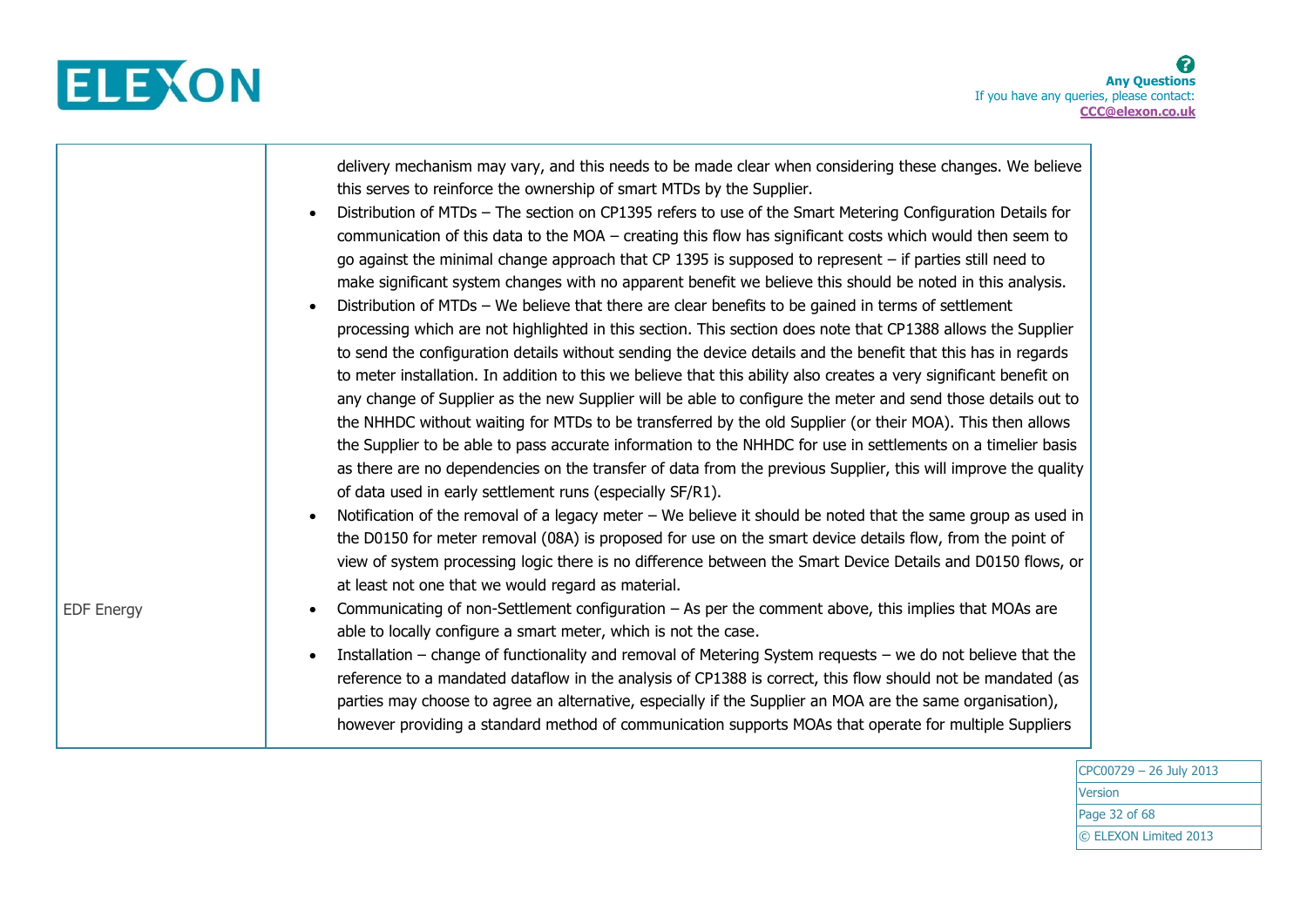

┰

|                   | and Suppliers who need to appoint MOAs on the basis of a customer contract. We believe that CP1395 is<br>overly reliant on bilateral arrangements for the communication of information (specifically of configuration<br>information that is critical to settlement), this increases the risk that data may be misinterpreted and create<br>errors in settlement, and that it makes it much more difficult to get assurance (for example through audit)<br>that the data being used in settlements accurately reflects the configuration of a meter.<br>Possible subsequent change – We strongly believe that further work is required in the area of Change of<br>$\bullet$<br>Supplier to build on these changes, this is specifically in regards the data that needs to be transferred<br>between Suppliers and/or Agents on a CoS event. We believe that the changes to MTDs detailed in CP 1388<br>offer a significant opportunity to reduce or eliminate the amount of data that is transferred unnecessarily on<br>CoS and enable a more robust, more effective and more accurate CoS process, one which is an<br>improvement on the current processes from both a settlement and also a customer experience point of<br>view. The changes to MTDs proposed in CP1388 provide a significant opportunity for further improvement in<br>this area and we believe that this should be noted in any analysis." |
|-------------------|-------------------------------------------------------------------------------------------------------------------------------------------------------------------------------------------------------------------------------------------------------------------------------------------------------------------------------------------------------------------------------------------------------------------------------------------------------------------------------------------------------------------------------------------------------------------------------------------------------------------------------------------------------------------------------------------------------------------------------------------------------------------------------------------------------------------------------------------------------------------------------------------------------------------------------------------------------------------------------------------------------------------------------------------------------------------------------------------------------------------------------------------------------------------------------------------------------------------------------------------------------------------------------------------------------------------------------------------------------------------------------------------------------------------|
|                   | Do you agree with the proposed change?<br>CP1388 "We support the changes and believe these are required to make the processing of Smart Metering data<br>efficient and effective between parties. We do however have comments on some aspects of CP 1388 which were<br>submitted when this change was first issued for impact assessment, these comments are repeated below.                                                                                                                                                                                                                                                                                                                                                                                                                                                                                                                                                                                                                                                                                                                                                                                                                                                                                                                                                                                                                                      |
| <b>EDF Energy</b> | We certainly believe that CP1388 is a preferable solution to the issue of MTDs to that proposed in CP1395, in<br>addition to the issues and risks highlighted in Elexon's analysis of the CPs we do not believe that a minimal change<br>approach for smart metering enables benefit to be gained from the installation of this metering, especially in regards<br>to the timeliness and accuracy of the data that is used in settlements. While we note that there are potential future<br>changes in this area that might arise through Ofgem's Smart Markets programme, our involvement in that<br>programme indicates that the changes that they are considering changes that are conceptually similar to those                                                                                                                                                                                                                                                                                                                                                                                                                                                                                                                                                                                                                                                                                               |

CPC00729 – 26 July 2013 Version Page 33 of 68 © ELEXON Limited 2013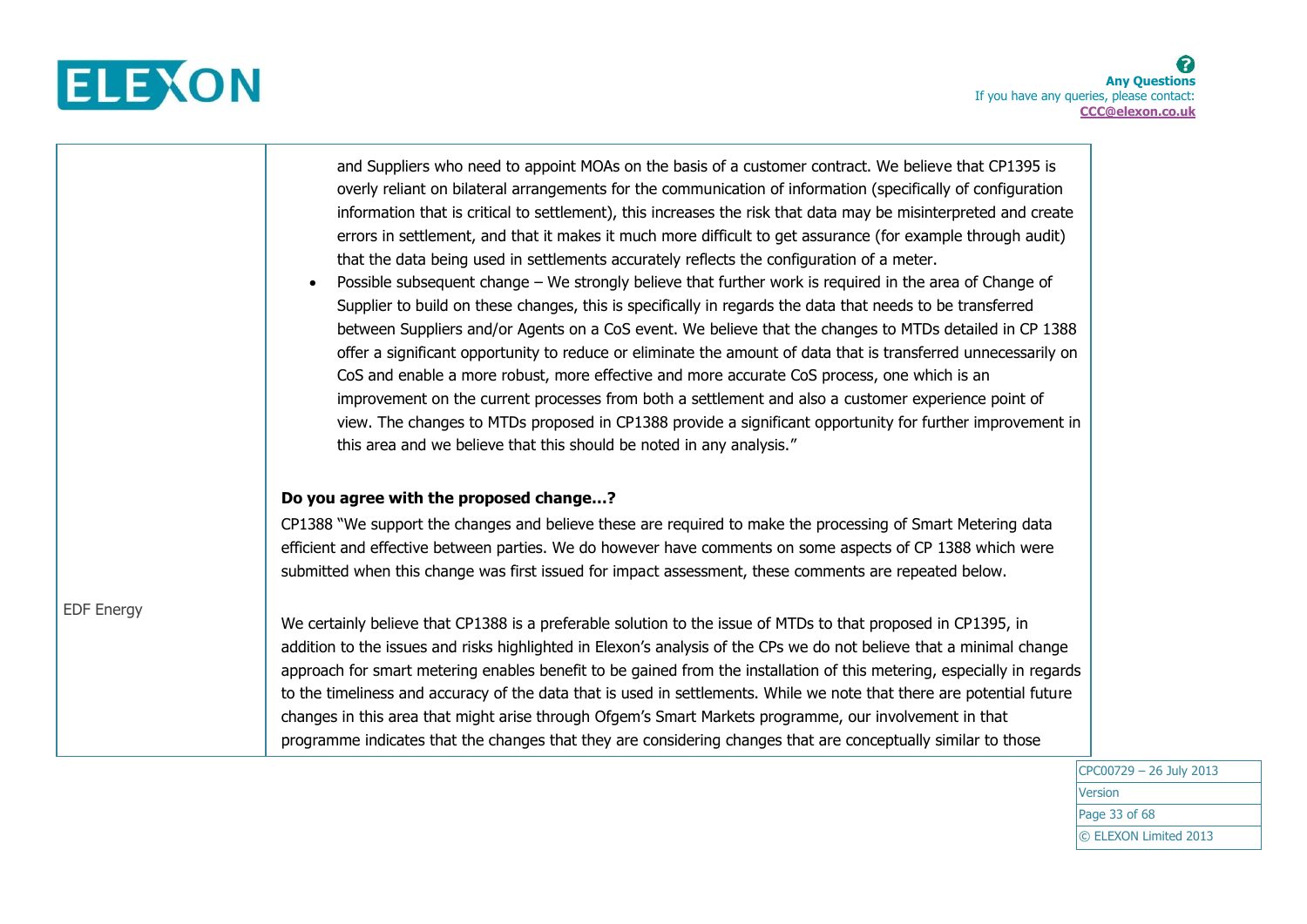

|                   | detailed in CP 1388. It should also be noted that the Smarter Markets programme is not looking to deliver significant<br>changes until around 2018; we do not believe that it is acceptable to install over 10 million smart meters in this<br>period and to operate them using sub-optimal processes that is some areas actually increase the risk to settlement.                                                                                                                                                                                                                                                                                                                                                                                                                                                                                                                                                                                                                                                                                                                                                                                                                                                                                                                                                                                                                                                |
|-------------------|-------------------------------------------------------------------------------------------------------------------------------------------------------------------------------------------------------------------------------------------------------------------------------------------------------------------------------------------------------------------------------------------------------------------------------------------------------------------------------------------------------------------------------------------------------------------------------------------------------------------------------------------------------------------------------------------------------------------------------------------------------------------------------------------------------------------------------------------------------------------------------------------------------------------------------------------------------------------------------------------------------------------------------------------------------------------------------------------------------------------------------------------------------------------------------------------------------------------------------------------------------------------------------------------------------------------------------------------------------------------------------------------------------------------|
|                   | Our comments on CP 1388 are:                                                                                                                                                                                                                                                                                                                                                                                                                                                                                                                                                                                                                                                                                                                                                                                                                                                                                                                                                                                                                                                                                                                                                                                                                                                                                                                                                                                      |
|                   | 1. On the appointment flows (D0155) we believe there should be a flag to show that the meter is being operated in<br>a "Smart" Mode. This will enable more efficient processing of both Smart and Dumb meters in a dual process<br>which will be required at least until 2020 (and possibly longer as it will not be possible to install smart meters at<br>all premises). For instance under current processing when the MOA receives a D0155 in a Dumb process they will<br>be expected to trigger the subsequent required flows. However if the meter is being operated as Smart then the<br>MOA will wait for MCD information from the supplier to before continuing with their process. A suggestion for the<br>flag could be "S" for Smart, "N" Non-Smart Non Half Hourly, "A" AMR, "H" Half Hourly, "X" No Meter on MPAN. In<br>order for this to be practical Suppliers would need to be able to access that information prior to appointing an<br>MOA. To minimise timelines in CoS most appropriate data source would be from ECOES but to do that a<br>triangulation process, as proposed during Customer Transfer Programme would be required. Another option<br>would be that Suppliers pass this information immediately even if they later object to a transfer. If not this flag<br>would be reliant on customer knowledge as part of sign-up process and that could lead to additional problems. |
| <b>EDF Energy</b> | 2. We do not believe that the process for meter removal (permanent or on a meter exchange) is clear enough,<br>especially in regards to whether a meter reading would be required from the MOP or whether one would be<br>taken by the Supplier. This needs further clarity in the BSCP. Also while the changes in the CP reference change<br>to the routing of the Initial reading of the dumb to smart exchange; it is not clear what would happen to the<br>Final reading on the legacy meter being removed. We assume this would go via the existing route (MOP -><br>NHHDC -> Supplier) which is fine but needs to be explicit.<br>3. We have a question as to which flows would be sent between parties if there is no meter on-site, either because<br>it has been removed or because no meter has yet been installed (new connections). If the last meter removed<br>was a smart would this be a 'short' Smart Device Details flow or a 'short' D0150, again we believe these should<br>be clarified in the BSCP. Please refer this point to point 2 as well.                                                                                                                                                                                                                                                                                                                                             |
|                   |                                                                                                                                                                                                                                                                                                                                                                                                                                                                                                                                                                                                                                                                                                                                                                                                                                                                                                                                                                                                                                                                                                                                                                                                                                                                                                                                                                                                                   |

CPC00729 – 26 July 2013 **Version** Page 34 of 68 © ELEXON Limited 2013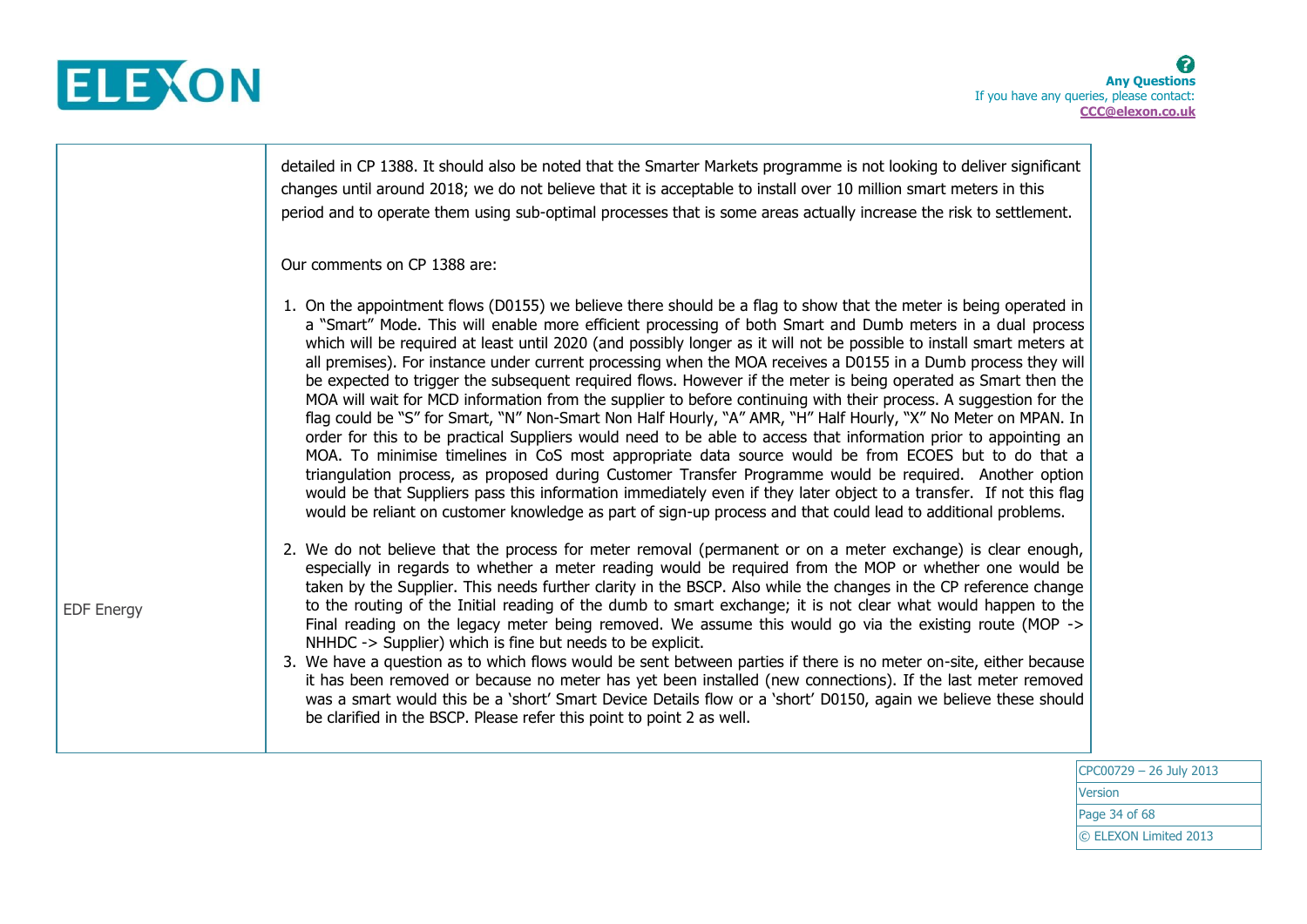

|                   | 4. We have a question as to whether the current MDD process would be appropriate for maintaining the valid lists<br>of Smart Meter Manufacturer, Smart Meter Model and Smart Meter Version for validation; will changes be able to<br>be made in enough time? One model that could be used is that for Outstations (where the updates lists are<br>published on the Elexon web-site). A related question is who would maintain the list of valid devices, this might<br>need to be managed under the Smart Energy Code (SEC) who will approve new smart meters are fit for use.                                                                                                                                                                                                                                                                                                                               |  |
|-------------------|---------------------------------------------------------------------------------------------------------------------------------------------------------------------------------------------------------------------------------------------------------------------------------------------------------------------------------------------------------------------------------------------------------------------------------------------------------------------------------------------------------------------------------------------------------------------------------------------------------------------------------------------------------------------------------------------------------------------------------------------------------------------------------------------------------------------------------------------------------------------------------------------------------------|--|
|                   | 5. We believe further work is required on the CoS process to build on these changes. We question whether these<br>changes on their own are sufficient to allow metering and configuration information to be sent effectively<br>between parties on a timely basis. We also feel the proposed CoS reading process is very complex (noting that<br>CP1395 is not significantly better in this regard) and may face difficulties in operating effectively, and potentially<br>a further change will be required to build on the foundations that this CP sets. We believe that the old supplier<br>should be responsible for getting their own read as the new supplier may not be able to deal with the old meter<br>configurations. We feel that the security requirements will not allow a new supplier to take a read on behalf of<br>the old supplier, and therefore makes the current processes redundant. |  |
|                   | While we support the principles of CP 1388 we believe that a further working group will need to be set up if this CP<br>is approved to finalise the red lining of the BCSPs and ensure they are fit for purpose before being issued, given the<br>number of low level comments that we (and presumably other parties) have made it would seem sensible to ensure<br>that the drafting is correct and accurately reflects the principles of the CP."                                                                                                                                                                                                                                                                                                                                                                                                                                                           |  |
| <b>EDF Energy</b> | <b>CP1395</b> "While we agree that this a viable solution to the issue at hand and could be implemented, we do not<br>believe that this change is appropriate due to the risks and issue noted in Elexon's analysis of the two CPs, and the<br>further considerations we have documented in our response to CP 1388. We feel that the industry should be making<br>changes to ensure that processes are suitable for the new technology that is being implemented as part of the smart<br>metering rollout and maximise the benefit to be gained from that technology. We do not believe these benefits can<br>be gained from the 'minimal change' approach, and that a failure to deliver benefits through the rollout of smart<br>metering from the beginning of that rollout could jeopardise the success of the overall Smart Metering<br>Implementation Programme."                                      |  |

CPC00729 – 26 July 2013 Version Page 35 of 68 © ELEXON Limited 2013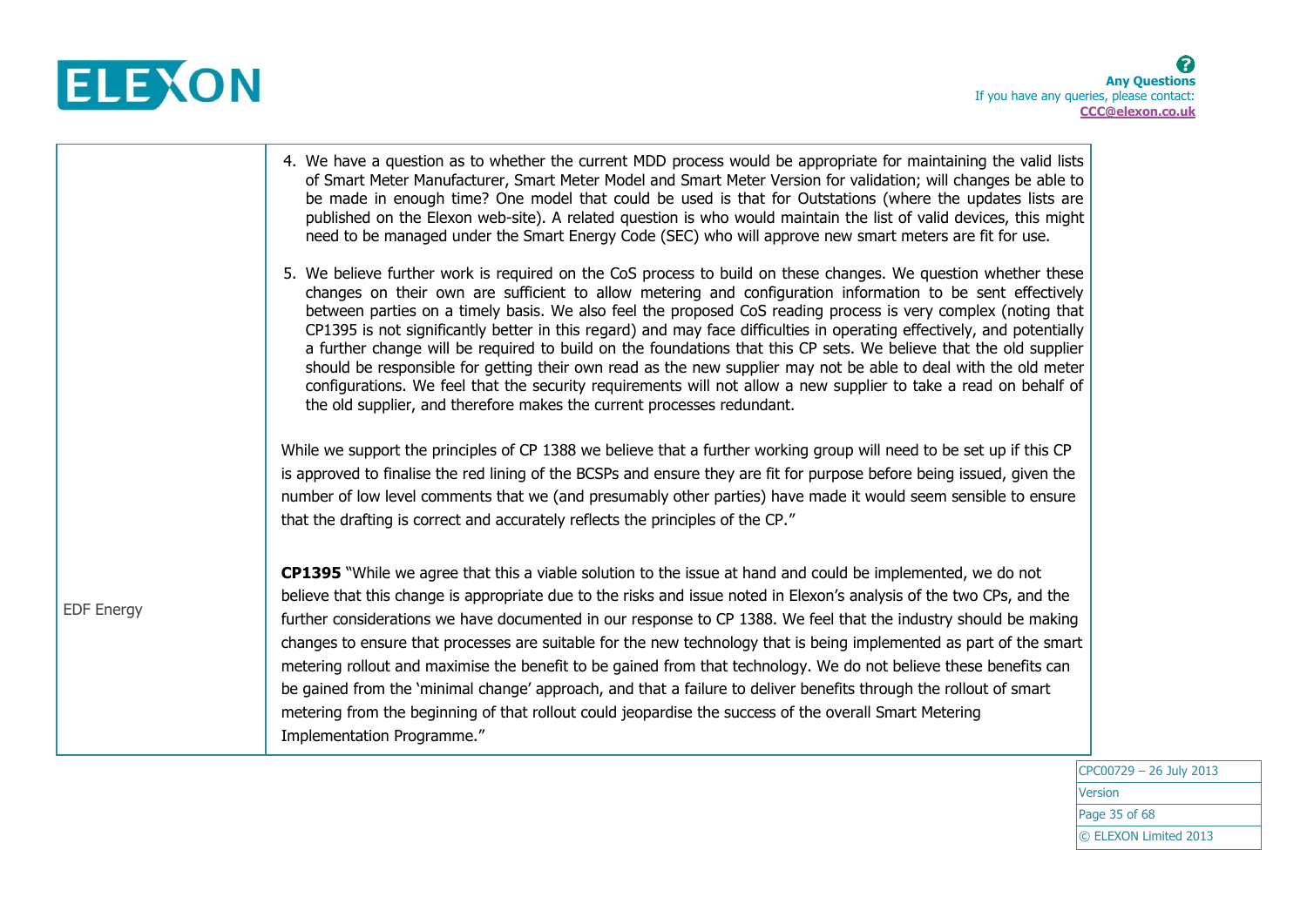

┱

|                   | Do you agree with the timescales for transfer of data as set out in CP1395? "Yes"                                                                                                                                                                                                                                                                                                                                                                    |
|-------------------|------------------------------------------------------------------------------------------------------------------------------------------------------------------------------------------------------------------------------------------------------------------------------------------------------------------------------------------------------------------------------------------------------------------------------------------------------|
|                   | What risks to Settlement do you believe may be a result of implementing [this change]?                                                                                                                                                                                                                                                                                                                                                               |
|                   | <b>CP1388 &amp; CP1395</b> "We agree with Elexon's analysis of the settlement risks."                                                                                                                                                                                                                                                                                                                                                                |
|                   | How is your organisation impacted by [this change]?                                                                                                                                                                                                                                                                                                                                                                                                  |
|                   | CP1388 "Our NHHMOA, NHHDC and Supplier systems will require changes to be made, although full impacts are<br>not yet known, these are likely to be significant and will require sufficient lead time to make these changes.                                                                                                                                                                                                                          |
|                   | We will also need to make changes to internal business processes in order to manage the requirements of these<br>changes, which will require staff training."                                                                                                                                                                                                                                                                                        |
|                   | <b>CP1395</b> Our NHHMOA and Supplier systems will require changes to be made, although full impacts are not yet<br>known, these are likely to be significant and will require sufficient lead time to make these changes.                                                                                                                                                                                                                           |
|                   | We will also need to make changes to internal business processes in order to manage the requirements of these<br>changes, which will require staff training.                                                                                                                                                                                                                                                                                         |
| <b>EDF Energy</b> | It should be noted that while the changes on CP 1395 have a lower impact than CP1388, the scale of the change is<br>still significant as a new interface between the Supplier and the MOA will need to be developed (which makes up a<br>significant proportion of the cost of CP1388), and significant changes to our MOA systems to enable the processing<br>of this information will be required which are more significant than under CP1388. "" |
|                   | What are the associated costs on your organisation to implement [this change]?                                                                                                                                                                                                                                                                                                                                                                       |
|                   | <b>CP1388</b> "A full impact has not yet been established as to the cost of change; however these are likely to be<br>significant.                                                                                                                                                                                                                                                                                                                   |

CPC00729 – 26 July 2013 **Version** Page 36 of 68 © ELEXON Limited 2013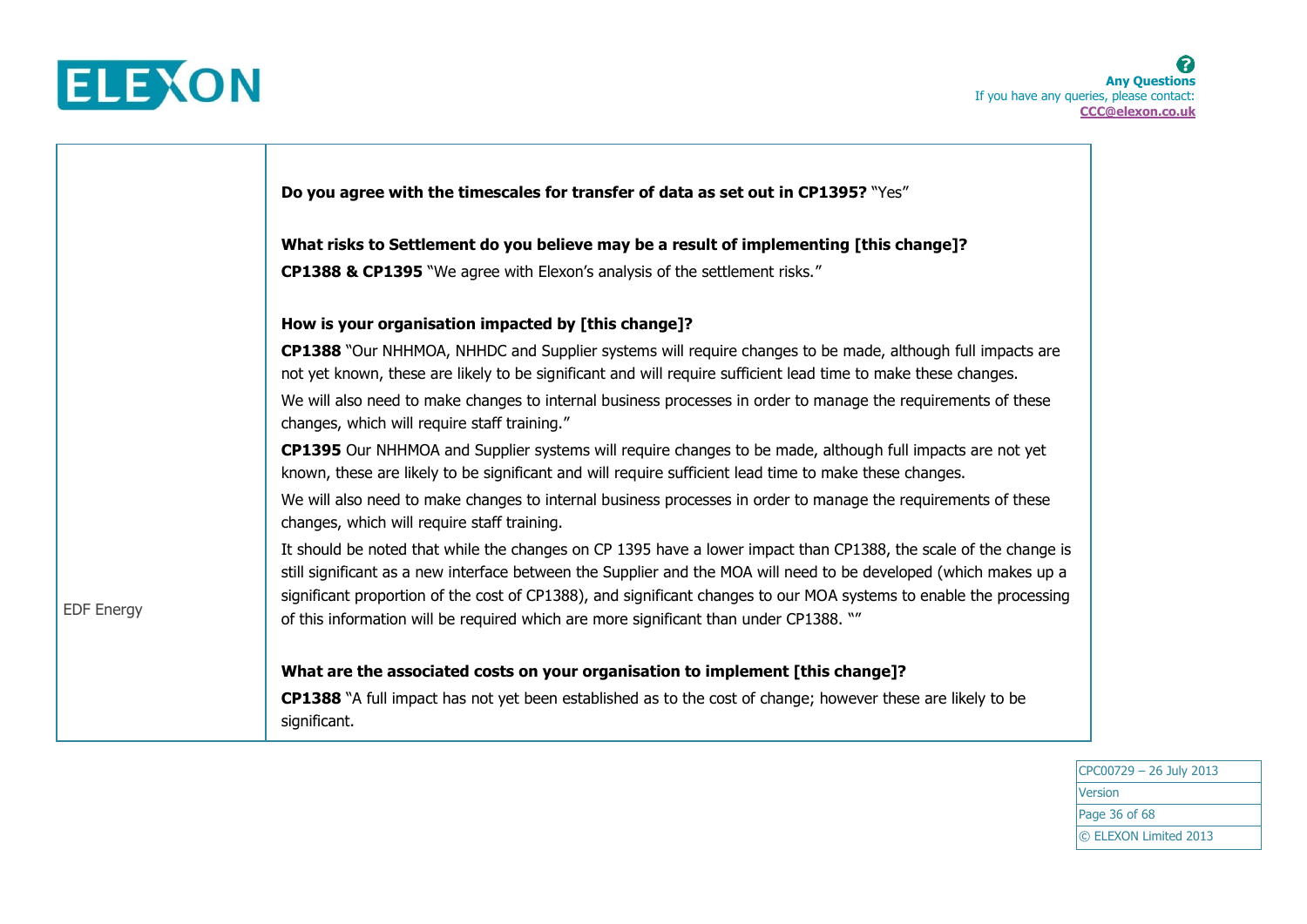

|            | It should be noted that, while the costs of this change might exceed those of CP 1395, the benefits to be gained<br>through this approach justify this additional cost."<br>CP1395 "A full impact has not yet been established as to the cost of change; however these are likely to be<br>significant.<br>It should be noted that, while the costs of this change might be lower than that of CP 1388, the reduction is not that<br>significant due to the changes detailed above." |
|------------|--------------------------------------------------------------------------------------------------------------------------------------------------------------------------------------------------------------------------------------------------------------------------------------------------------------------------------------------------------------------------------------------------------------------------------------------------------------------------------------|
|            | Do you agree with the implementation approach?                                                                                                                                                                                                                                                                                                                                                                                                                                       |
|            | CP1388 & CP1395 "Yes because the system and process changes are significant and will require time to develop<br>and implement. While this change does have a direct relationship with the implementation of the DCC (scheduled for<br>Q4 2015) we believe that there is benefit to implementing these changes earlier, to support those smart meters<br>rolled out in the Foundation phase."                                                                                         |
| <b>SSE</b> | Do you agree that an MOA distribution approach would be more complex and have more potential<br>points of failure that could not be appropriately mitigated than a Supplier distribution process?                                                                                                                                                                                                                                                                                    |
|            | CP1388 & CP1395 "No, if anything we see CP1395 as a significantly lower risk to Settlement as it utilises existing<br>flows and processes."                                                                                                                                                                                                                                                                                                                                          |
|            | Do you agree with the analysis of both CPs presented in Attachment E?                                                                                                                                                                                                                                                                                                                                                                                                                |
|            | CP1388 and CP1395 "Given the number of work group meetings held in respect of CP1388 and the fact that the<br>only analysis completed on CP1395 has been by Elexon, we think it would be sensible to hold multi party workgroup<br>meetings to discuss CP1395. This would ensure that all Parties have the same understanding of the proposed<br>change CP1395."                                                                                                                     |

CPC00729 – 26 July 2013 **Version** Page 37 of 68 © ELEXON Limited 2013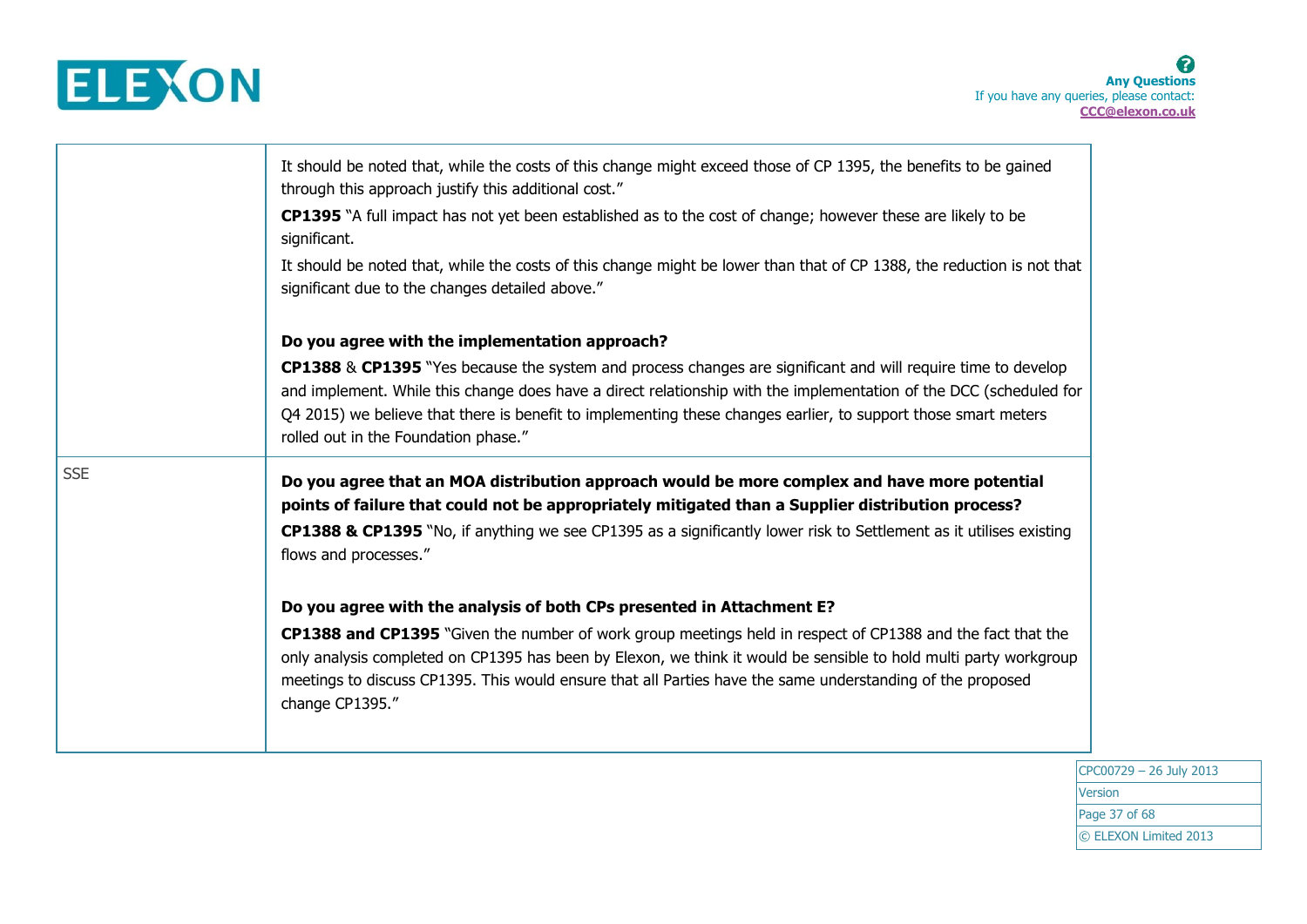

|            | Do you agree with the proposed change?                                                                                                                                                                                                                                                                                                                                                                    |
|------------|-----------------------------------------------------------------------------------------------------------------------------------------------------------------------------------------------------------------------------------------------------------------------------------------------------------------------------------------------------------------------------------------------------------|
| <b>SSE</b> | CP1388 "No, we disagree with the need to introduce separate Smart specific dataflows to request changes to Smart<br>Metering and exchange Meter Technical Details.                                                                                                                                                                                                                                        |
|            | We still firmly believe that further work would be required for the proposed change CP1388. For completeness, we<br>have provided information relating to our concerns with the proposed change.                                                                                                                                                                                                          |
|            | Key feature 1 - We believe that the taking of a final/install meter reading should continue to be mandated as an<br>obligation on the MOA. This can be re-visited and assessed under a separate CP once the DCC processes and<br>services are established.                                                                                                                                                |
|            | Key feature 2 - We disagree with the proposal to use the Smart flows for removal of legacy metering. The D0150<br>dataflow should continue to be sent by MOA to notify the removal of the legacy Meter to relevant parties.                                                                                                                                                                               |
|            | Key feature 11 - We disagree with this statement. The MOA should be obliged to issue the Meter Configuration<br>Details flow to the Supplier when the meter is locally configured. There may be ongoing reasons that comms to the<br>meter is unavailable, and without this information, the Supplier will have not received the necessary confirmation of<br>what is physically configured on the meter. |
|            | Key feature 13 – We disagree with the introduction of the new dataflow 'Smart Equipment Work Management<br>Request'. Suppliers can continue to use the D0142 or make their own arrangements with their Meter Operator as per<br>the Bilaterals already currently in place.                                                                                                                                |
|            | In the event of a new flow being introduced, the Comms/IHD datagroups do not need to be mandated and these<br>need to be Optional.                                                                                                                                                                                                                                                                        |
|            | Key feature 14 - This CP and its impact assessment, should handle the unsuccessful instances also as part of its<br>scope. The scenario for missing flows needs to be added to the relevant BSCP, as well as incorporating the<br>necessary DTC changes.                                                                                                                                                  |
|            | Key feature 16 - We believe that further changes to PARMS Serials should be pended until the Smart changes are                                                                                                                                                                                                                                                                                            |

CPC00729 – 26 July 2013 **Version** Page 38 of 68 © ELEXON Limited 2013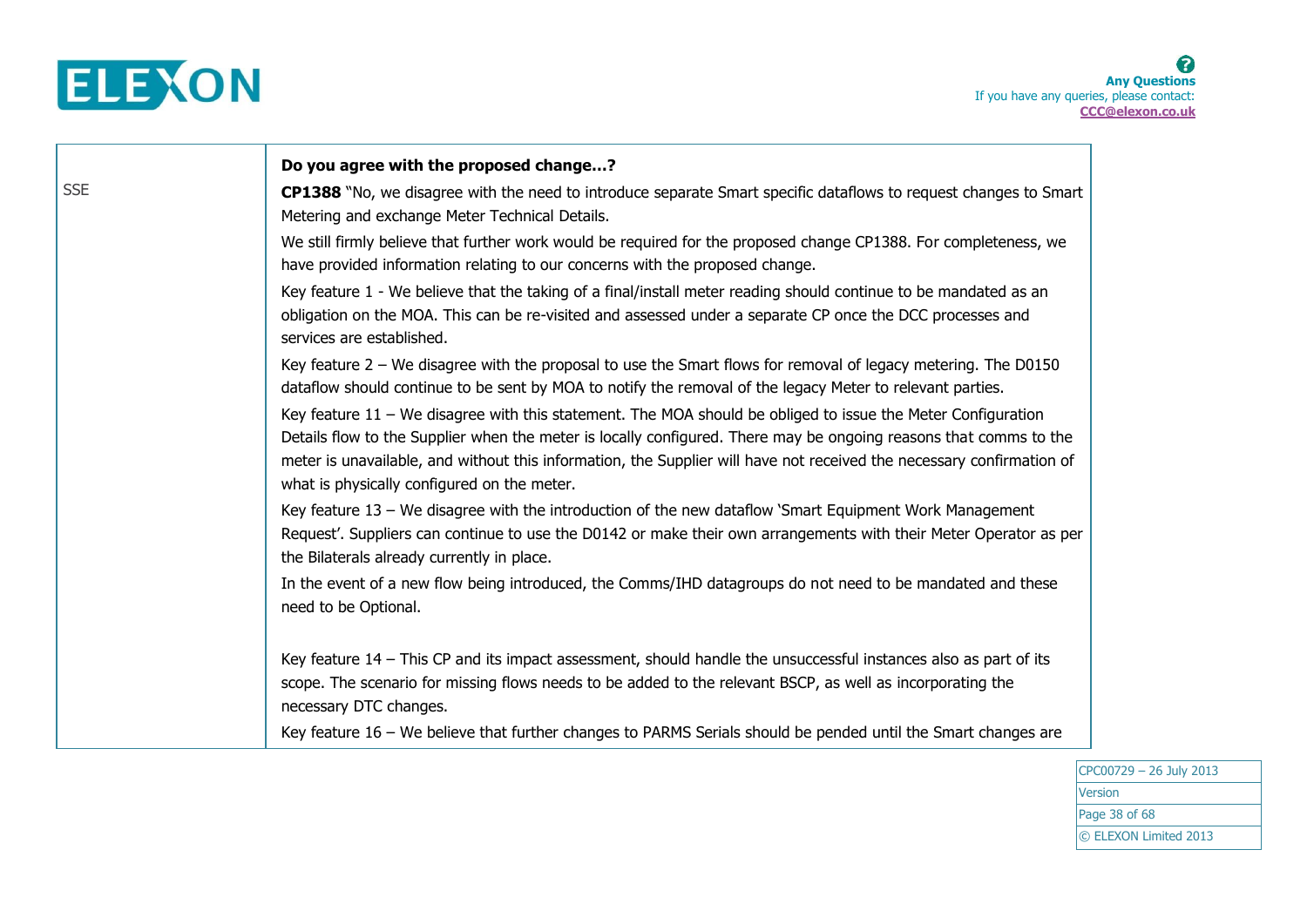



CPC00729 – 26 July 2013 Version Page 39 of 68 © ELEXON Limited 2013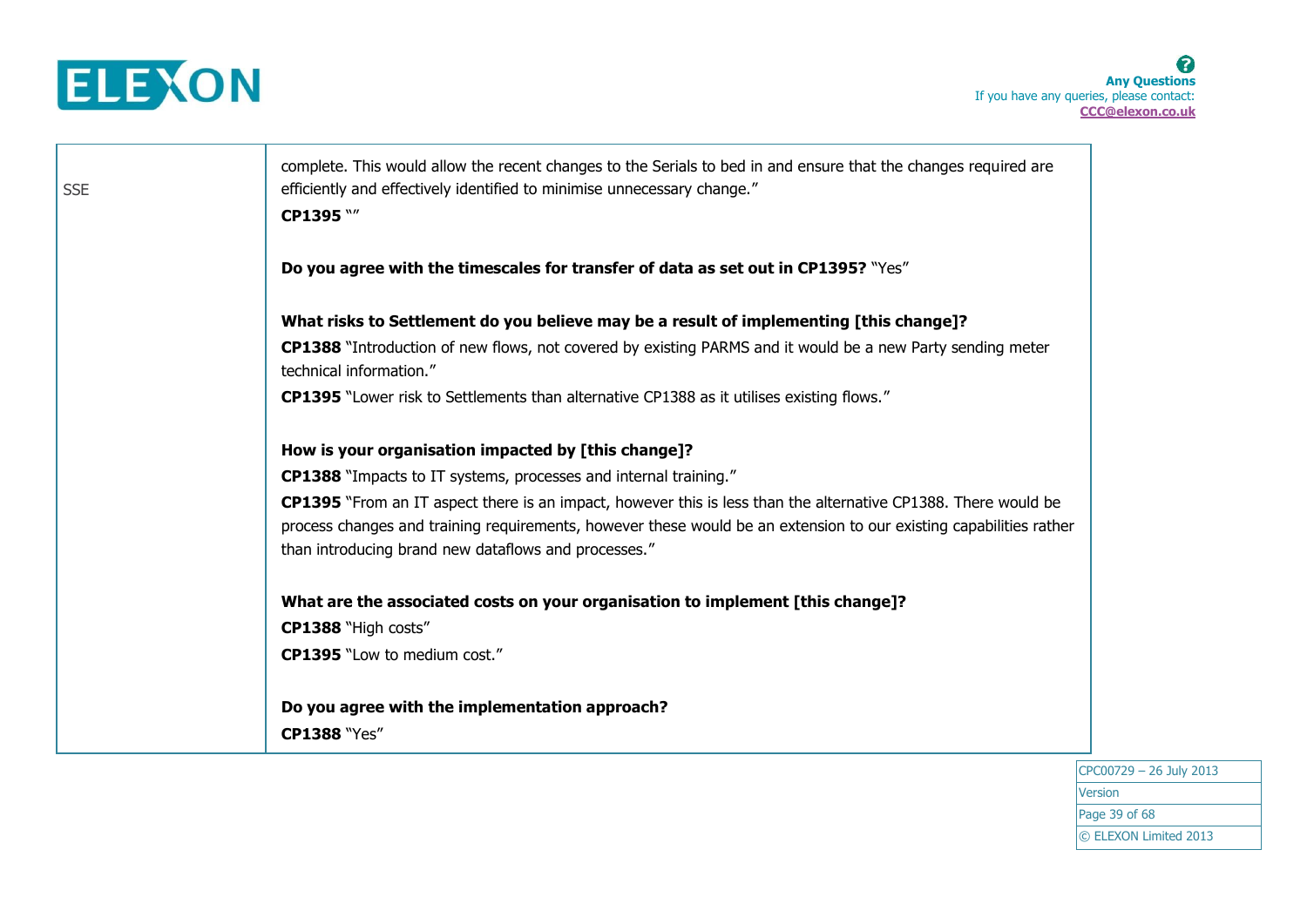

| <b>SSE</b>        | <b>CP1395 "Yes"</b>                                                                                                                                                                                                                                                                                                                                                                                                                                                                                                                                                                                                                                                                                                                                                                                                                                                                                                                                           |
|-------------------|---------------------------------------------------------------------------------------------------------------------------------------------------------------------------------------------------------------------------------------------------------------------------------------------------------------------------------------------------------------------------------------------------------------------------------------------------------------------------------------------------------------------------------------------------------------------------------------------------------------------------------------------------------------------------------------------------------------------------------------------------------------------------------------------------------------------------------------------------------------------------------------------------------------------------------------------------------------|
|                   | Any other comments?<br>CP1388 & CP1395 "We support CP1395 and do not support CP1388. We would however suggest our proposal to<br>hold work group meetings for CP1395 is taken forward, as set out in Question 2."                                                                                                                                                                                                                                                                                                                                                                                                                                                                                                                                                                                                                                                                                                                                             |
| Total Gas & Power | Do you agree with the proposed change?<br>CP1388 "TGP believes CP1388 is flawed, problematic and represents a significant risk to Settlements, the Change of<br>Supplier process, exception management and resolution. We also believe that it is moving all Suppliers into a<br>position of having responsibility for managing MTDs, presently managed by NHHMOPs, and we believe these<br>obligations would be an inappropriate and significant burden, especially for smaller suppliers and this could impact<br>competition. There is little or no benefit for independent Suppliers and introduces new risks and confusion."<br><b>CP1395</b> "CP1395 is much simpler and leaves the responsibility for MTDs with the NHH MOP and in the same flows,<br>the 149s and 150s. (CP 1388 would have separate parallel processes and new data flows for Smart and dumb<br>meters for years into the future and TGP believes that this would cause confusion.)" |
| Haven Power Ltd   | Do you agree that an MOA distribution approach would be more complex and have more potential<br>points of failure that could not be appropriately mitigated than a Supplier distribution process?<br>CP1388 & CP1395 "No. MOAs are far more versed in this area than suppliers and have the systems in place to<br>implement this change without considerable development and upheaval. We feel any potential points of failure<br>would be far less employing a "minimal change" approach than the implementing the changes proposed by CP1388<br>which would have to run in parallel with legacy systems. Running two systems in parallel would have an equal level<br>of complexity at the very least."                                                                                                                                                                                                                                                    |

CPC00729 – 26 July 2013 **Version** Page 40 of 68 © ELEXON Limited 2013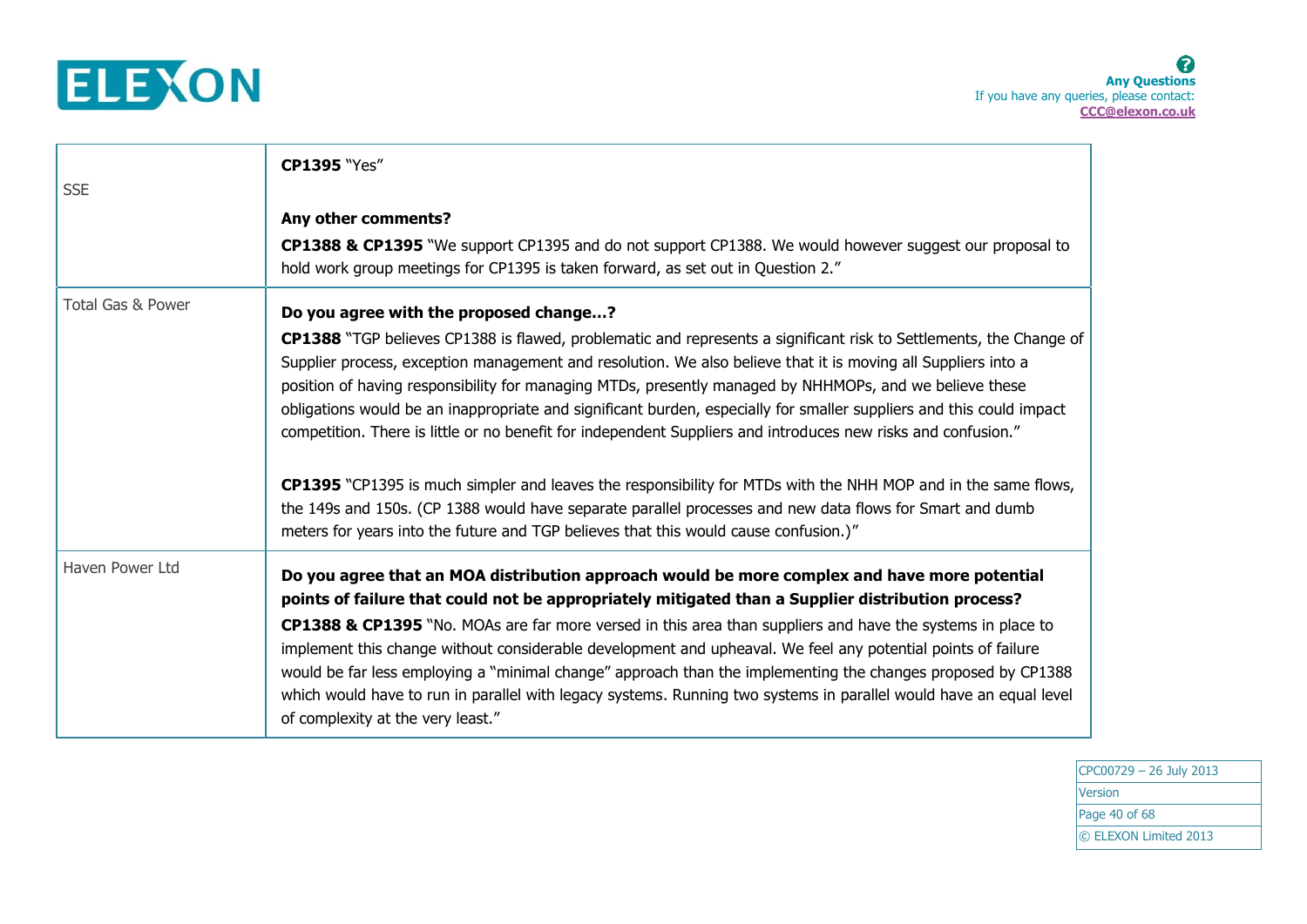

Haven Power Ltd **Do you agree with the analysis of both CPs presented in Attachment E? CP1388 and CP1395** "Yes" **Do you agree with the proposed change…? CP1388** "No" **CP1395** "Yes" **Do you agree with the timescales for transfer of data as set out in CP1395?** "Yes" **What risks to Settlement do you believe may be a result of implementing [this change]? CP1388** "CP1388 introduces responsibilities to suppliers that have previously not been experienced. This, coupled with the fact that legacy processes will need to be maintained at the same time introduces a level of complexity which will lead to information not being provided to the relevant parties in a timely manner. This failure will result in energy being incorrectly allocated in settlements." **CP1395** "None- This is simply an update of the current process and therefore new issues should be avoided." **How is your organisation impacted by [this change]? CP1388** "As a small non-domestic supplier we would be required to run two systems in parallel and make significant systems changes. We would also need to recruit additional expertise to run these systems in parallel and to resolve the increase in queries we believe that this solution will result in." **CP1395** Did not say.

> CPC00729 – 26 July 2013 Version Page 41 of 68 © ELEXON Limited 2013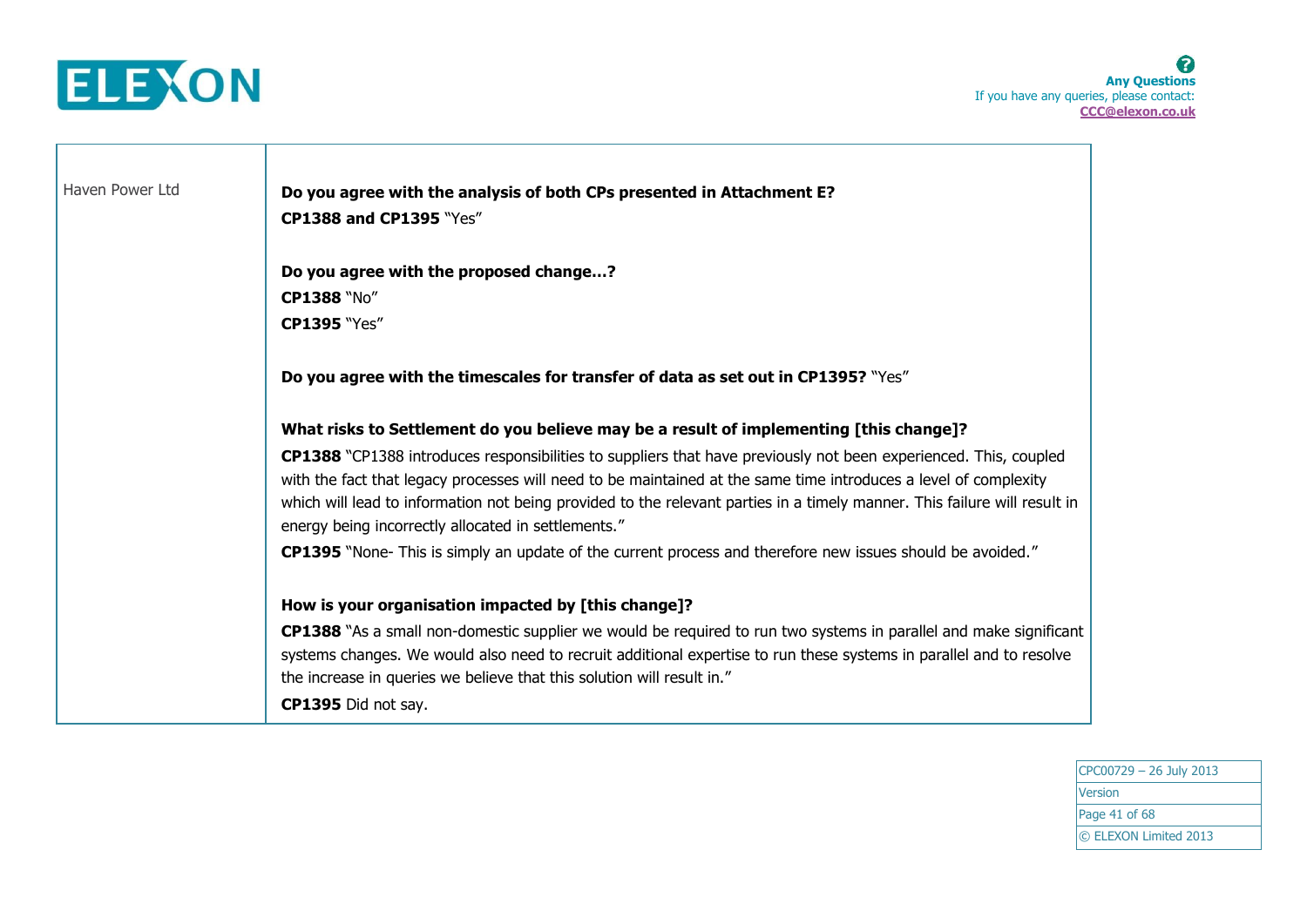

## British Gas **Do you agree that an MOA distribution approach would be more complex and have more potential points of failure that could not be appropriately mitigated than a Supplier distribution process?**

**CP1388 & CP1395** "No we do not agree that a MOA distribution approach would be more complex and have more potential points of failure that could not be appropriately mitigated than a supplier distribution process. CP 1388 represents significant change to the as-is model, processes and systems. It will require parallel running of dumb and smart processes and require additional complexity in determining the source of missing data for escalation purposes. The MOA distribution approach includes only one new data exchange (i.e. remote configuration details for supplier to MOA) and any perceived additional risk to settlement could be mitigated through the implementation of appropriate controls."

### **Do you agree with the analysis of both CPs presented in Attachment E?**

**CP1388 and CP1395** "Please see below our response to your analysis"

### **Dataflows**

"We disagree that the risk to settlement under CP1388 is equal to the risk under the current arrangements. Suppliers are already installing smart meters and have built systems and processes to inform their MOA of configuration details set up on their meters. Under CP1388 a completely new model will be put in place with new relationships and interfaces which we believe could introduce new risks to settlement which are not experienced today.

We do not agree that CP 1395 will cause increased DTN traffic as suppliers may choose to communicate MTD details via internal flows via bi-lateral arrangements.

We do not agree that keeping the responsibility for populating the D0149/D0150 with the MOA under CP 1395 will increase the risk of error."

> CPC00729 – 26 July 2013 Version Page 42 of 68 © ELEXON Limited 2013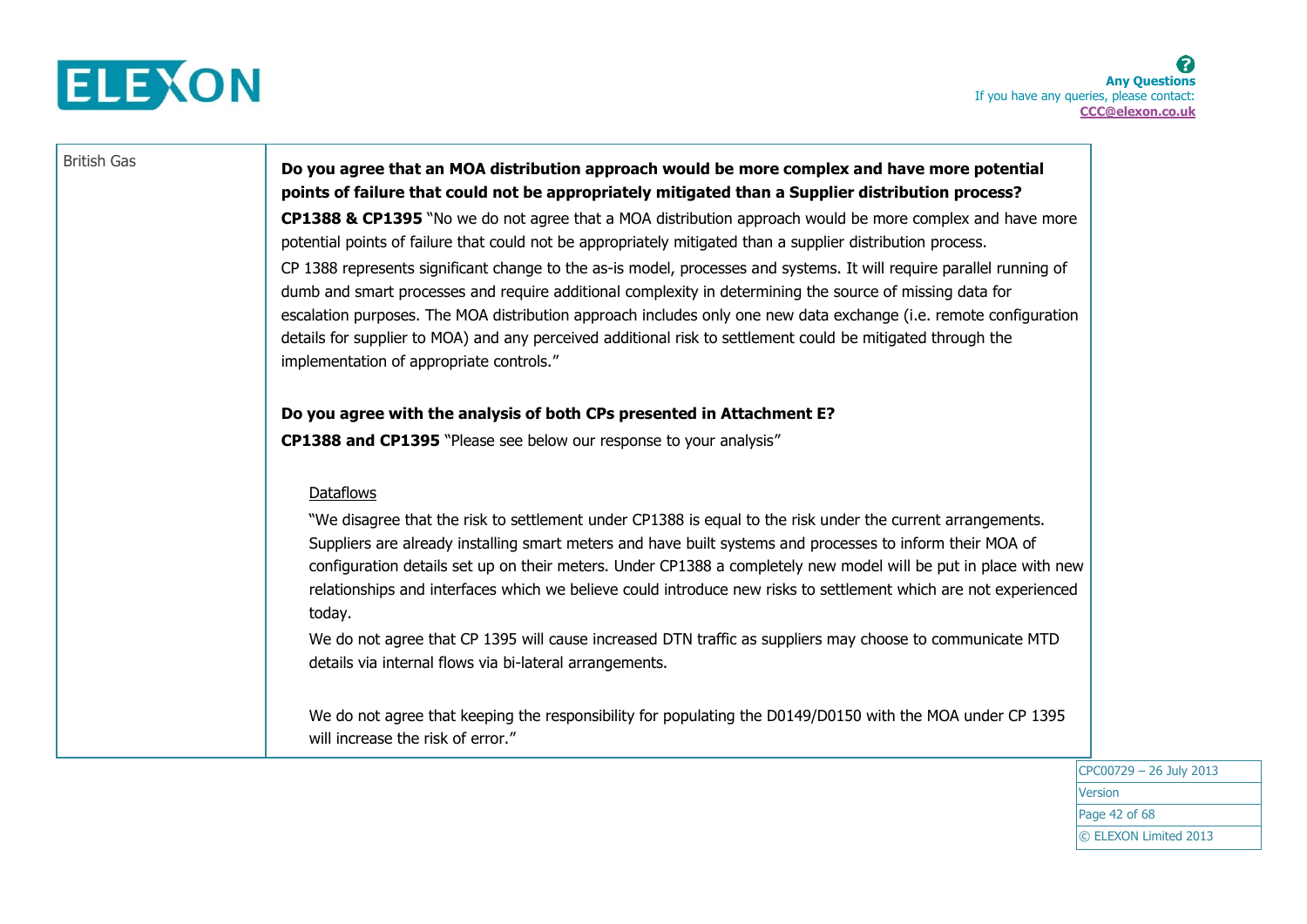

### British Gas

### Distribution of MTDs

"Introducing a new process for suppliers to send MTDs to DCs and DNOs will mean suppliers will need to operate parallel processes for both smart and legacy meters which we believe will add additional risk and cost.

Under CP1388 parties may not know who to chase for missing flows because they may not have the information to determine whether they are dealing with a smart or legacy meter.

We do not agree that by leaving the responsibility for distributing MTDs with the MOA will introduce additional risk into settlement. It is in the suppliers interest to ensure the correct details are passed to it's meter operator to ensure the correct details set up under the settlement systems. The MOAs are the current industry experts for MTDs and leaving the responsibility with MOAs does not add any additional risk to settlement."

### Meter Readings

"Industry parties today have to deal with the scenario where meter readings are received before the MTDs. They have processes and procedures to deal with this eventuality today. Therefore CP1395 adds no risk to this issue."

### Notification of the removal of the legacy meter

"CP 1395 represents no change to the current process. Parties will need to amend systems and processes to deal with the new proposed flow under CP1388 therefore both smart and legacy metering systems and processes are impacted."

Communicating energisation status

CPC00729 – 26 July 2013 Version Page 43 of 68 © ELEXON Limited 2013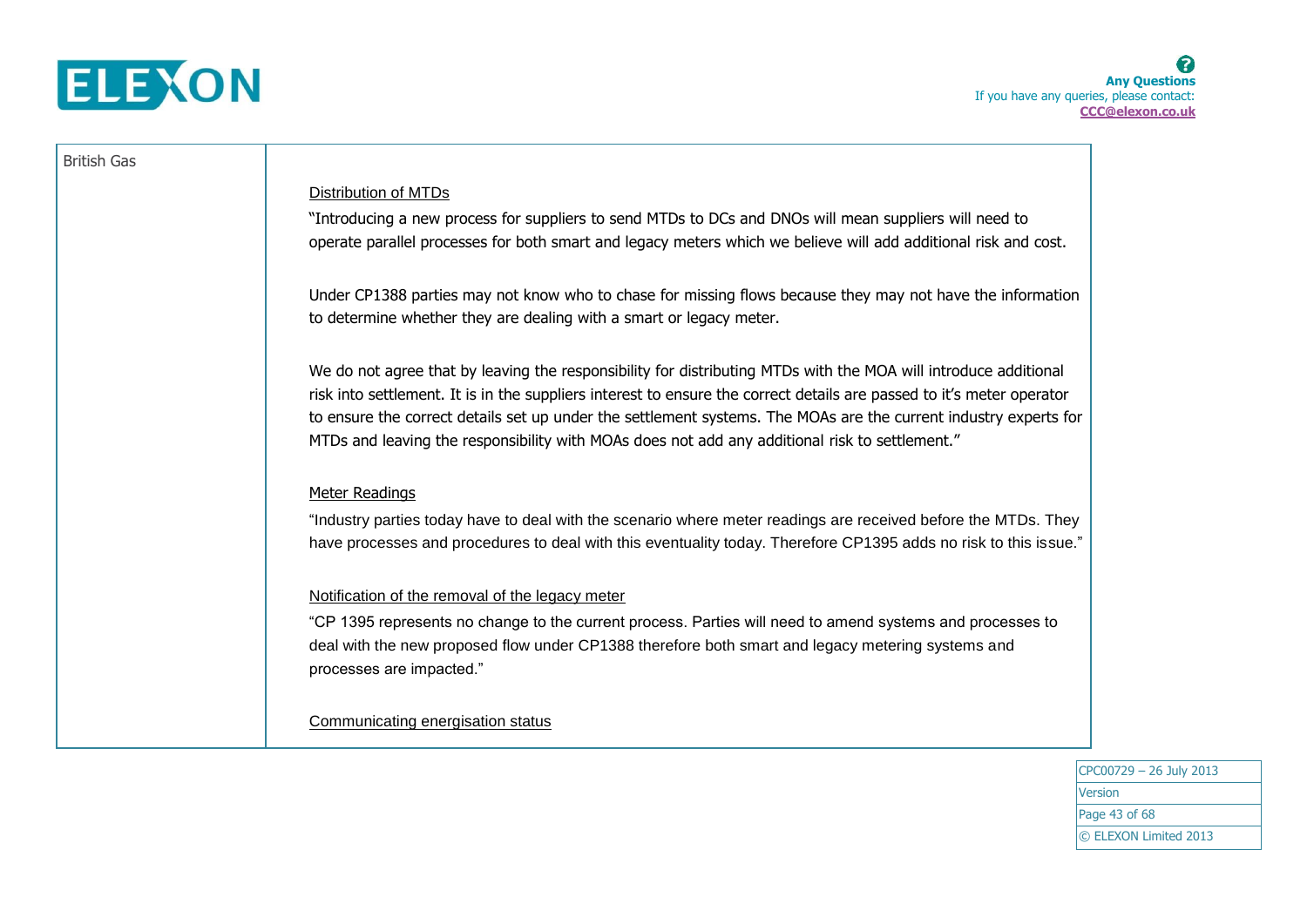

| <b>British Gas</b> | "CP 1395 states that meter configuration details must sent from the supplier to the meter operator within 10<br>working days. In practice suppliers will send this information much quicker than this."                                                                          |
|--------------------|----------------------------------------------------------------------------------------------------------------------------------------------------------------------------------------------------------------------------------------------------------------------------------|
|                    | <b>Timescales for communicating MTDs</b>                                                                                                                                                                                                                                         |
|                    | "There is no evidence to suggest that CP1388 will result is faster and more timely provision of MTDs to the<br>NHHDC that CP1395. There are performance assurance techniques that could be employed under either option<br>to ensure performance is at the required level."      |
|                    | Obligation to communicating the later configuration details                                                                                                                                                                                                                      |
|                    | "We would not oppose amending the red lined drafting to include an obligation to ensure meter readings are not<br>sent by the supplier until new meter configuration details have been received by the NHHDC."                                                                   |
|                    | Installation change of functionality and removal of Metering system requests                                                                                                                                                                                                     |
|                    | "CP 1395 does not preclude the introduction of a additional standard flow under the MRA which can be used to<br>notify the MOA of these details."                                                                                                                                |
|                    | Do you agree with the proposed change?                                                                                                                                                                                                                                           |
|                    | CP1388 "No, we would prefer to see the current arrangements maintained whereby the MOA retains responsibility<br>for the maintenance and communication of MTD. The MOA has the necessary experience and expertise to continue<br>to fulfil this activity on behalf of suppliers. |
|                    | We believe it is premature to include these provisions into the BSC today whilst we are still discussing as an industry<br>how we can leverage the benefits of smart metering in both reforming the change of supply process and in<br>settlement reform.                        |

CPC00729 – 26 July 2013 **Version** Page 44 of 68 © ELEXON Limited 2013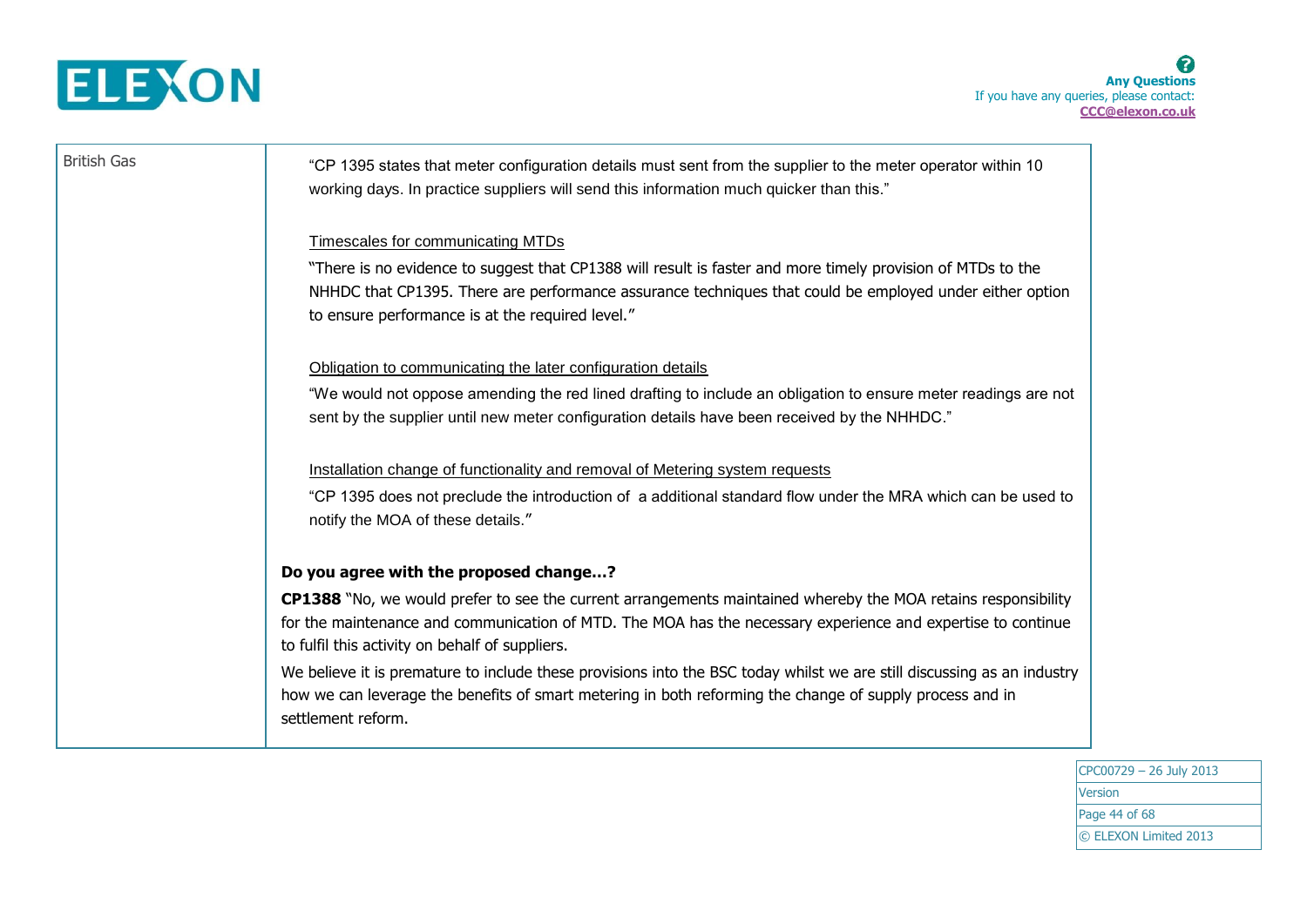

| <b>British Gas</b> | Much of the information currently populated on the D0149 and D0150 will be directly accessible via the meter<br>therefore the requirement to transfer these details around the industry may diminish significantly in the future.                                                                                                                                                                              |
|--------------------|----------------------------------------------------------------------------------------------------------------------------------------------------------------------------------------------------------------------------------------------------------------------------------------------------------------------------------------------------------------------------------------------------------------|
|                    | In addition it is possible that registration, data processing and aggregation will be centralised into the DCC 2-3 years<br>post the initial go live. If this happened the MOA data responsibilities may transition to some kind of centralised<br>data repository, potentially within the DCC registration systems.                                                                                           |
|                    | We would need to make significant changes to support CP1388 which if the above reforms took place would mean<br>the changes would have a minimal shelf life causing the industry additional costs for no real benefit. Therefore<br>referring to the stated overarching principle we believe retaining the MOA as responsible for maintenance and<br>communication of all MTDs is the "minimal change" option. |
|                    | We also note that in the earlier industry consultation on Meter Technical Details a number of smaller Suppliers<br>indicated that they would prefer the existing arrangements to continue."                                                                                                                                                                                                                    |
|                    | <b>CP1395</b> "Yes. This change represents the minimal change option and would ensure additional costs are not<br>incurred by parties unnecessarily."                                                                                                                                                                                                                                                          |
|                    | Do you agree with the timescales for transfer of data as set out in CP1395? "Yes"                                                                                                                                                                                                                                                                                                                              |
|                    | What risks to Settlement do you believe may be a result of implementing [this change]?                                                                                                                                                                                                                                                                                                                         |
|                    | CP1388 "CP 1388 creates a new relationship between parties. Suppliers will have to build systems and change<br>processes to be able to distribute MTD to other parties. This adds additional complexity to the process as currently<br>designed and could add additional risks to settlement."                                                                                                                 |
|                    | CP1395 "Under the new smart arrangements Suppliers will send configuration messages to their meters via the<br>DCC.                                                                                                                                                                                                                                                                                            |
|                    | Once these messages have been executed by the DCC the supplier will receive confirmation that the new<br>configuration details have been loaded onto the meter. CP 1395 proposes that these configuration details are then                                                                                                                                                                                     |

CPC00729 – 26 July 2013 **Version** Page 45 of 68 © ELEXON Limited 2013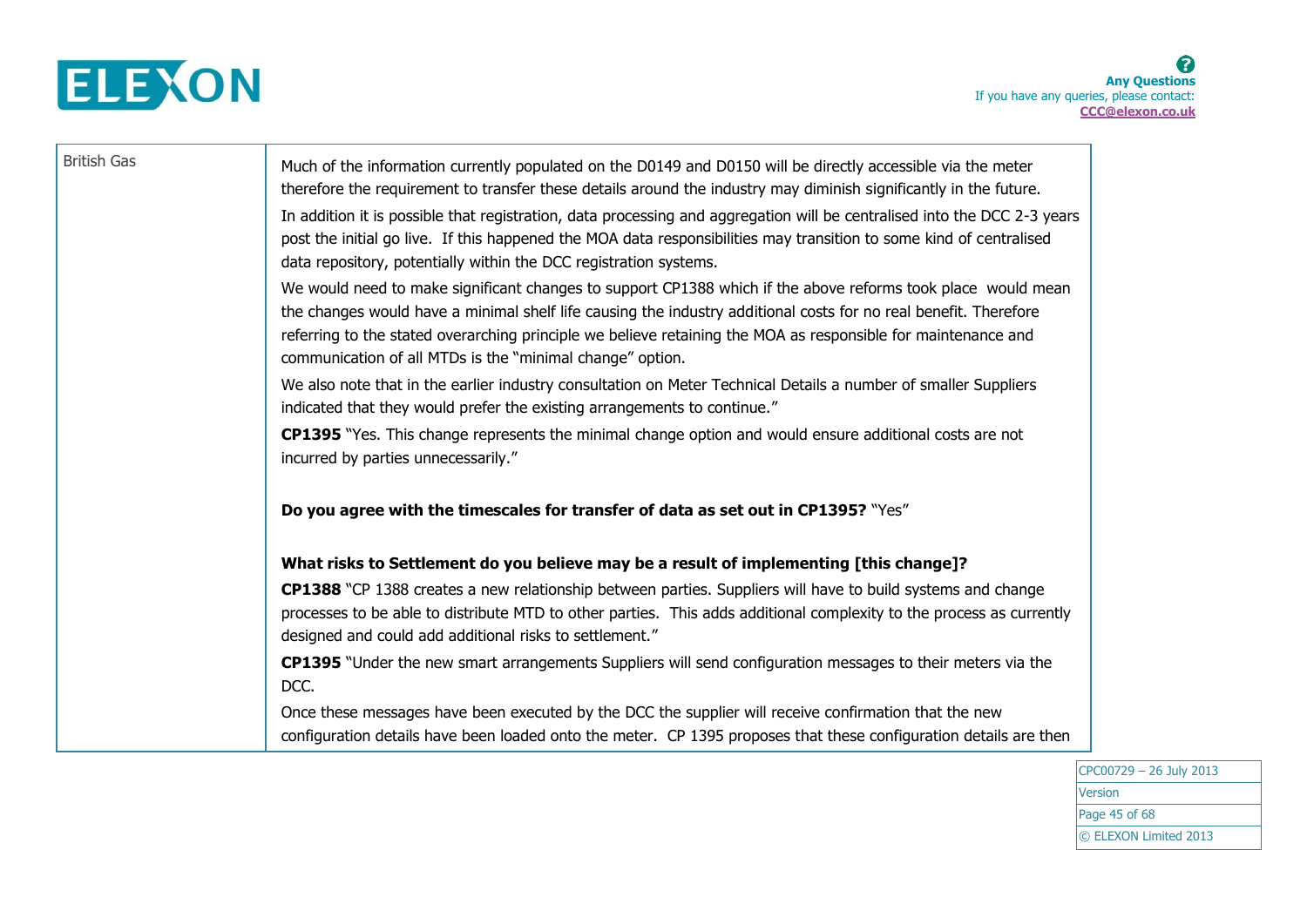

British Gas **passed to the meter operator for distribution to other industry parties. We do not believe that this process will add** any additional risk to settlement over and above those that exist today. However should industry feel additional comfort is required then there are performance assurance techniques that exist today could be employed to mitigate any risks."

### **How is your organisation impacted by [this change]?**

**CP1388** "Meter Technical flows are currently the responsibility of the MOA to send out to other industry parties. As a supplier we will need to make significant system changes to enable the new proposed flows to be sent. These changes will impact the following systems for both our business and residential IS infrastructure: Asset management systems Registration and billing systems Flow management systems

Meter operator interfaces

Potential changes to contractual arrangements with meter operators

Impacts on customers with customer appointed meter operators"

**CP1395** "We believe that CP1395 represents the minimal change approach and as a result the impacts to British Gas are minimal."

### **What are the associated costs on your organisation to implement [this change]?**

**CP1388** "We have been unable to carry out a full detailed costs analysis but we have been provided with a high level management estimate of between £500k and £750k to make these proposed changes across all the systems detailed above."

**CP1395** "If it is decided that a standard industry flow is required to transfer meter configuration details from the

CPC00729 – 26 July 2013 Version Page 46 of 68 © ELEXON Limited 2013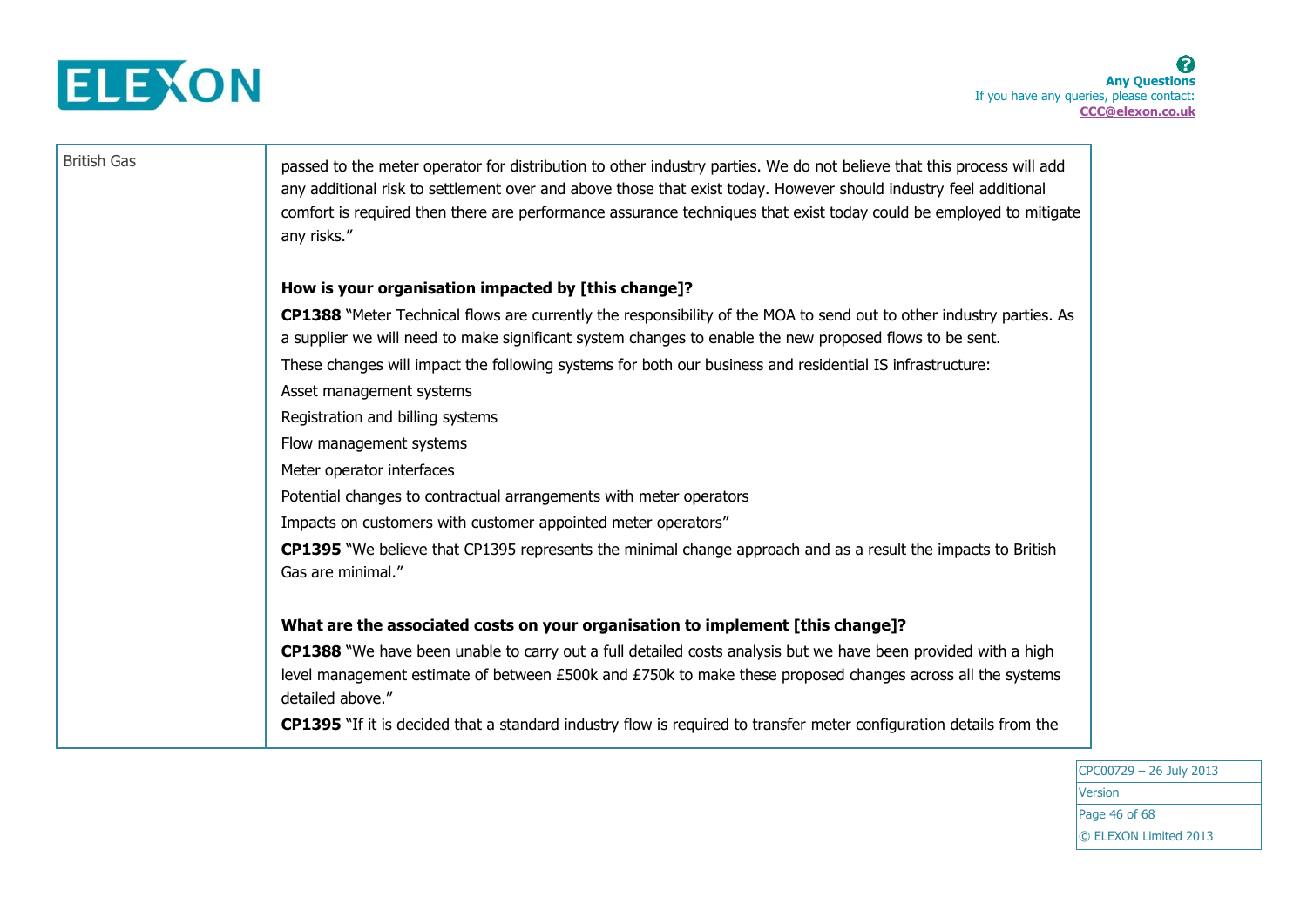

| <b>British Gas</b> | supplier to the MOA then some additional costs would be incurred. We estimate this to be in the region of £50k"                                                                                                                                                                                                                                                                                                                                                               |
|--------------------|-------------------------------------------------------------------------------------------------------------------------------------------------------------------------------------------------------------------------------------------------------------------------------------------------------------------------------------------------------------------------------------------------------------------------------------------------------------------------------|
|                    | Do you agree with the implementation approach?                                                                                                                                                                                                                                                                                                                                                                                                                                |
|                    | CP1388 Didn't respond                                                                                                                                                                                                                                                                                                                                                                                                                                                         |
|                    | <b>CP1395 "Yes"</b>                                                                                                                                                                                                                                                                                                                                                                                                                                                           |
|                    | Any other comments?                                                                                                                                                                                                                                                                                                                                                                                                                                                           |
|                    | <b>CP1395</b> "We do not agree that "no change" is unacceptable. If industry is unable to support the implementation of<br>CP1395 we would support the "no change" option ahead of CP1388. We believe the current arrangements can<br>support the introduction of smart meters until more clarity is obtained as to the future reforms possible in both<br>change of supply and settlement reform."                                                                           |
| E.ON               | Do you agree that an MOA distribution approach would be more complex and have more potential<br>points of failure that could not be appropriately mitigated than a Supplier distribution process?                                                                                                                                                                                                                                                                             |
|                    | CP1388 & CP1395 "Yes. The completion of the D0150 and D0159 by the MOA, based on data passed to it from a<br>Supplier, introduces added risk of data becoming unaligned. It also adds complexity to problem resolution as errors<br>have to be tracked back through to the originator who will be an extra step removed from the realisation of the<br>error.                                                                                                                 |
|                    | There is also added risk where meter readings and configuration details are sent separately to the NHHDC. This<br>creates a timing issue and the potential for readings to be misinterpreted in the event that a read is received before<br>configuration details. The holding of reads by the NHHDC, until receipt of configuration data is a further source for<br>error as the two sets of data may not be paired (introduces delay) or potentially be paired incorrectly. |
|                    | We also believe there is greater risk with a less defined demarcation between smart and dumb meters, which may<br>lead to errors being carried forward into future smart processes.                                                                                                                                                                                                                                                                                           |

CPC00729 – 26 July 2013 **Version** Page 47 of 68 © ELEXON Limited 2013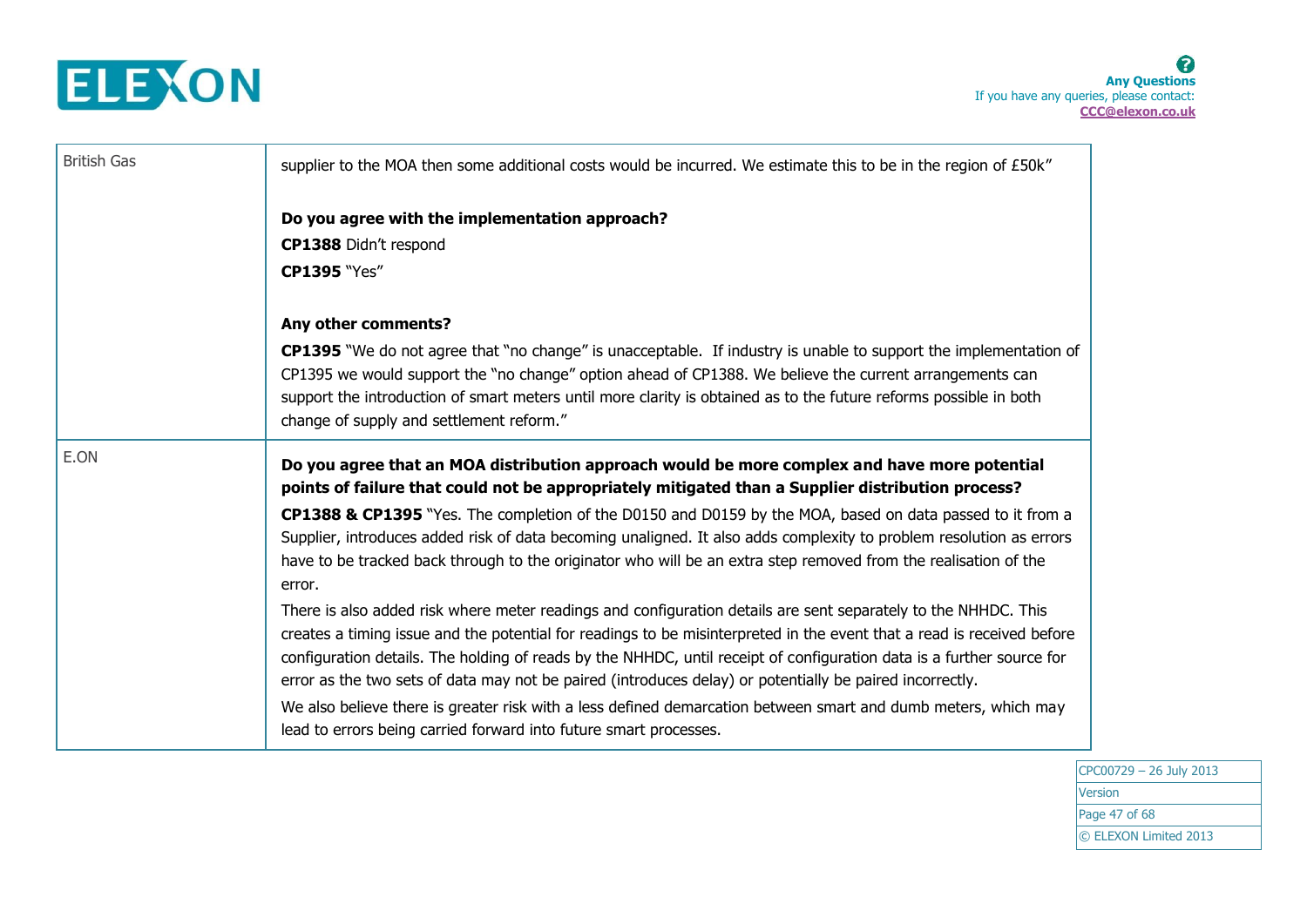

┱

| Do you agree with the analysis of both CPs presented in Attachment E?<br><b>CP1388 and CP1395</b> "Yes. We believe the analysis is a fair representation of the changes."<br>Do you agree with the proposed change?<br><b>CP1388 "Yes"</b><br>CP1395 "No"<br>Do you agree with the timescales for transfer of data as set out in CP1395? "Yes. We believe that the<br>existing timescales for communication are appropriate in the first instance." |
|-----------------------------------------------------------------------------------------------------------------------------------------------------------------------------------------------------------------------------------------------------------------------------------------------------------------------------------------------------------------------------------------------------------------------------------------------------|
|                                                                                                                                                                                                                                                                                                                                                                                                                                                     |
|                                                                                                                                                                                                                                                                                                                                                                                                                                                     |
|                                                                                                                                                                                                                                                                                                                                                                                                                                                     |
|                                                                                                                                                                                                                                                                                                                                                                                                                                                     |
|                                                                                                                                                                                                                                                                                                                                                                                                                                                     |
|                                                                                                                                                                                                                                                                                                                                                                                                                                                     |
| What risks to Settlement do you believe may be a result of implementing [this change]?                                                                                                                                                                                                                                                                                                                                                              |
| CP1388 "We do not believe that CP1388 poses any greater risk to settlements than the existing processes. It<br>minimises new risk in that both meter readings data and configuration data is sent by a single source who is the<br>originator."                                                                                                                                                                                                     |
| CP1395 "We believe that the additional handoff of data required by CP1395, the replication of data from a primary                                                                                                                                                                                                                                                                                                                                   |
| source to further flows and the division of data between two flows increases the risk to the integrity of settlement<br>data.                                                                                                                                                                                                                                                                                                                       |
| The greater risk of misinterpretation of readings due to NHHDC's having to pair configuration data from the                                                                                                                                                                                                                                                                                                                                         |
| NHMOA and read data from suppliers would also add additional risk to settlements."                                                                                                                                                                                                                                                                                                                                                                  |
|                                                                                                                                                                                                                                                                                                                                                                                                                                                     |

CPC00729 – 26 July 2013 **Version** Page 48 of 68 © ELEXON Limited 2013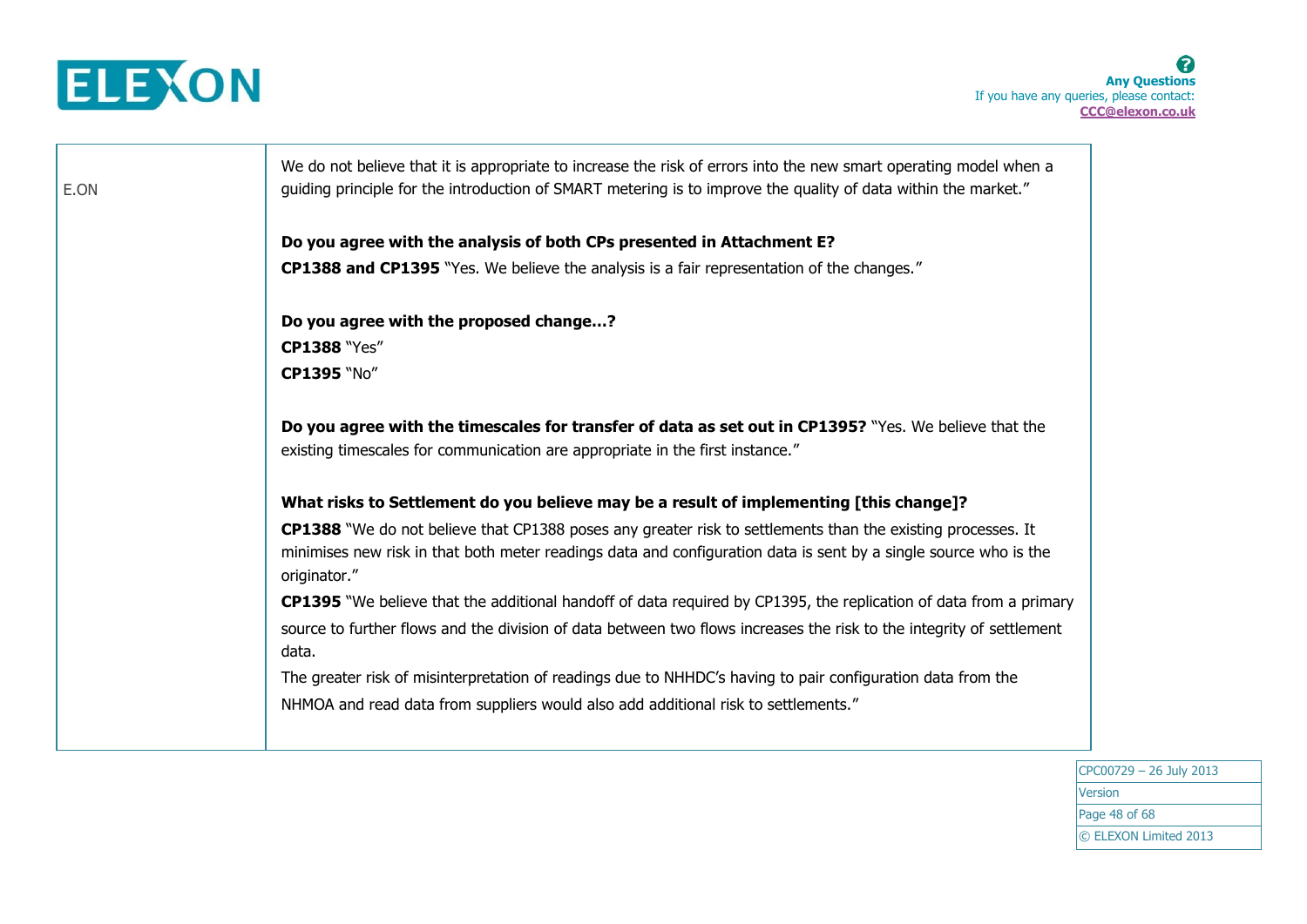

|      | How is your organisation impacted by [this change]?                                                                                                                                                                                                                                                                                                                                        |
|------|--------------------------------------------------------------------------------------------------------------------------------------------------------------------------------------------------------------------------------------------------------------------------------------------------------------------------------------------------------------------------------------------|
| E.ON | <b>CP1388</b> "As Supplier and NHHMOA."                                                                                                                                                                                                                                                                                                                                                    |
|      | <b>CP1395</b> "As Supplier and NHHMOA.                                                                                                                                                                                                                                                                                                                                                     |
|      | Although CP1395 utilises much of the existing process, it still requires a dumb and a smart process to run<br>concurrently which means that there will still be the need for system changes and agent training.                                                                                                                                                                            |
|      | We also believe that there would be increased demand on NHHMOA's and suppliers in order to resolve issues, as it<br>would be less clear where and who the error originated from."                                                                                                                                                                                                          |
|      | What are the associated costs on your organisation to implement [this change]?                                                                                                                                                                                                                                                                                                             |
|      | <b>CP1388</b> "Whilst detailed costing have not yet been agreed, the project to implement the change would likely be a<br>medium sized project.                                                                                                                                                                                                                                            |
|      | CP1388 does require a reasonable amount of change, although we believe that this is justified in                                                                                                                                                                                                                                                                                           |
|      | order to maintain the integrity of the new SMART market and ensure that efficiencies set out in                                                                                                                                                                                                                                                                                            |
|      | DECC's Smart meter roll-out for the domestic and small and medium non-domestic sectors (GB)                                                                                                                                                                                                                                                                                                |
|      | Impact Assessment are realised.                                                                                                                                                                                                                                                                                                                                                            |
|      | Again, whilst costs are not insignificant, we believe the benefits of introducing CP1388 are justified."                                                                                                                                                                                                                                                                                   |
|      | CP1395 "Although the costs would be lower in implementing CP1395, we do not believe this will be significantly so.<br>This is because the change will require significantly more regression testing given its use of existing flows as<br>opposed to the new flows and wider training as the work could not be 'ring fenced' as the demarcation between<br>dumb and smart is not as clear. |
|      | We believe this project would also fall into the medium size category although at the lower end of the scale.                                                                                                                                                                                                                                                                              |
|      | We also believe that any costs saved in delivery would be lost in inefficiencies and more complex problem<br>resolution."                                                                                                                                                                                                                                                                  |

CPC00729 – 26 July 2013 Version Page 49 of 68 © ELEXON Limited 2013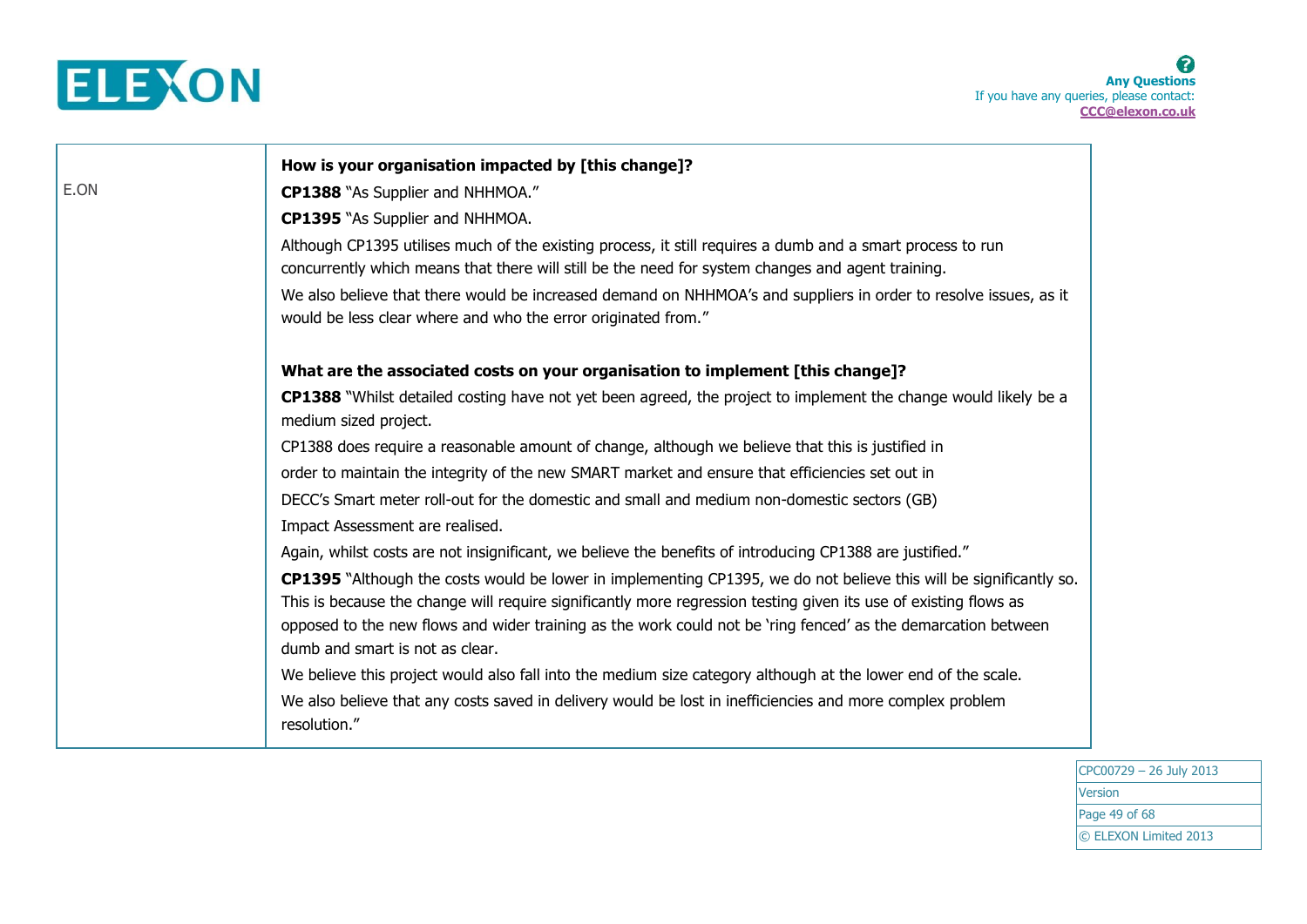

Т

| E.ON   | Do you agree with the implementation approach?<br>CP1388 & CP1395 "Yes"                                                                                                                                                                                                                                                                                                                                                   |  |  |
|--------|---------------------------------------------------------------------------------------------------------------------------------------------------------------------------------------------------------------------------------------------------------------------------------------------------------------------------------------------------------------------------------------------------------------------------|--|--|
|        | Any other comments?<br>CP1388 & CP1395 "We strongly believe that in order to protect the integrity of the new smart processes, a more                                                                                                                                                                                                                                                                                     |  |  |
|        | comprehensive solution is required.                                                                                                                                                                                                                                                                                                                                                                                       |  |  |
|        | Existing processes do not support the change in role for the NHHMOA under smart and while we appreciate CP1388<br>will be at additional cost, we believe that this is justified both in reduced risk to current settlements, increased<br>efficiencies and ensuring cleaner data to pass through to new smart processes."                                                                                                 |  |  |
| Npower | Do you agree that an MOA distribution approach would be more complex and have more potential<br>points of failure that could not be appropriately mitigated than a Supplier distribution process?                                                                                                                                                                                                                         |  |  |
|        | <b>CP1388 &amp; CP1395</b> "Yes. However, those points of failure exist in a traditional world at present. Further<br>improvements to Meter Technical Details distribution could be introduced at a later date based on smart rollout<br>experience and testing with the DCC or ahead of an enduring solution when registration is brought into the DCC.<br>This would then be based on evidence rather than assumption." |  |  |
|        | CP1395 "Also, with the Meter Operator being informed of the configuration of the meter they will be better placed<br>to take makes sure they collect all the register readings if requested by Supplier when attending site. This will also<br>aid Suppliers in achieving their Supplier Licence Condition 12 obligations."                                                                                               |  |  |
|        | Do you agree with the analysis of both CPs presented in Attachment E?                                                                                                                                                                                                                                                                                                                                                     |  |  |
|        | CP1388 and CP1395 "Yes in most cases. We feel that some of the risks presented in the analysis exist in today's<br>traditional world. Considering the implementation costs associated with CP1388 we don't feel that this is guaranteed                                                                                                                                                                                   |  |  |

CPC00729 – 26 July 2013 **Version** Page 50 of 68 © ELEXON Limited 2013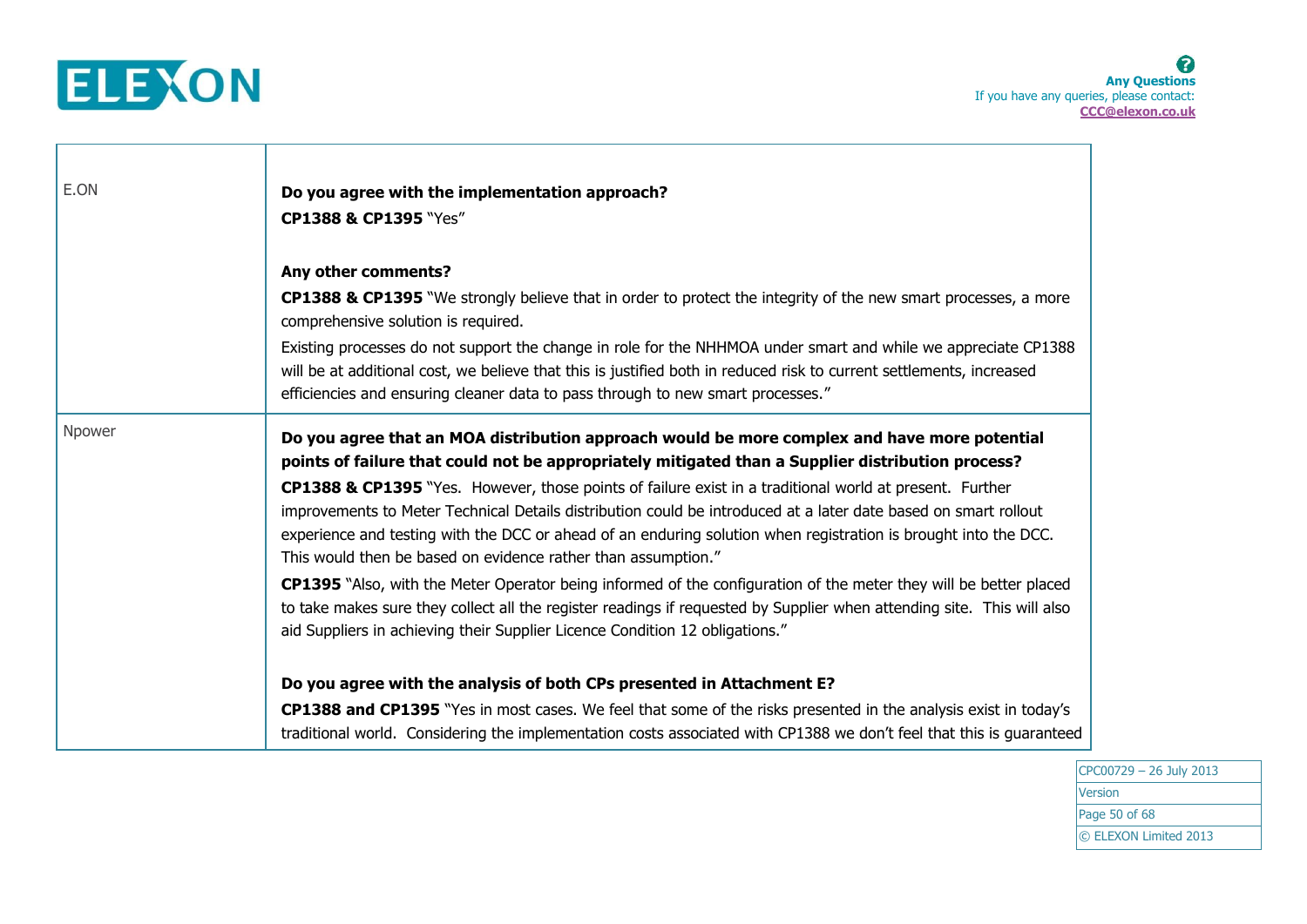

Npower  $\parallel$  to be an enduring solution and therefore may require further changes which would also be costly, this should be identified as a risk.

> In CP1395 there is a risk that the meter readings provided to the NHHDC by the Supplier may fail validation whilst waiting for the D0149 / D0150 from Meter Operator and corresponding D0052 from Supplier. This is based on the assumption that the Supplier provides the NHHDC with the Final and Initial readings as soon as they have received confirmation that the new meter configuration has been applied via the DCC gateway – this has not been captured. In addition, whilst we recognise that there is less flow change via CP1395 there are still significant process change. Also, as the Supplier is the owner of the Meter Configuration Details data but needs to wait for D0149 from Meter Operator before sending D0052 to NHHDC, the additional steps could impact the overall industry timescales. Our recommendation would be to create process maps highlighting both solutions and how they would the timescales would map out as this will assist in determining which solution is best."

### **Do you agree with the proposed change…?**

**CP1388** "See npower's original response to CP1388." [npower have previously advised that it supports CP1388 with caveats, stating: "We support the intention of the change and understand the need for some of the proposed changes to support industry testing and mass rollout. However, given the volume and nature of the comments raised below and also that the proposed changes will not encompass the end to end processes, e.g. change of measurement class, there is a concern regarding the risk / benefits of making these changes in isolation.

We would like clarity on the points we have raised within our response so we can take confidence in the roadmap towards an enduring solution whilst maintaining the integrity of Settlement during the transition towards mass rollout and beyond. We feel that the making the proposed changes in isolation will leave some processes within the BSCP(s) un-usable.

We would also like a clear understanding of the contentious items of this CP so we have a view of areas of the proposal that have a high risk of further change so that we can plan our own changes accordingly."]

> CPC00729 – 26 July 2013 Version Page 51 of 68 © ELEXON Limited 2013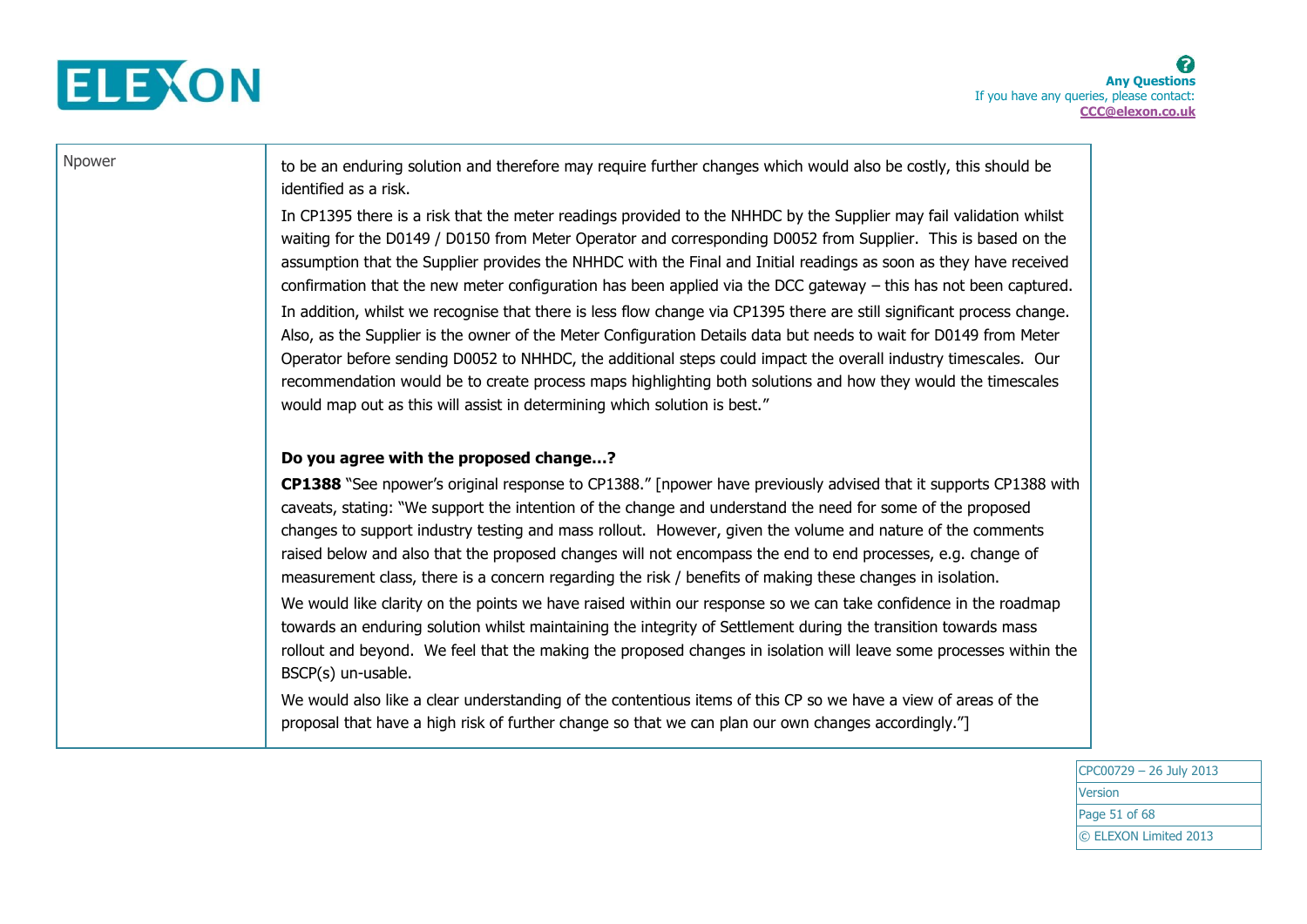

Npower **CP1395** "We feel this is a better solution than that presented in CP1388 as there is less change for parties to implement. Also, we feel this 'least change' approach would allow for future changes to be made to industry processes that are based on evidence rather than on what is "believed" to be the best solution. However, we feel that CP1395 still come with risks. Whilst outside the scope of the BSC, we feel that the impact on customers must be considered and the successful solution should be one that does not impact the benefits to the customer of Smart Metering or the customer experience during the installation process." **Do you agree with the timescales for transfer of data as set out in CP1395?** "We feel it would be beneficial to see the timescales mapped out end to end for each solution to understand whether they are acceptable to industry. This would highlight any areas where process delay would become a problem and highlight any conflicting timescales. Also, the timescales need to be mindful of the customer experience." **What risks to Settlement do you believe may be a result of implementing [this change]? CP1388** "See npower's original response to CP1388." [npower have previously provided additional comments, which include reference to Settlement Risk. It has advised: "'The MOA will provide the Smart Device Details to the Supplier when a Smart Meter is installed, replaced or removed or when any changes are made to the Smart Device Details.' We can foresee certain scenarios where changes are made to Smart Device Details which are outside the knowledge and control of the MOA after the initial installation so it seems unreasonable to expect the MOA to always provide updates. If a Supplier adds a new device to the HAN, e.g. an advanced IHD, then the Supplier would need to update the MOA with details of the changes to allow them to send an update flow to all relevant parties and party agents but the BSCP does not detail a process for this.

> CPC00729 – 26 July 2013 Version Page 52 of 68 © ELEXON Limited 2013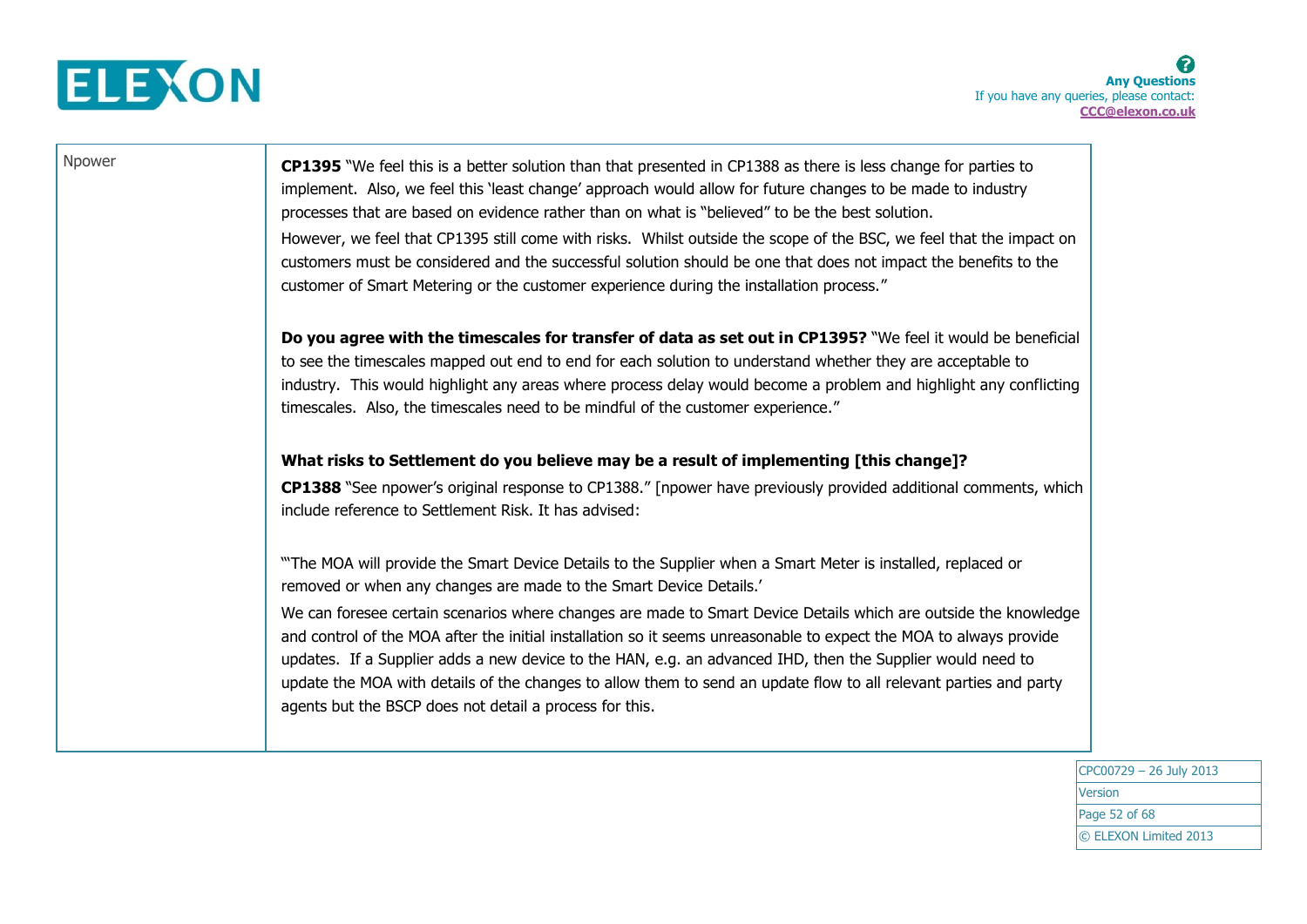

Npower \\ \times\\ \times\\ \times\\ \times\\ \times\\ \times\\ \times\\ \times\\ \times\\ \times\\ \times\\ \times\\ \times\\ \times\\ \times\\ \times\\ \times\\ \times\\ \times\\ \times\\ \times\\ \times\\ \times\\ \time LDSO (and optionally to the Non Half Hourly (NHH) DC).' We would like a definitive list of scenarios where the transfer of flows is mandated so it is clear in all instances and would protect the integrity of Settlements. The optional nature of sending data flows will add further complexity and cost to already complex system and process. Without the list of scenarios we would advocate that the whole Supplier Hub should be updated and can choose to use the information or not (for example, the way NHHDCs currently process D0149/D0150 where no data items have changed). We also feel that further consideration should be given to shifting responsibility for updating Supplier Hub with the Smart Device Details flow from MOA to Supplier. As the MOA are owners of the Smart Device Details it would be more efficient and less change for them to continue to distribute and they would be better placed to address any queries arising, e.g from the LDSO. However, this should be considered alongside the comments made in point 3 above. 'Whenever there is a change to the Meter Configuration Details, the Supplier will forward the Meter Configuration Details to the NHHDC and LDSO (and optionally to the MOA).' We feel that the optional nature of sending data flows will add complication and cost to already complex system and process changes and would advocate that the whole Supplier Hub should be updated and can choose whether to use the information or not. If the MOA needs to attend an emergency site visit (where the Supplier does not request the appointment), then the MOA will require the Meter Configuration Details to map end readings to the correct Meter Register IDs. Incorrect mapping will result in errors in Settlements and billing. In addition, the MOA will require Meter Configuration Details to undertake tasks such as fault investigations and it would be easiest if these were always available, rather than on request. We also note that there is no mechanism prescribed if the flow is to be optional for the MOA to request the details should they be required.

> CPC00729 – 26 July 2013 Version Page 53 of 68 © ELEXON Limited 2013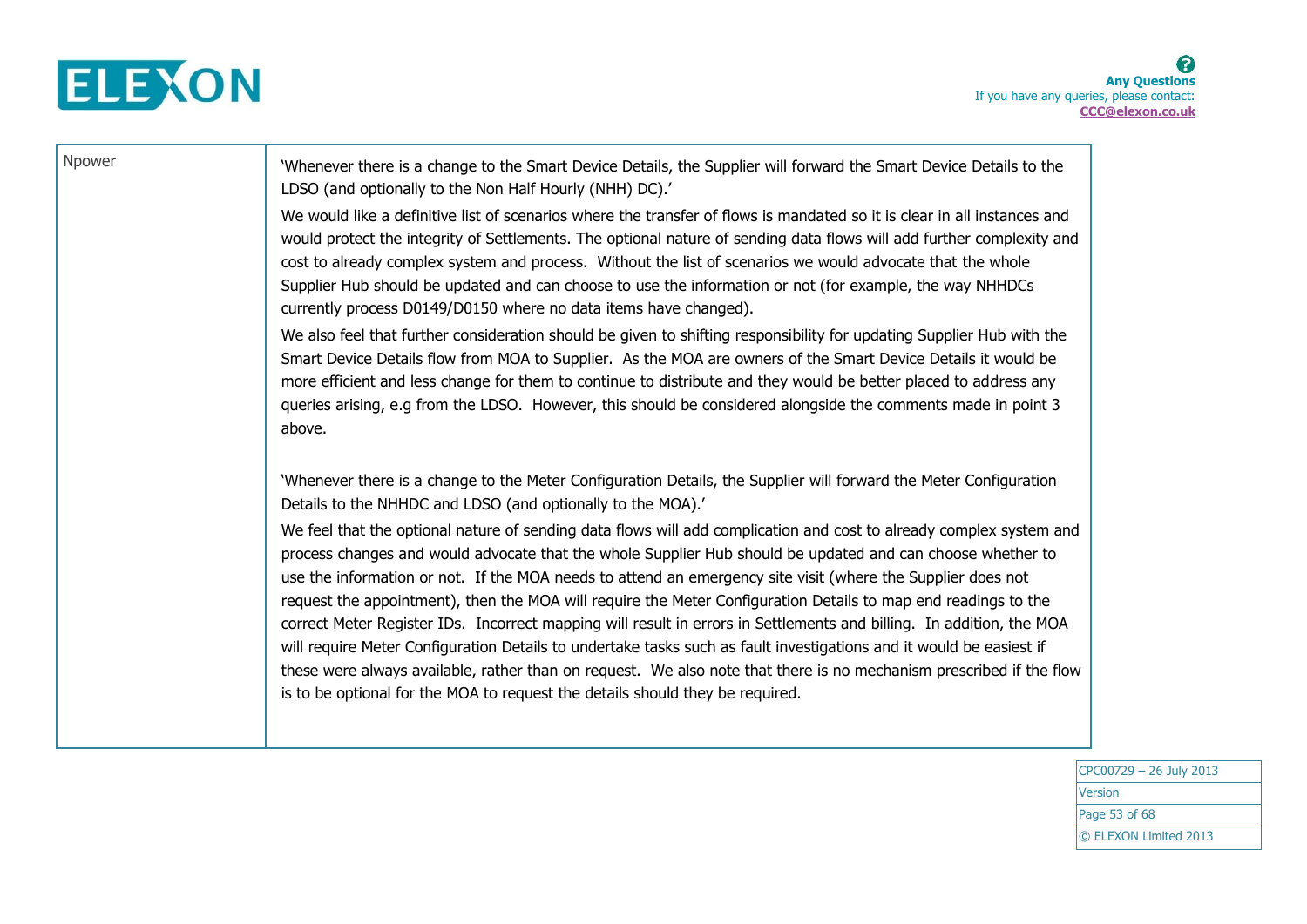

| Npower | The scope of this Change Proposal excludes the change of Measurement Class processes. This is because further<br>consideration is needed in the wider context of potential changes to the Metering Codes of Practice and the use of<br>elective HH metering. These processes are likely to be subject to a subsequent Change Proposal'.<br>We feel that the exclusion of the CoMC process creates a BSCP that will prevent CoMCs between Smart and HH. We<br>understand that this will be addressed by subsequent changes but feel that in the interim there is a risk without<br>having a defined CoMC process for Smart to HH.                                                                                                                                                                                                                                                                                                                                                                                                                                                                                                                    |
|--------|-----------------------------------------------------------------------------------------------------------------------------------------------------------------------------------------------------------------------------------------------------------------------------------------------------------------------------------------------------------------------------------------------------------------------------------------------------------------------------------------------------------------------------------------------------------------------------------------------------------------------------------------------------------------------------------------------------------------------------------------------------------------------------------------------------------------------------------------------------------------------------------------------------------------------------------------------------------------------------------------------------------------------------------------------------------------------------------------------------------------------------------------------------|
|        | Usage of the D0052 - We feel that this CP has only reviewed the usage of the D0149 and D0150 flows. We feel it<br>must also review the D0052 process for Smart meters as it is often the processing of these three flows together that<br>is an integral part of the processes that are being changed by this CP. The D0052 process still causes problems in<br>industry processes, Settlements and billing. We should use this opportunity to improve and simplify industry<br>processes and this change should be the catalyst for incorporating a review of the D0052 processes along side this<br>Smart Meter Technical Details proposal. Could additional data items be included in the Meter Configuration Details<br>flow that would make the D0052 redundant for Smart?                                                                                                                                                                                                                                                                                                                                                                     |
|        | Simplicity of process – With the advent of Smart Metering the industry has the opportunity to simplify some of the<br>complex Settlements processes that are part of the obligation we perform today. There are elements of this CP that<br>do not take this ethos into account, specifically relating to the optionality of flows and the suggestion that Supplier<br>will be able to make more than one Settlement effecting change in a single day. Whilst we understand that a large<br>amount of change is needed for the Industry to be able to support Smart Metering we feel that this CP is lacking in<br>some areas of change (see usage of D0052 flow point), but in other areas has shoe horned in further complex<br>change (such as a new CoS process). We would like to see further supporting information specifically relating to the<br>new proposed CoS process, we feel it is more complex than the process today and feel a supporting timeline or<br>process map should be produced by the industry to enable the participants to understand this new process in detail<br>before we can agree to the change with confidence. |

CPC00729 – 26 July 2013 Version Page 54 of 68 © ELEXON Limited 2013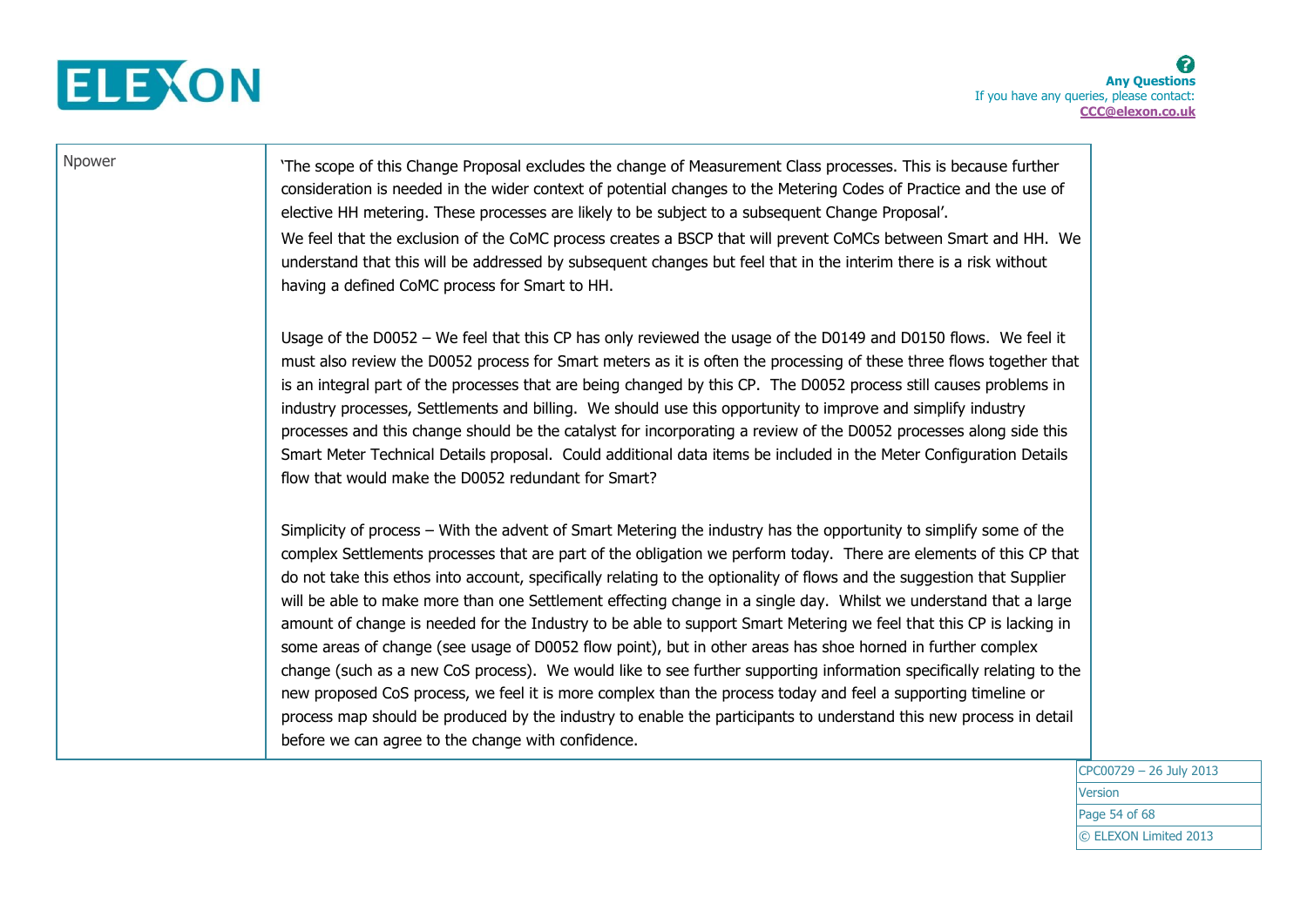

| Npower |                                                                                                                                                                                                                                                                                                                                                                                                                                                                                                                                                                                                                                                                                                                                                                                                             |
|--------|-------------------------------------------------------------------------------------------------------------------------------------------------------------------------------------------------------------------------------------------------------------------------------------------------------------------------------------------------------------------------------------------------------------------------------------------------------------------------------------------------------------------------------------------------------------------------------------------------------------------------------------------------------------------------------------------------------------------------------------------------------------------------------------------------------------|
|        | Optionality of flows - We need consistency in the industry, especially with the advent of Smart. We would like a<br>definitive list of scenarios where the transfer of flows is mandated so it is clear in all instances and would protect the<br>integrity of Settlements. The optional nature of sending data flows will add further complexity and cost to already<br>complex system and process. Without the list of scenarios we would advocate that the whole Supplier Hub should<br>be updated and can choose to use the information or not.                                                                                                                                                                                                                                                         |
|        | Initial and Final Reads from Supplier - General comment regards remote meter readings from Supplier. Currently a<br>Data Retriever / MOA allocate a Reading Type (Data Item J0171) when manually obtaining a read from site. As the<br>remote meter reading will come from the Comms Agent / DCC (the Smart Meter System Operator - SMSO), is it<br>expected that the SMSO will set the appropriate Reading Type (Data Item J0171) against the reading or will it be the<br>Suppliers responsibility to ensure that the correct read type is set against the reading (particularly for the scenarios<br>where the read is needing to be a Final or Initial but also for Actual / Routine)? Where meter readings have been<br>taken remotely via the DCC or Comms Agent, what read types will be used?       |
|        | The proposed changes move obligations away from BSC Agents and onto Suppliers. Currently, the BSC Agent(s) are<br>heavily audited against the processes within the BSCP(s). If these changes go-live that will increase the work for the<br>BSC Auditor as they will need to continue auditing BSC Agents in the same way for Traditional metered sites and<br>then increase their scope on the Supplier Audits for those sites with Smart meters installed. Any proposed Smart<br>change must not place un-necessary risks on the integrity of Settlements and would hope to that the Performance<br>Assurance Framework can be altered and strengthened during the transition period whilst ELEXON operate<br>processes for both Smart and Traditional sites - maintaining the intergrity of Settlements. |
|        | The changes proposed in CP1388 will make significant changes to BSC Agent and Supplier systems. We feel when                                                                                                                                                                                                                                                                                                                                                                                                                                                                                                                                                                                                                                                                                                |

CPC00729 – 26 July 2013 Version Page 55 of 68 © ELEXON Limited 2013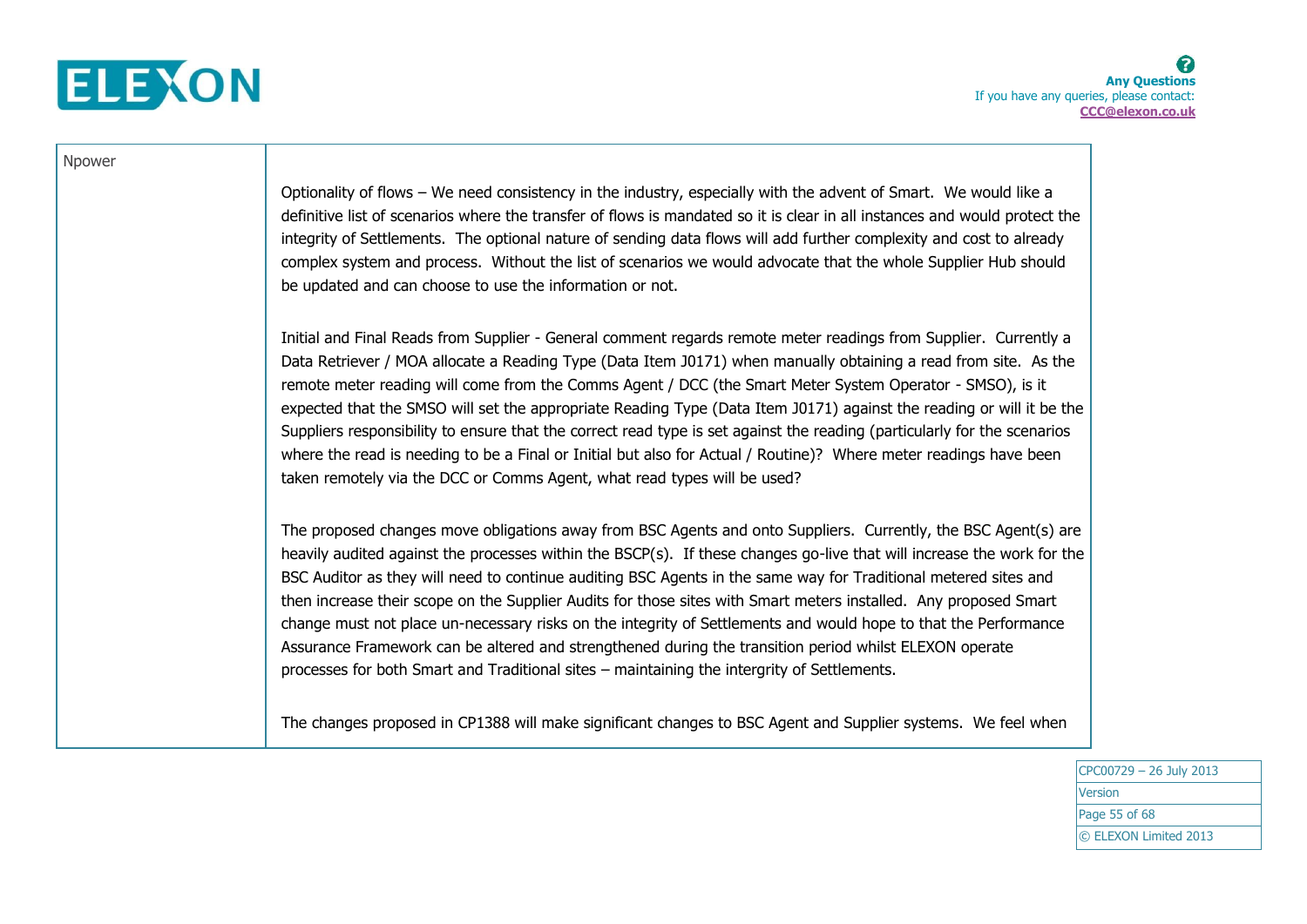

Т

| Npower | assessing, BSC Agents may deem these changes as being significant, thus triggering a re-qualification. This could<br>be mitigated by carrying out industry testing. The same approach should be taken for Suppliers who at present do<br>not need to re-qualify - we would also expect this to change as more responsibility for Settlement effecting<br>processes moves to the Supplier. Again, work will be needed on the Performance Assurance Framework to provide<br>the industry with confidence that Settlements remain as well protected as they are today. |
|--------|---------------------------------------------------------------------------------------------------------------------------------------------------------------------------------------------------------------------------------------------------------------------------------------------------------------------------------------------------------------------------------------------------------------------------------------------------------------------------------------------------------------------------------------------------------------------|
|        | Will there be prioritisation on multiple readings received by the Supplier on the same date across different sources,<br>e.g. MOA provided read and remote read via comms agent and customer own read all received on same day - which<br>of these should be passed to NHHDC for Settlement validation?                                                                                                                                                                                                                                                             |
|        | The Smart Equipment Work Management request dataflow has SSC, MSNSFC and Requested Energisation Status at<br>Meter level rather than MPAN level. Why? Can these items differ across meters on the same MPAN? This has a very<br>significant impact on existing functionality.                                                                                                                                                                                                                                                                                       |
|        | Clarification on the relationship of the $SSC -$ is this 1:1 to the MPAN, or could there be multiple SSCs to an MPAN?                                                                                                                                                                                                                                                                                                                                                                                                                                               |
|        | More definition is required for exception management surrounding Change of Agent details (involving new SMART<br>agents) where there is missing MTD history.                                                                                                                                                                                                                                                                                                                                                                                                        |
|        | Clarification within CP1388 key points that Supplier will notify energisation status. Current draft indicates MOA to<br>communicate this detail.                                                                                                                                                                                                                                                                                                                                                                                                                    |
|        | Clarity is required within BSCP504 for Energisation / De-Energisation sections for energisation status on the Meter<br>Configuration Details flow. Also, more clarity is required around the meter disabling process and how other market                                                                                                                                                                                                                                                                                                                           |

CPC00729 – 26 July 2013 Version Page 56 of 68 © ELEXON Limited 2013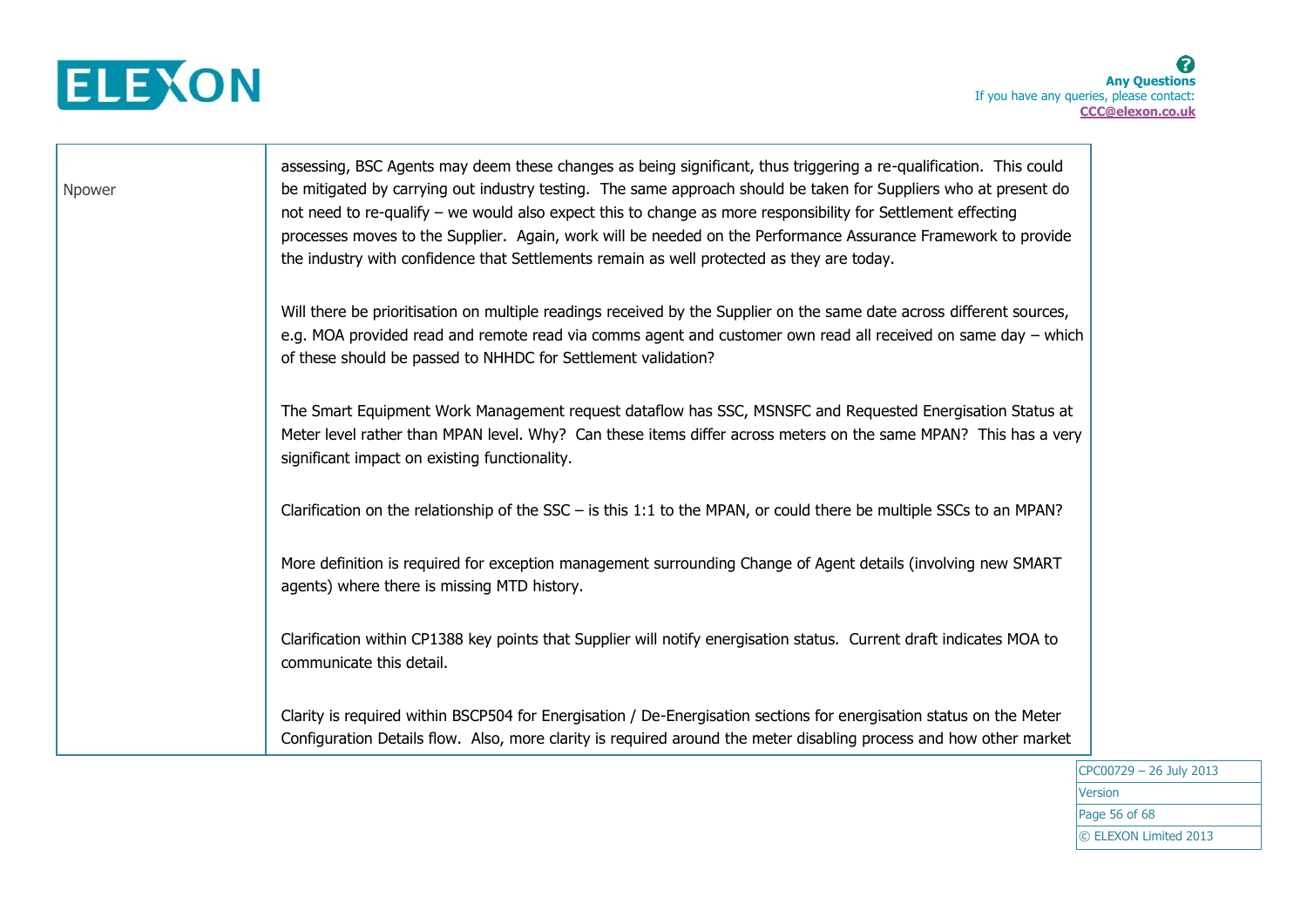

|        | participants would be notified. (For example - the impacted parties include the Data Collector via D0095s).                                                                                                                                                                                                                                                                                                                                                                                                                                                                                                                                                                                                                                                                                                                                                                                                                                                                                                                                                                                                                                                                                                                                                                                                                                                                                                                       |
|--------|-----------------------------------------------------------------------------------------------------------------------------------------------------------------------------------------------------------------------------------------------------------------------------------------------------------------------------------------------------------------------------------------------------------------------------------------------------------------------------------------------------------------------------------------------------------------------------------------------------------------------------------------------------------------------------------------------------------------------------------------------------------------------------------------------------------------------------------------------------------------------------------------------------------------------------------------------------------------------------------------------------------------------------------------------------------------------------------------------------------------------------------------------------------------------------------------------------------------------------------------------------------------------------------------------------------------------------------------------------------------------------------------------------------------------------------|
| Npower |                                                                                                                                                                                                                                                                                                                                                                                                                                                                                                                                                                                                                                                                                                                                                                                                                                                                                                                                                                                                                                                                                                                                                                                                                                                                                                                                                                                                                                   |
|        | Comments on the numbered key features of the proposed solution (pages 2-3):                                                                                                                                                                                                                                                                                                                                                                                                                                                                                                                                                                                                                                                                                                                                                                                                                                                                                                                                                                                                                                                                                                                                                                                                                                                                                                                                                       |
|        | Point 1. Should read "MOAs will not be mandated". However, we anticipate that Suppliers may make it<br>mandatory in certain scenarios, e.g. to demonstrate compliance with LC12 safety visit obligations.<br>Point 4. We believe the NHHDC will need to know certain information contained in the Smart Device Details<br>Flow, e.g. meter location when there is a requirement to perform a pedestrian meter reading and also to<br>validate the information contained in the Meter Configuration Details flow to protect Settlements.<br>Point 5. The Supplier is not in control of the energisation status of the meter, it is the MOA that has<br>ownership and control over this status and there are D0139 processes that work today to ensure the<br>Supplier, NHHDC and LDSO are updated accordingly. The Supplier will be in control of the enable / disable<br>process, is this the point that is being made here? If so NHHDC need to know whether they should process<br>a zero advance meter reading (or whether there is an error) and BSCP504 contains no processes that<br>mandate the use of this data item (which is also not part of the MRA data set of J items). Please clarify the<br>point this bullet is making. As it stands we would expect Supplier to be mirroring the current expected<br>Energisation Status in these flows. If there is a change then we would agree that the D0139 is the correct |
|        | method for that update to be passed between participants. Is this a correct assumption to make?                                                                                                                                                                                                                                                                                                                                                                                                                                                                                                                                                                                                                                                                                                                                                                                                                                                                                                                                                                                                                                                                                                                                                                                                                                                                                                                                   |
|        | Point 6. We feel that the 10 Working Days should consist of a timed obligation on the MOA to provide the<br>Smart Device Details and then the Supplier should have 5 Working Days to complete the process. If a<br>process is to be made up of 2 steps then each element requires a measurable timescale. However, please<br>note our earlier comments regarding distribution of Smart Device Details flow.                                                                                                                                                                                                                                                                                                                                                                                                                                                                                                                                                                                                                                                                                                                                                                                                                                                                                                                                                                                                                       |
|        | Point 7. Should say "change of MOA and / or NHHDC". We do not agree with the use of "other means, as<br>agreed" in this process. This does not necessarily mean that the Contract Reference within the D0155 is the<br>best method for achieving notification of a Smart Meter and we feel that the addition of a Smart flag in the<br>D0155 would be a neater solution. If the Contract Reference is used to indicate Smart Metering then the                                                                                                                                                                                                                                                                                                                                                                                                                                                                                                                                                                                                                                                                                                                                                                                                                                                                                                                                                                                    |

CPC00729 – 26 July 2013 **Version** Page 57 of 68 © ELEXON Limited 2013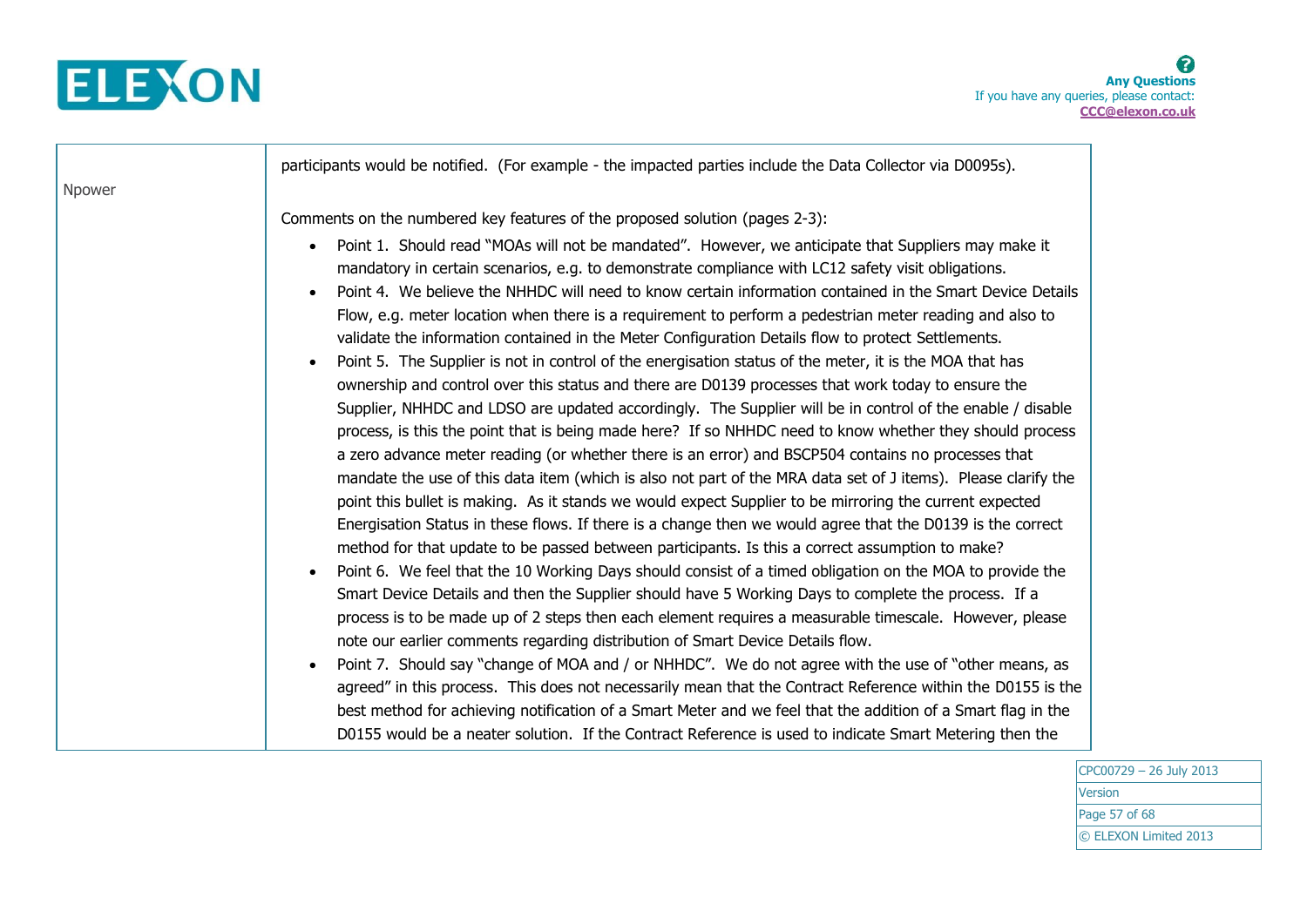

┰

| Npower | flow notes and / or Annex C of the DTC should describe what Contact Reference to use. This will ensure<br>consistency across all MOAs and Suppliers. In addition, we think that Contract Reference should be updated<br>as part of the Smart deployment process. This will aid the MOA in selecting the correct processes for Smart<br>metering.                                                                                                                                                                                                                                                                                                                                                                                                                                                                                                                                                                                                                                                                                                                                                                                                                                                                                                                                                                                                                                                                                                                |
|--------|-----------------------------------------------------------------------------------------------------------------------------------------------------------------------------------------------------------------------------------------------------------------------------------------------------------------------------------------------------------------------------------------------------------------------------------------------------------------------------------------------------------------------------------------------------------------------------------------------------------------------------------------------------------------------------------------------------------------------------------------------------------------------------------------------------------------------------------------------------------------------------------------------------------------------------------------------------------------------------------------------------------------------------------------------------------------------------------------------------------------------------------------------------------------------------------------------------------------------------------------------------------------------------------------------------------------------------------------------------------------------------------------------------------------------------------------------------------------|
|        | Point 10. Can you clarify that the enablement status for the meter will be available to the MOA via the DCC?<br>$\bullet$<br>There may be instances where MOAs will need to visit site and will require information on existing metering<br>status which have not been triggered by the Supplier, e.g. emergency work. It appears that Point 10<br>contradicts Point 5. In terms of the energisation / de-energisation process we would like clarity as to<br>whether the Supplier is expected to provide updated 'Meter Configuration Details' in response to receiving a<br>D0139 from MOA or potentially LDSO.                                                                                                                                                                                                                                                                                                                                                                                                                                                                                                                                                                                                                                                                                                                                                                                                                                               |
|        | Point 12. Should be reworded to state "the Supplier will ensure that the latest version for that day is the<br>$\bullet$<br>one that is distributed to the NHHDC". To "endeavour" means they will do their best which we feel is no<br>appropriate when this will be a compliance obligation. Whilst it is understood that the configuration of the<br>meter may change more than once in a given day current NHH Settlements processes cannot support more<br>than one Settlement effecting change in one day. Therefore there should be a limitation set that only one<br>Settlement effecting change can be processed per day. A defined list of scenarios where multiple SSC<br>changes could occur in a single day but not necessarily impact on Settlements should be produced.<br>Point 13. We believe this will lead to confusion $-$ the flow description in the DTC suggests the use of the<br>$\bullet$<br>Smart Equipment Work Management Request is limited to work carried out on the 'meter', whereas the<br>point above suggests this flow is used for the installation / maintenance of additional `Smart Metering<br>Equipment'. We understand the latter to be correct and would like this made clearer in the DTC Flow<br>Description. Words to the effect of "Request is being made and information provided to allow removal,<br>replacement or installation of a meter and or associated Smart Devices. Used for meters other than Smart |
|        | meters, for which the D**** Smart Equipment Work Management Request flow should be used."<br>Point 14. We strongly disagree with the stance adopted for only designing for success. It seems short                                                                                                                                                                                                                                                                                                                                                                                                                                                                                                                                                                                                                                                                                                                                                                                                                                                                                                                                                                                                                                                                                                                                                                                                                                                              |

CPC00729 – 26 July 2013 **Version** Page 58 of 68 © ELEXON Limited 2013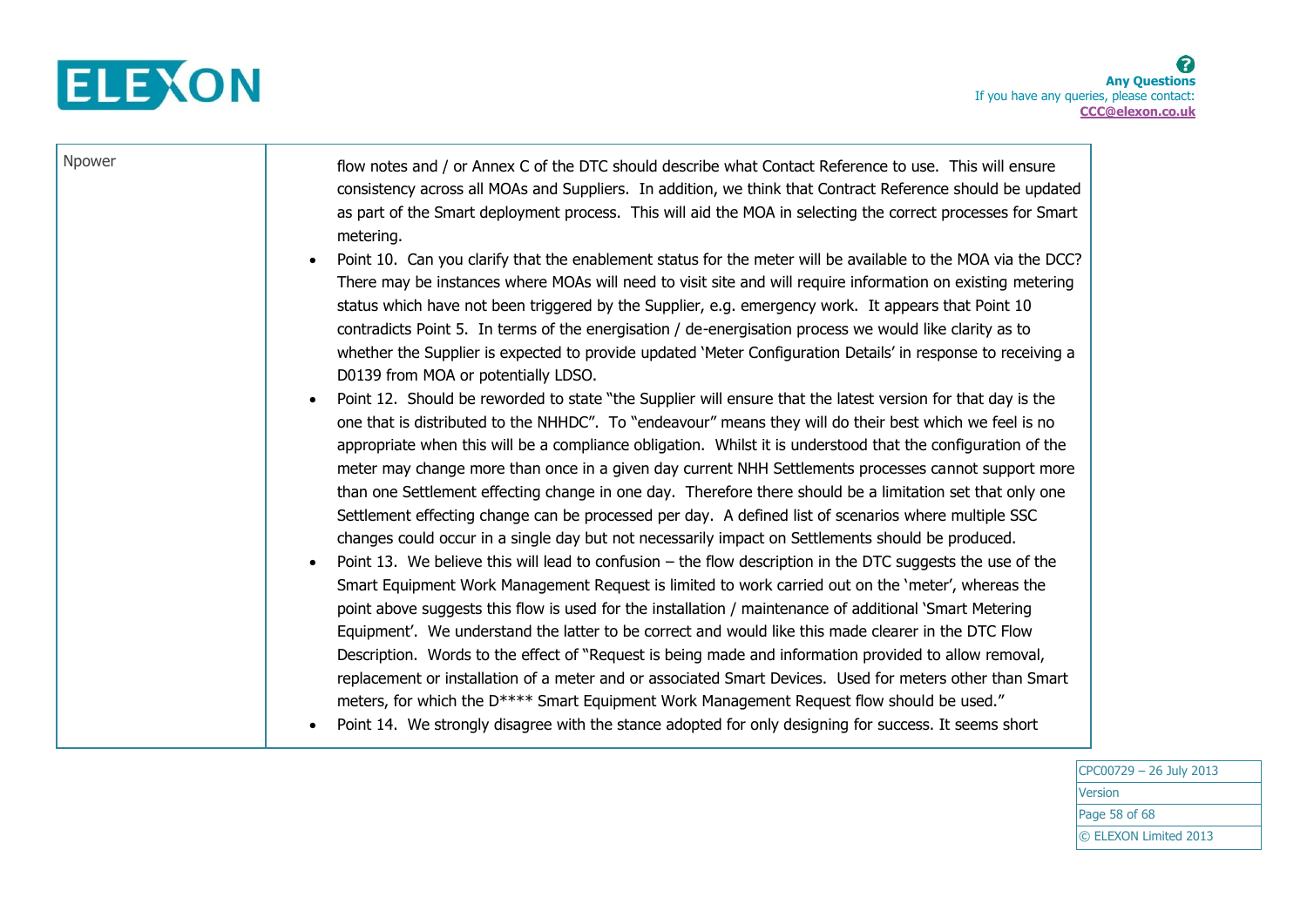

┰

| Npower | sighted to consider making such wide scale changes to the provision of MTDs yet to not prescribe a method                |  |
|--------|--------------------------------------------------------------------------------------------------------------------------|--|
|        | of chasing missing flows. This could pose a serious risk to Settlements which needs to be mitigated in line              |  |
|        | with the existing Performance Assurance Framework. "Designed for success processes" provide no                           |  |
|        | protection to Settlements where exceptions arise.                                                                        |  |
|        | Point 15. How will this MDD item be managed? As no governance is in place to approve a meter model /<br>$\bullet$        |  |
|        | version combination as SMETS compliant this item may become subjective based on individual participants                  |  |
|        | view on whether a meter is SMETS compliant. For instance a MOA may be working for two different                          |  |
|        | Suppliers with different views on a meters compliance with SMETS. This could be down to something as                     |  |
|        | simple as Supplier A has completed firmware testing and so is happy to accept a meter when Supplier B has                |  |
|        | not. We would expect a similar framework to BSCP601 to be implemented to manage this process.                            |  |
|        | Point 16. Changes will be required to the PARMS serials and it would have been beneficial for these changes<br>$\bullet$ |  |
|        | to have been made in tandem with this CP. We are concerned that if the inevitable PARMS CP is not raised                 |  |
|        | in a timely manner then there will not be the same level of assurance across Traditional and Smart meters                |  |
|        | to protect Settlements."                                                                                                 |  |
|        |                                                                                                                          |  |
|        | CP1395 "NHHDCs may receive readings from the Supplier which have been received remotely from site prior to               |  |
|        | them receiving meter technical details. This could result in the NHHDC being unable to validate these readings as        |  |
|        | they are applicable to a meter they do not have registered on the MPAN. The resolution for this would be for the         |  |
|        | readings to be sent to the NHHDC by the Supplier along with the corresponding meter technical details.                   |  |
|        | Alternatively, the Supplier could be responsibility for issuing the D0149 / Meter Config Details (as in CP1388)."        |  |
|        | How is your organisation impacted by [this change]?                                                                      |  |
|        | CP1388 "See npower's original response to CP1388." [npower previously advised "CP1388 represents a significant           |  |
|        | change to the existing procedures which would require significant systems changes, made more complex by the              |  |
|        | need to be able to operate existing traditional processes alongside new Smart processes. This is compounded by           |  |
|        |                                                                                                                          |  |

CPC00729 – 26 July 2013 Version Page 59 of 68 © ELEXON Limited 2013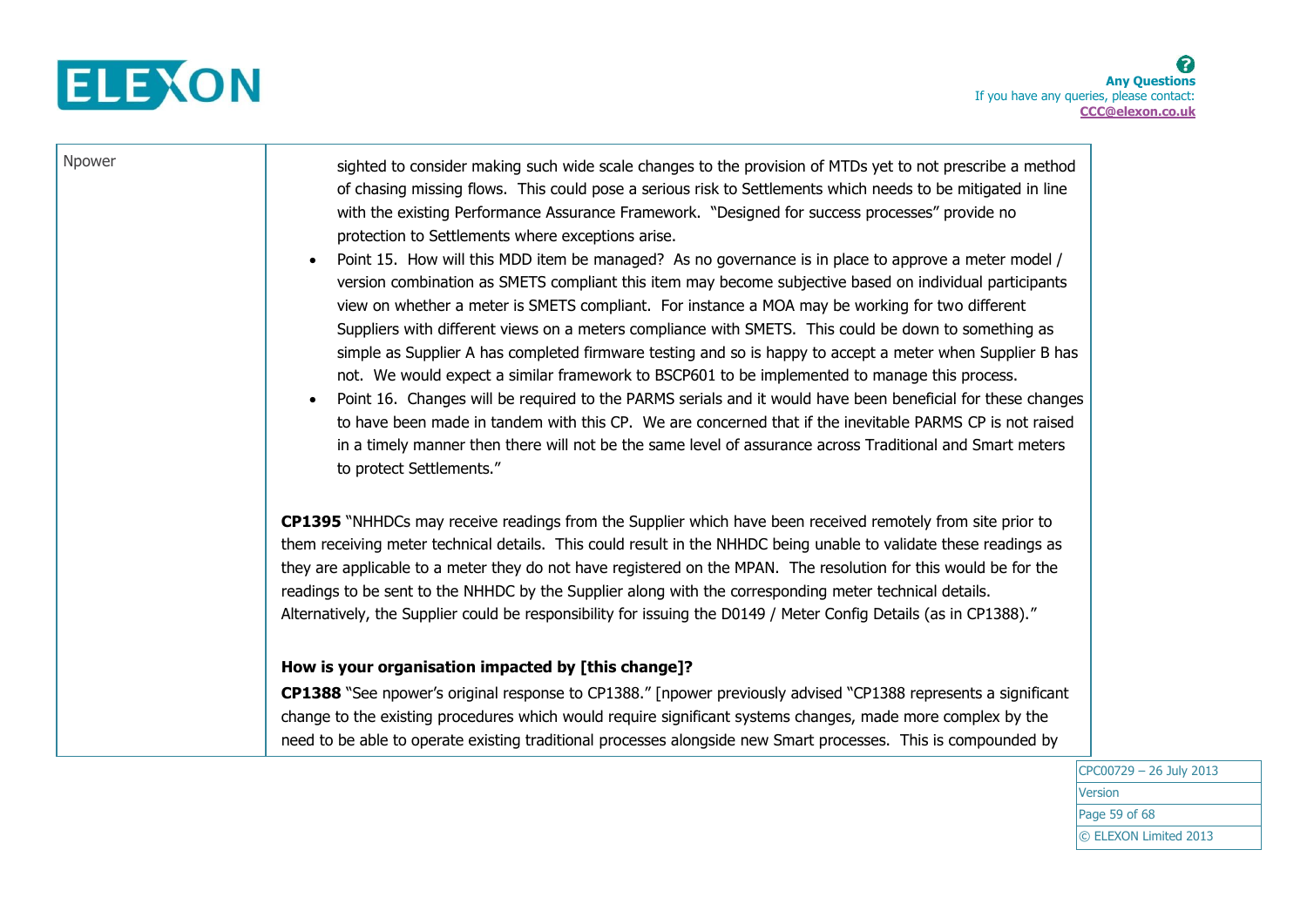

| Npower | uncertainty surrounding the level of additional change required to reach end to end design, against which business<br>processes and systems can be developed (for example we anticipate significant changes to PARMS reporting as a<br>result of CP1388 which will need to be addressed)."<br><b>CP1395</b> "As a Supplier, Meter Operator and NHHDC business CP1395 makes changes to the existing processes<br>Suppliers and their agents follow."                                                                                                                                                                                                                                                                                                                                                            |
|--------|----------------------------------------------------------------------------------------------------------------------------------------------------------------------------------------------------------------------------------------------------------------------------------------------------------------------------------------------------------------------------------------------------------------------------------------------------------------------------------------------------------------------------------------------------------------------------------------------------------------------------------------------------------------------------------------------------------------------------------------------------------------------------------------------------------------|
|        | What are the associated costs on your organisation to implement [this change]?                                                                                                                                                                                                                                                                                                                                                                                                                                                                                                                                                                                                                                                                                                                                 |
|        | <b>CP1388</b> "See npower's original response to CP1388." [npower previously advised "It is difficult to provide<br>meaningful estimates at this stage given the level of uncertainty with the current drafting combined with the<br>commercial arrangement with IT Suppliers and in-flight Smart projects. However, initial high-level assessment of<br>this proposal indicates there will be significant change across a number of our systems and processes to allow for<br>both Smart and Traditional processes to run in parallel."]<br>CP1395 "At present, we are unable to provide costs. Whilst CP1395 suggests minimal flow change, the process<br>changes are likely to result in system changes which would require a detailed impact assessment to be carried out<br>before costs would be known." |
|        | Do you agree with the implementation approach?                                                                                                                                                                                                                                                                                                                                                                                                                                                                                                                                                                                                                                                                                                                                                                 |
|        | <b>CP1388</b> "See npower's original response to CP1388." [npower previously stated that it needs notice of 365 days<br>from committee decision notification to implement these changes].<br><b>CP1395 "Yes"</b>                                                                                                                                                                                                                                                                                                                                                                                                                                                                                                                                                                                               |
|        | Any other comments?                                                                                                                                                                                                                                                                                                                                                                                                                                                                                                                                                                                                                                                                                                                                                                                            |
|        | CP1388 "See npower's original response to CP1388." [npower previously advised "It is difficult to provide<br>meaningful estimates at this stage given the level of uncertainty with the current drafting combined with the                                                                                                                                                                                                                                                                                                                                                                                                                                                                                                                                                                                     |

CPC00729 – 26 July 2013 Version Page 60 of 68 © ELEXON Limited 2013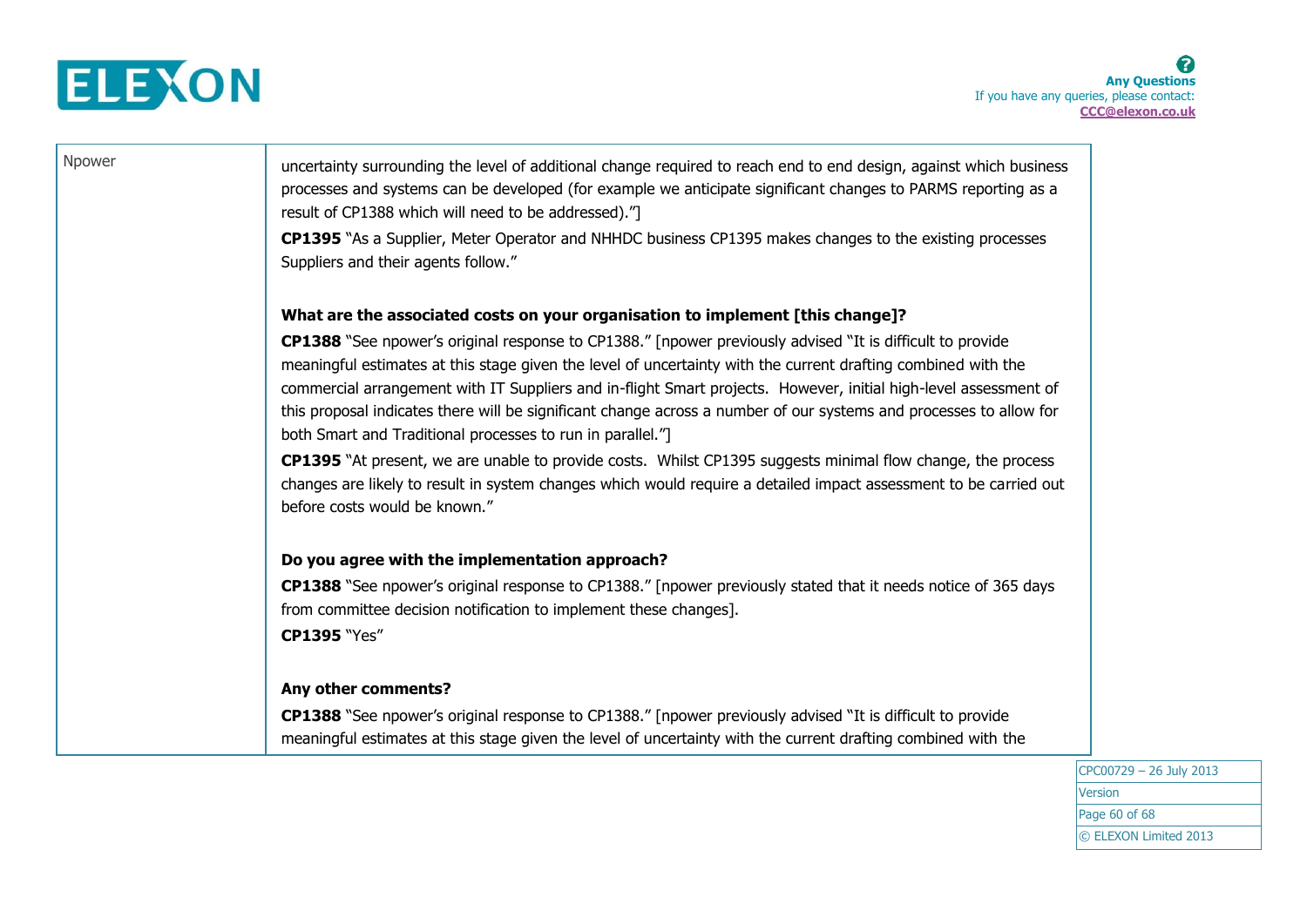

| Npower | commercial arrangement with IT Suppliers and in-flight Smart projects. However, initial high-level assessment of                                                                                                                |
|--------|---------------------------------------------------------------------------------------------------------------------------------------------------------------------------------------------------------------------------------|
|        | this proposal indicates there will be significant change across a number of our systems and processes to allow for                                                                                                              |
|        | both Smart and Traditional processes to run in parallel.]                                                                                                                                                                       |
|        | CP1395 "We still believe there is a middle ground approach, between the solutions proposed in CP1388 and<br>CP1395 which could be explored to take the minimal flow change approach whilst still minimising the process risks." |

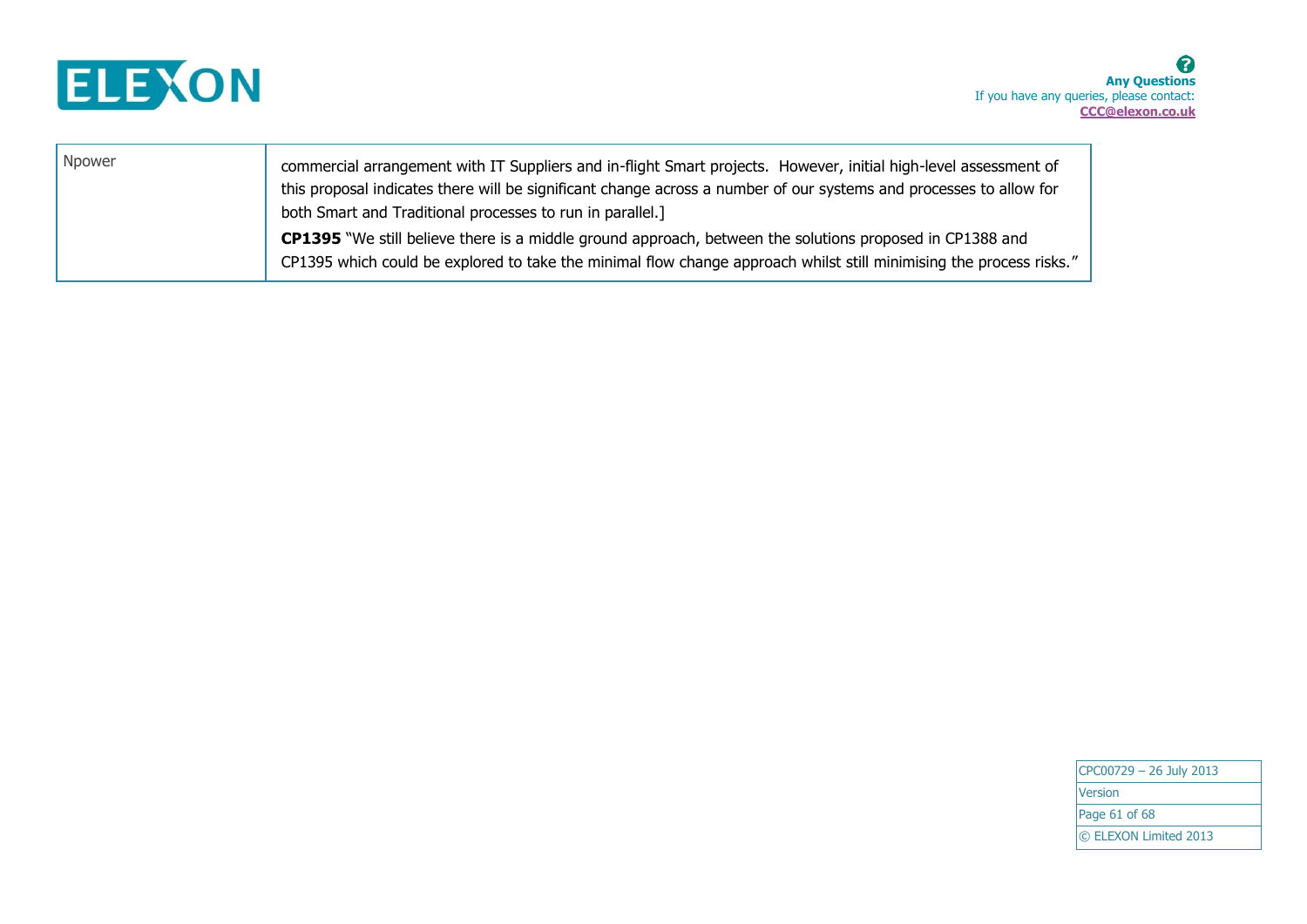

| <b>Summary of Comments on BSCP redlining (CP1388)</b> |                                    |                                                                                                                                                                                                                |                                                                                                                                                                                                                                                                                                             |  |
|-------------------------------------------------------|------------------------------------|----------------------------------------------------------------------------------------------------------------------------------------------------------------------------------------------------------------|-------------------------------------------------------------------------------------------------------------------------------------------------------------------------------------------------------------------------------------------------------------------------------------------------------------|--|
| <b>Organisation</b>                                   | <b>Document name</b><br>& location | <b>Comment</b>                                                                                                                                                                                                 | <b>ELEXON's recommendation</b>                                                                                                                                                                                                                                                                              |  |
| <b>EDF Energy</b>                                     | BSCP504, 3.2.3.6                   | If the DC is de-appointed or there is a CoS and<br>subsequently the meter configuration changes,<br>then we do not believe the passing of historic<br>information would seem sensible e.g. the EAC<br>details. | So long as the responsibility for taking the CoS read remains with the new<br>Supplier's NHHDC and there is a requirement to deem readings as a last<br>resort, the new NHHDC will still need the EAC. If the CoS process is further<br>amended, this may well be the subject of a further Change Proposal. |  |
| <b>EDF Energy</b>                                     | BSCP504, 3.2                       | The New Connection process does not really<br>cover the meter installation; we believe there<br>should be two separate processes.                                                                              | Steps relevant to the NHHDC are covered. The NHHDC has a minimal role<br>in a meter installation, so the process is covered in BSCP514.                                                                                                                                                                     |  |
| <b>EDF Energy</b>                                     | BSCP504, 3.2.3.8                   | The Supplier is unable to send the D0152.                                                                                                                                                                      | 3.2.3.8 has not changed as a result of CP1388.                                                                                                                                                                                                                                                              |  |
| <b>EDF Energy</b>                                     | BSCP504, 3.2.4.3                   | This is MOP to Supplier so not required for this<br>BSCP.                                                                                                                                                      | 3.2.4.4 is dependent on 3.2.4.3 so including 3.2.4.3 provides useful<br>context. The timescales for 3.2.4.3 show when the NHHDC can expect to<br>receive their data.                                                                                                                                        |  |
| <b>EDF Energy</b>                                     | BSCP504, 3.2.4.4                   | If the DC or the meter is unchanged why would<br>the NHHDC require the details again?                                                                                                                          | A good point. But CP1388 mirrors the non-smart process.                                                                                                                                                                                                                                                     |  |
| <b>EDF Energy</b>                                     | <b>BSCP504,</b><br>3.2.7.10/11     | This may not be relevant as the meter<br>configuration may have changed.                                                                                                                                       | New NHHDC has to process opening and closing reads under the current<br>rules (i.e. without going down the 'split responsibilities' route). So the new<br>NHHDC will need this data even if the configuration has changed.                                                                                  |  |
| <b>EDF Energy</b>                                     | BSCP504, 3.2.7.12                  | We are not sure if ETs should be added as we<br>believe these are outside of the scope of this                                                                                                                 | ETs are outside the scope of this change. As we are not proposing to<br>change the process, the existing non-smart process step has been copied                                                                                                                                                             |  |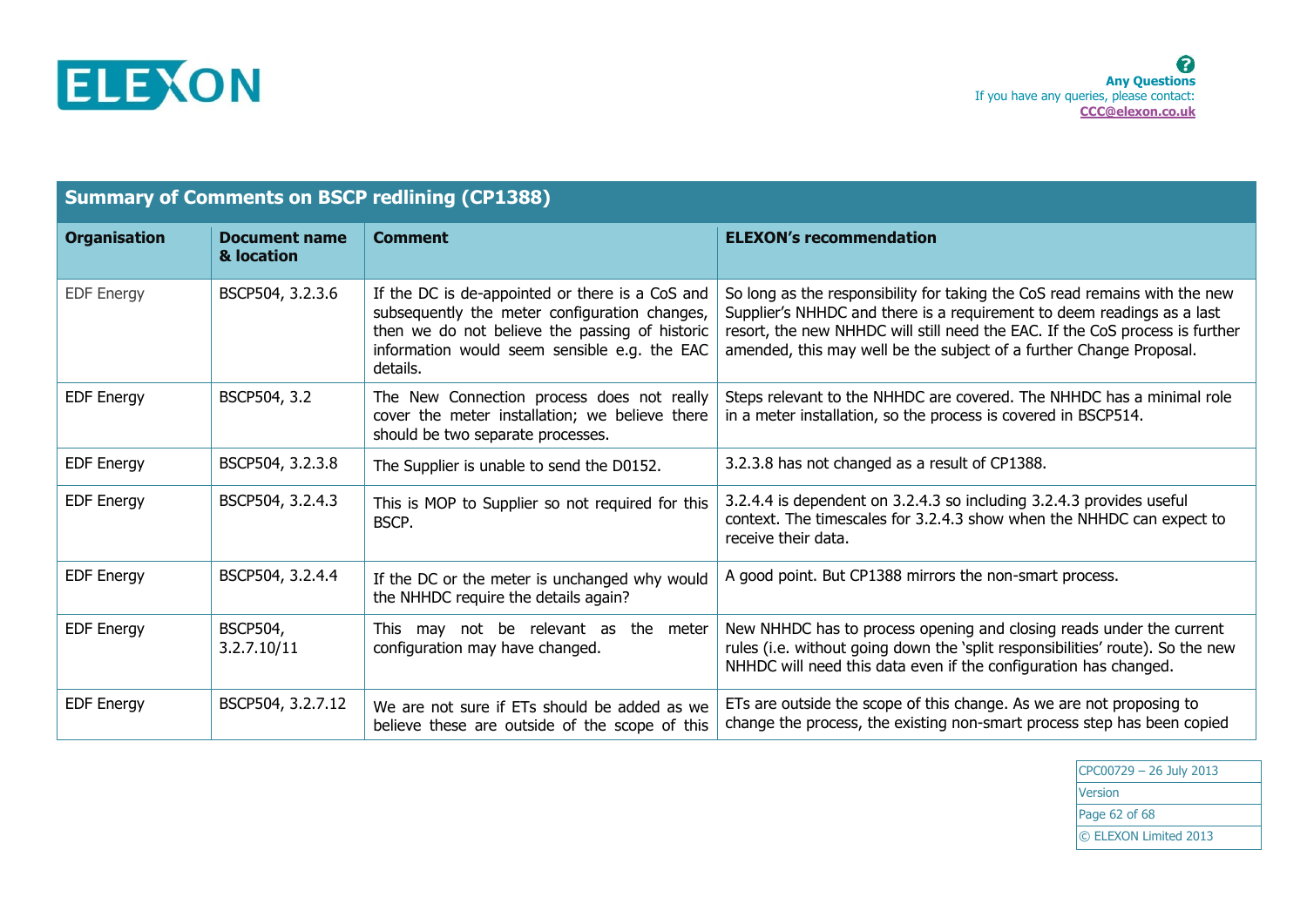

| <b>Summary of Comments on BSCP redlining (CP1388)</b>     |                                                                                                                                                                                                                                                                                                                                      |                                                                                                                                                                                                                                                                                                                                                                                                                                                                                                            |  |
|-----------------------------------------------------------|--------------------------------------------------------------------------------------------------------------------------------------------------------------------------------------------------------------------------------------------------------------------------------------------------------------------------------------|------------------------------------------------------------------------------------------------------------------------------------------------------------------------------------------------------------------------------------------------------------------------------------------------------------------------------------------------------------------------------------------------------------------------------------------------------------------------------------------------------------|--|
| <b>Organisation</b><br><b>Document name</b><br>& location | <b>Comment</b>                                                                                                                                                                                                                                                                                                                       | <b>ELEXON's recommendation</b>                                                                                                                                                                                                                                                                                                                                                                                                                                                                             |  |
| change.                                                   |                                                                                                                                                                                                                                                                                                                                      | across to the smart process.                                                                                                                                                                                                                                                                                                                                                                                                                                                                               |  |
| BSCP504, 3.3.5<br><b>EDF Energy</b>                       | If the meter details in Smart are not sent to the<br>NHHDC how will they know if/when a meter is<br>removed. Is this important to the DC or will they<br>treat this as De-energised and record no<br>consumption?                                                                                                                    | The Data Collector will not be performing the data retrieval role for smart<br>Meters. They will be validating readings as they receive them from the<br>Supplier, calculating EAC/AAs and sending them to the NHHDA. As such,<br>the NHHDC only needs to know that a Meter has been removed to avoid<br>wasted yearly visits for de-energised sites. At the MTD workgroup meeting<br>on 12 February, it was noted that there is an incentive on the Supplier to<br>notify removal for de-energised sites. |  |
| BSCP504, 3.3.8.2.2<br><b>EDF Energy</b>                   | Is the D0002 to NHHDC required for a Smart<br>Meter given that the Meter Config, readings and<br>details are passed in the next two steps? So is<br>the D0002 superfluous. If in 3.3.8.2.3 we send<br>the new config details in all instances then this<br>will mean a single process rather than one<br>based on two sets of flows. | This mirrors the non-smart process. The D0002 is used to provide details of<br>fault rectification which cannot be obtained from the Meter Configuration<br>details, 3.3.8.2.3 is consistent with the distribution of the MTD in other<br>processes.                                                                                                                                                                                                                                                       |  |
| BSCP504, 4.4<br><b>EDF Energy</b>                         | Need to amend CoS read to new/old DC<br>processes?                                                                                                                                                                                                                                                                                   | 4.4 describes "backstop" processes like Supplier Agreed Reads, Point of<br>Sale readings and deemed readings. These processes will gradually fall into<br>disuse and may be dispensed with in future. However, they still apply for<br>non-smart Meters and will apply in exceptional circumstances for smart<br>Meters.                                                                                                                                                                                   |  |
| BSCP504, 4.15<br><b>EDF Energy</b>                        | Does the Long Term Vacant process apply for                                                                                                                                                                                                                                                                                          | Not relevant to CP1388, though would benefit from further discussion in the<br>fullness of time. Reading Types to be considered as part of further work by<br>$CDCOOZ20 - 2C1.1.2012$                                                                                                                                                                                                                                                                                                                      |  |

CPC00729 – 26 July 2013 Version Page 63 of 68 © ELEXON Limited 2013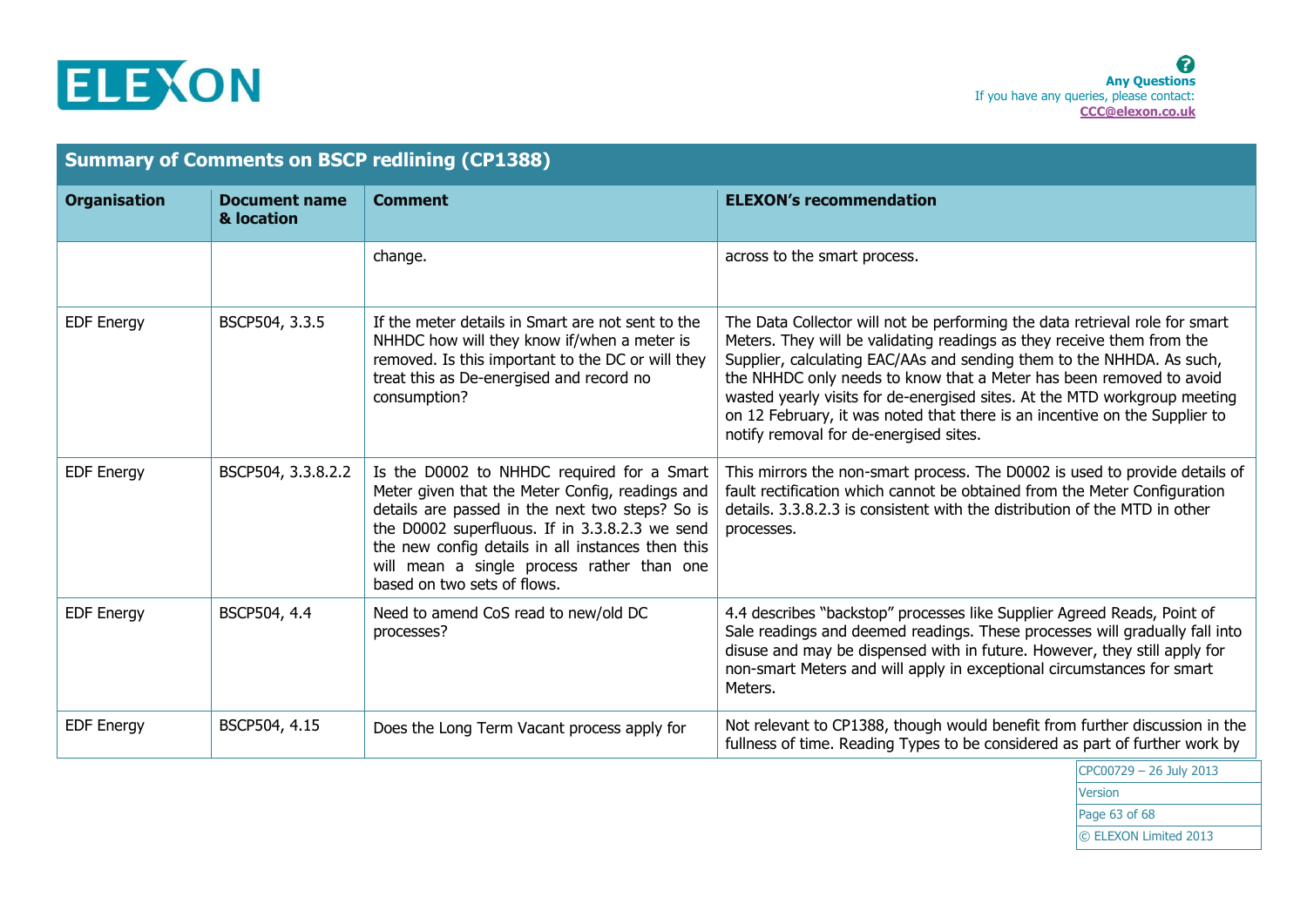

| <b>Summary of Comments on BSCP redlining (CP1388)</b> |                                    |                                                                                                                                                                                                                                                                                                                                            |                                                                                                                                                                                                                                                         |
|-------------------------------------------------------|------------------------------------|--------------------------------------------------------------------------------------------------------------------------------------------------------------------------------------------------------------------------------------------------------------------------------------------------------------------------------------------|---------------------------------------------------------------------------------------------------------------------------------------------------------------------------------------------------------------------------------------------------------|
| <b>Organisation</b>                                   | <b>Document name</b><br>& location | <b>Comment</b>                                                                                                                                                                                                                                                                                                                             | <b>ELEXON's recommendation</b>                                                                                                                                                                                                                          |
|                                                       |                                    | Smart Meters, we are assuming this is not<br>applicable as the supplier can take remote<br>readings and then pass these through to NHHDC<br>at period interval. These will then be true values<br>for settlements. There currently isn't the<br>"remote read" type with a D0010, which may<br>require a change to be raised under the MRA. | the MTD workgroup.                                                                                                                                                                                                                                      |
| <b>EDF Energy</b>                                     | BSCP514, 2.4                       | In the redlining of BSCP 514 section 2.4, there<br>seems to be unnecessary replication of<br>information that is already in section 2.3, this<br>should be rationalised so that obligations are not<br>repeated.                                                                                                                           | This replication already exists, likely introduced when a Service Lines was<br>merged with this BSCP. This can be tidied up through a subsequent change.                                                                                                |
| <b>EDF Energy</b>                                     | BSCP514, 6.2.1.12                  | Why is this step required, as the Supplier would<br>have these details already?                                                                                                                                                                                                                                                            | Agree that it seems superfluous, but we have mirrored the existing non-<br>smart process.                                                                                                                                                               |
| <b>EDF Energy</b>                                     | BSCP514, 6.2.2                     | The meter install process should be a separate<br>process. The New Connection should stop at<br>section 6.2.2.6 this is because an installation<br>process is required not just for new connections<br>but for those which are now having a meter<br>fitted after one was removed.                                                         | Meter exchanges are covered by a separate process (6.3.4). The connection<br>and meter installation processes could be separated, but this isn't required<br>to facilitate the roll-out of smart metering. It applies equally to non-smart<br>metering. |
| <b>EDF Energy</b>                                     | BSCP514, 6.2.2.17                  | How can the D0010 be issued to the Supplier if<br>the MOA have not configured the meter? The<br>Supplier would remotely configure the meter                                                                                                                                                                                                | The requirement for the MOA to send readings to the Supplier is optional<br>(and dependent on the extent to which the SMIP security arrangements                                                                                                        |
|                                                       |                                    |                                                                                                                                                                                                                                                                                                                                            | $ $ CPC00729 - 26 July 2013                                                                                                                                                                                                                             |

CPC00729 – 26 July 2013 Version Page 64 of 68 © ELEXON Limited 2013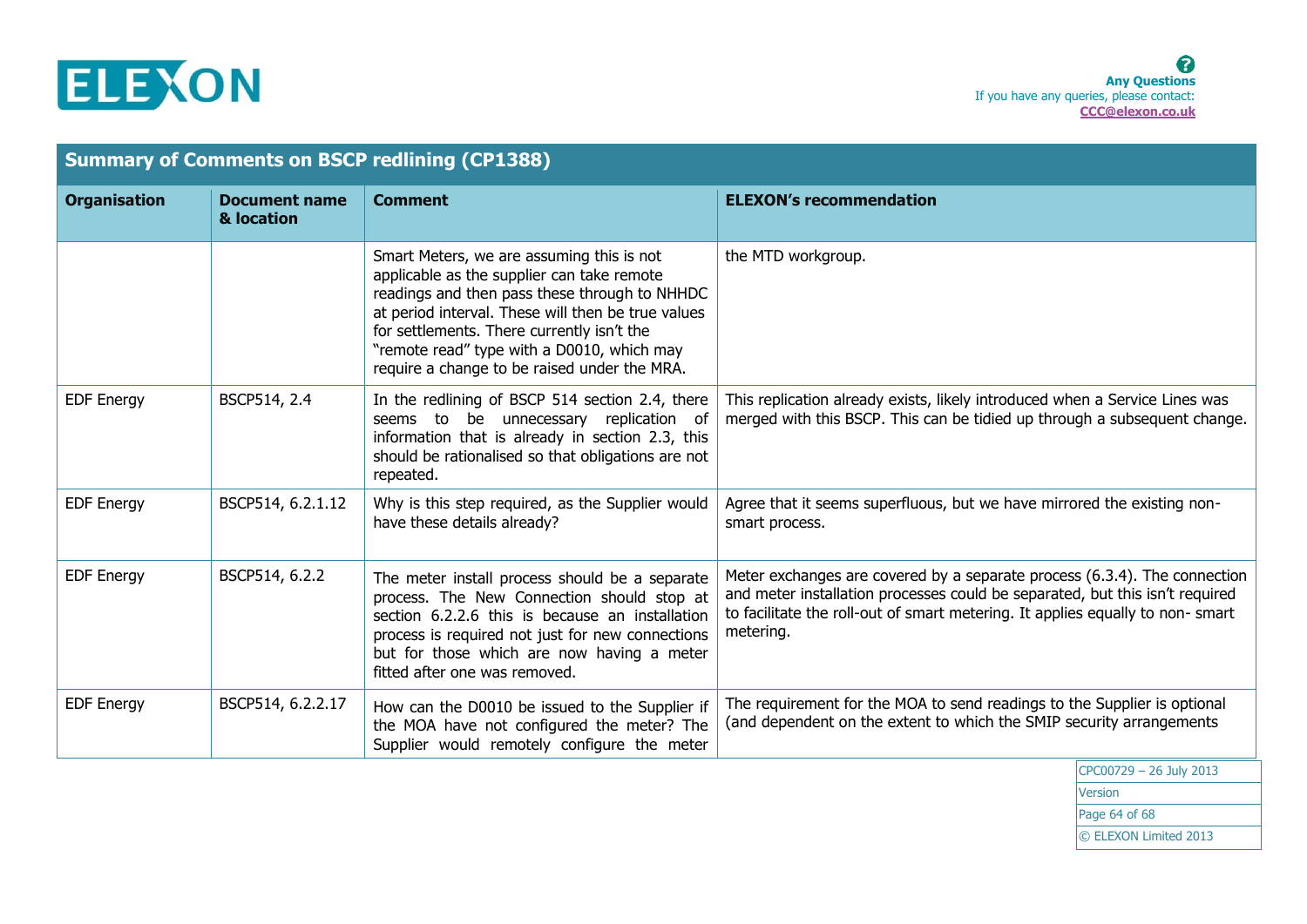

| <b>Summary of Comments on BSCP redlining (CP1388)</b> |                                    |                                                                                                                                                                                   |                                                                                                                                                                                                                                                                                                                                                                                     |
|-------------------------------------------------------|------------------------------------|-----------------------------------------------------------------------------------------------------------------------------------------------------------------------------------|-------------------------------------------------------------------------------------------------------------------------------------------------------------------------------------------------------------------------------------------------------------------------------------------------------------------------------------------------------------------------------------|
| <b>Organisation</b>                                   | <b>Document name</b><br>& location | <b>Comment</b>                                                                                                                                                                    | <b>ELEXON's recommendation</b>                                                                                                                                                                                                                                                                                                                                                      |
|                                                       |                                    | and therefore obtain the reading.                                                                                                                                                 | allow MOAs to configure Meters locally).                                                                                                                                                                                                                                                                                                                                            |
| <b>EDF Energy</b>                                     | BSCP514, 6.2.3.5/6                 | Are these steps required in BSCP514 as no MOA<br>involved                                                                                                                         | These were added to provide context after the redlined changes were<br>reviewed by the MTD workgroup. Without these steps there would be<br>additional non-smart process steps for the MOA on change of NHHDC, with<br>no equivalent smart process steps.                                                                                                                           |
| <b>EDF Energy</b>                                     | BSCP514, 6.2.5.9                   | We believe this process is too late and would<br>require this by SSD -5wds.                                                                                                       | Agree that this should be changed to 'By SSD'.                                                                                                                                                                                                                                                                                                                                      |
| <b>EDF Energy</b>                                     | BSCP514, 6.3.3.2                   | If rejecting the D0142 then we would prefer that<br>a D0002 to be sent rather than the P0211. Also<br>applicable to 6.3.4.2/9, 6.3.4.17 (D0zzz)                                   | This is a reasonable suggestion, but is not essential to the core changes<br>being proposed as part of CP1388. It could be raised as a separate,<br>incremental change.                                                                                                                                                                                                             |
| <b>EDF Energy</b>                                     | <b>BSCP514,</b><br>6.3.3.12/13     | Are these steps required as there is no MOA<br>involvement also related to 6.3.4.21/22 and<br>6.4.1.16/17                                                                         | Some Supplier-NHHDC flows have been included in BSCP514 following<br>comments by MTD workgroup members during the earlier review of the<br>redlining that they were useful for context. BSCP515 only includes<br>processes where the LDSO takes an active role. Where the LDSO takes a<br>passive role (i.e. just receives flows), the process is not defined in<br><b>BSCP515.</b> |
| <b>EDF Energy</b>                                     | BSCP514, 6.4.1.13                  | We are not sure that reads are required as we<br>assume that the MOA will not contact the<br>Supplier to read, so will the reads and<br>configuration details be required by MOA. | Both the configuration details and the readings are optional (by<br>arrangement with the Supplier).                                                                                                                                                                                                                                                                                 |

CPC00729 – 26 July 2013 **Version** Page 65 of 68 © ELEXON Limited 2013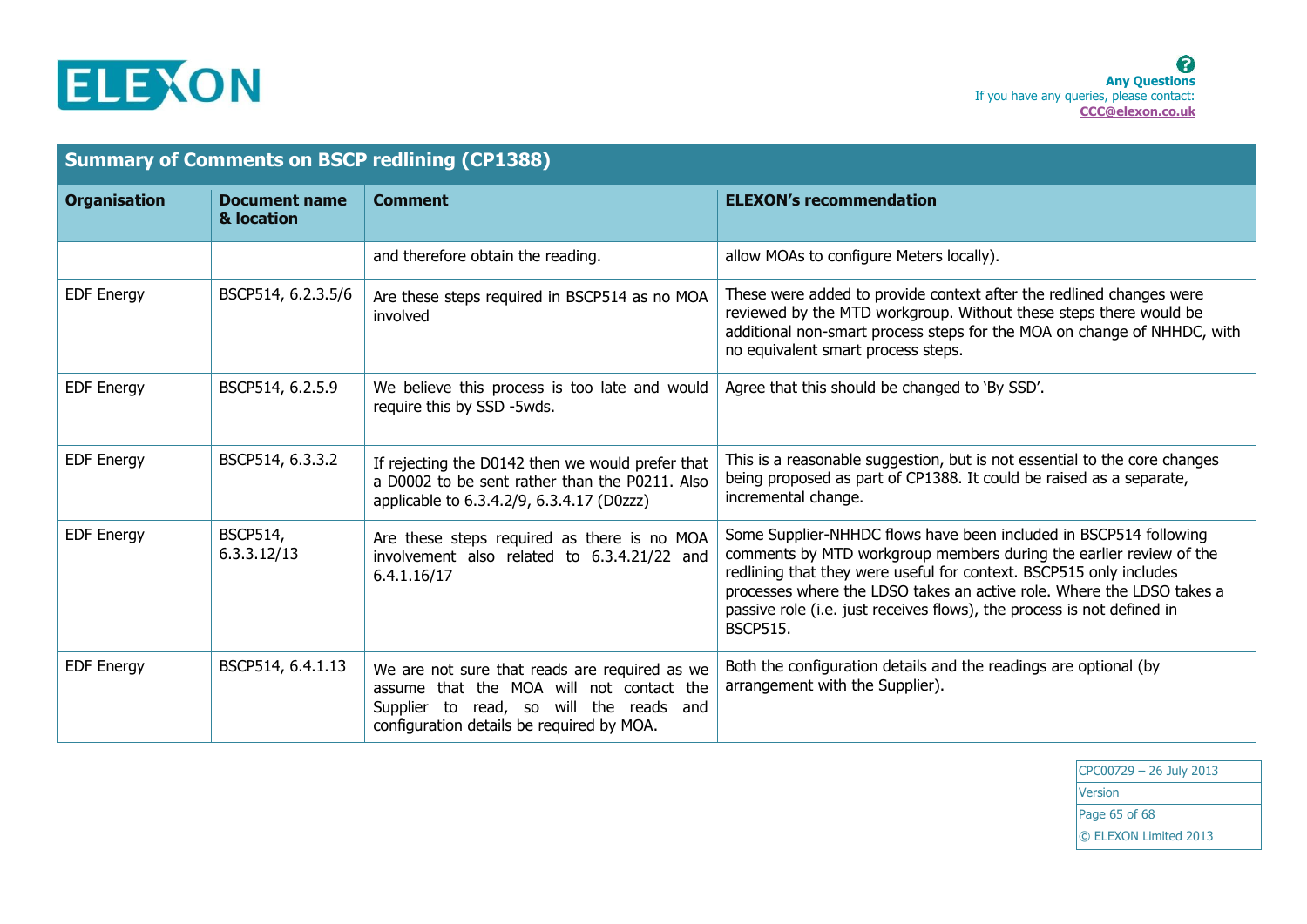

| <b>Summary of Comments on BSCP redlining (CP1388)</b> |                                                                                  |                                                                                                                                                                                                                                                                   |                                                                                                                                                                                                                                                                                                                                                                   |
|-------------------------------------------------------|----------------------------------------------------------------------------------|-------------------------------------------------------------------------------------------------------------------------------------------------------------------------------------------------------------------------------------------------------------------|-------------------------------------------------------------------------------------------------------------------------------------------------------------------------------------------------------------------------------------------------------------------------------------------------------------------------------------------------------------------|
| <b>Organisation</b>                                   | <b>Document name</b><br>& location                                               | <b>Comment</b>                                                                                                                                                                                                                                                    | <b>ELEXON's recommendation</b>                                                                                                                                                                                                                                                                                                                                    |
| <b>EDF Energy</b>                                     | SVA Catalogue<br>Volume 1, Smart<br><b>Meter Configuration</b><br><b>Details</b> | Instances of this flow from the NHHMO to the<br>Supplier should be removed as the NHHMO is<br>not able to configure a smart meter in any way,<br>even locally; this is always carried out by a<br>command from the Supplier.                                      | Agree - At the time, it was expected that the MOA would be able to<br>configure the Meter locally. We understand that now the intention is for any<br>local configuration to be enacted by the MOA using a secure configuration<br>instruction provided by the Supplier. As such, the NHHMOA will not send<br>this flow. We will recommend amendment accordingly. |
| <b>EDF Energy</b>                                     | SVA Data Catalogue<br>Volume 2, Device<br>Location                               | We do not believe a separate data item is<br>required for device location, it should be<br>sufficient to rename the existing data item Meter<br>Location to Location, and use this for all devices,<br>rather than having two data items for the same<br>purpose. | Agreed at the MTD workgroup meeting on 12 February to use Device<br>Location for both smart Meters and other smart equipment. Device Location<br>will have the same valid set as Meter Location. However, the redlining<br>didn't capture that the change was from "Meter Location" to "Device<br>Location", which will be addressed.                             |

CPC00729 – 26 July 2013 **Version** Page 66 of 68 © ELEXON Limited 2013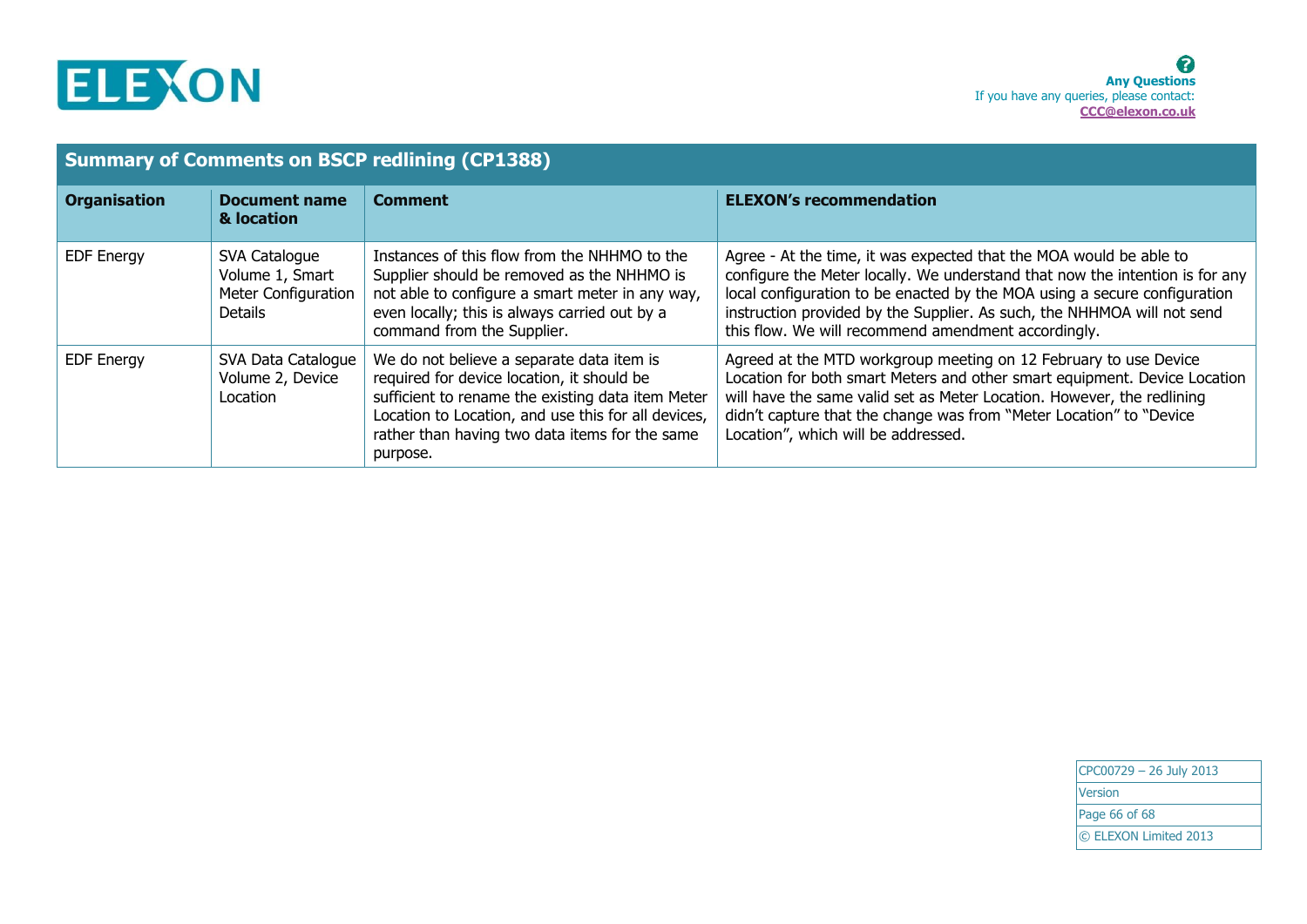

| <b>Summary of Comments on BSCP redlining (CP1395)</b> |                                                           |                                                                                                                                                                                                                                                  |                                                                                                                                                                                                              |
|-------------------------------------------------------|-----------------------------------------------------------|--------------------------------------------------------------------------------------------------------------------------------------------------------------------------------------------------------------------------------------------------|--------------------------------------------------------------------------------------------------------------------------------------------------------------------------------------------------------------|
| <b>Organisation</b>                                   | <b>Document name</b><br>& location                        | <b>Comment</b>                                                                                                                                                                                                                                   | <b>ELEXON's recommendation</b>                                                                                                                                                                               |
| <b>IMServ Europe Ltd</b>                              | SVA Data Catalogue<br>Volume 1                            | Why does the new flow "Smart Meter<br>Configuration Details" from NHHMO to Supplier<br>need reference to BSCP504? This new flow<br>would not touch the NHHDC who would<br>continue to receive D0149/D0150 from<br>NHHMO and D0052 from Supplier. | Agree - will recommend the removal of reference to BSCP504                                                                                                                                                   |
| <b>EDF Energy</b>                                     | BSCP504, Page 20<br>Footnote 10 (also<br>3.2.3.1, 3.2.6.1 | We believe that the D0155 should be amended<br>to include a specific flag to denote that the<br>NHHDC is being appointed to a smart meter.                                                                                                       | This is not essential to the 'core' changes described in CP1395 and could<br>divide opinion further. So we recommend that this could be proposed as an<br>incremental change, subject to sufficient support. |
| <b>EDF Energy</b>                                     | BSCP504, 3.3.10                                           | The process for change of Profile Class is the<br>same for all meters, so it is not clear why this<br>has been split into smart and non-smart<br>processes.                                                                                      | The smart Profile Class processes don't need to have the same steps as non-<br>smart; and with smart the Supplier provides the Meter reading to the Data<br>Collector.                                       |
| <b>EDF Energy</b>                                     | BSCP504, 4.12.1.2                                         | As previously noted the MOA will not be able<br>to configure a smart meter based on the DECC<br>security model.                                                                                                                                  | Agreed $-$ we will speak with the proposer and bring to approving committee's<br>decision.                                                                                                                   |
| <b>EDF Energy</b>                                     | BSCP514, General                                          | We note that there are a number of proposed<br>wording changes which are not specifically<br>related to this change, will these be<br>progressed separately if the CP is not<br>progressed?                                                      | Any Housekeeping changes are kept on a register and would be presented to<br>committee for approval as part of any CP against BSCP514. If approved,<br>these will then be implemented as part of that CP.    |

CPC00729 – 26 July 2013 **Version** Page 67 of 68 © ELEXON Limited 2013